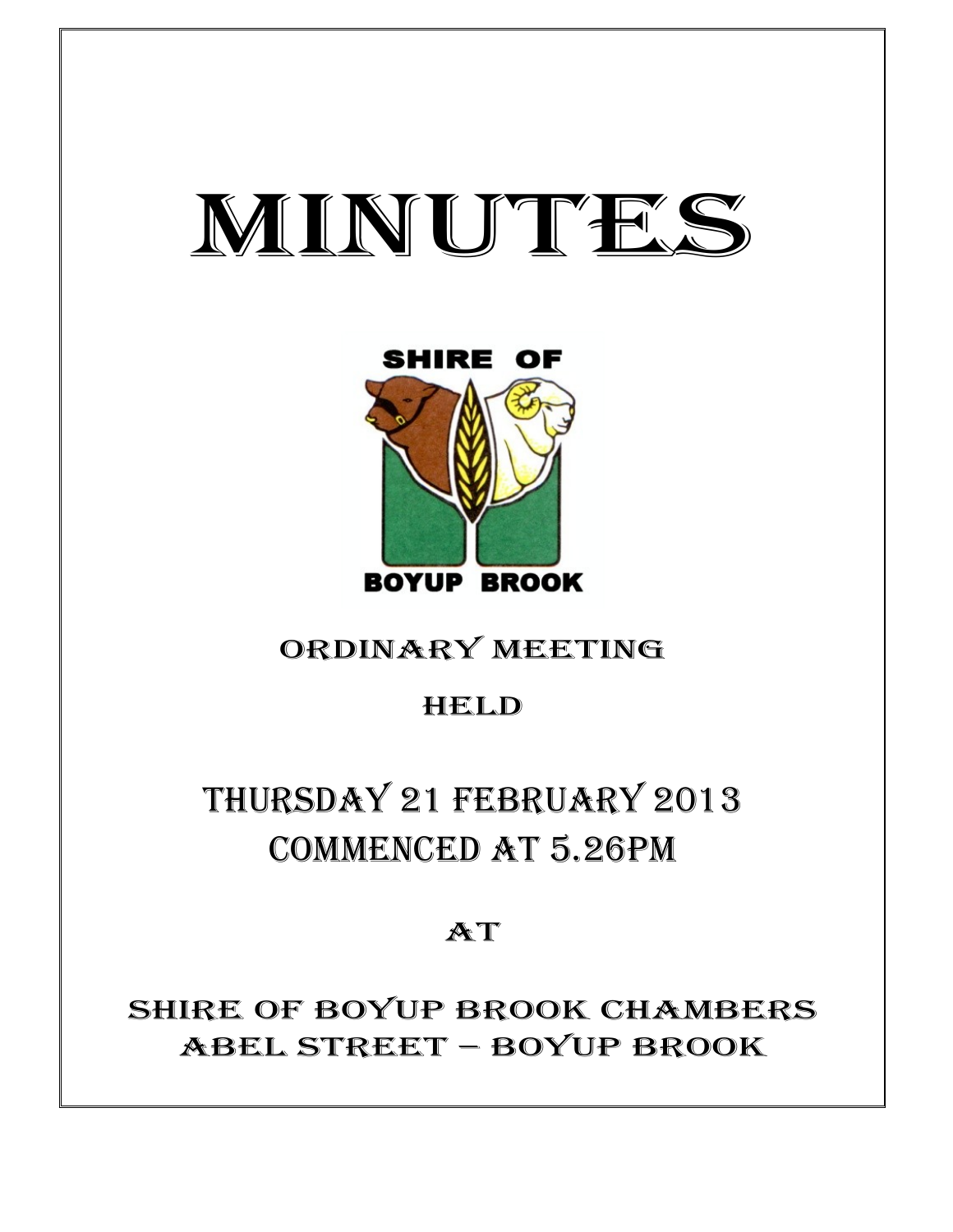# **TABLE OF CONTENTS**

| 1              | RECORD OF ATTENDANCE/APOLOGIES/LEAVE OF ABSENCE PREVIOUSLY APPROVED 3                      |  |
|----------------|--------------------------------------------------------------------------------------------|--|
| 1.1            |                                                                                            |  |
|                |                                                                                            |  |
|                |                                                                                            |  |
| $\mathbf{2}$   |                                                                                            |  |
| 2.1            |                                                                                            |  |
| $2.2^{\circ}$  |                                                                                            |  |
|                |                                                                                            |  |
| 3              |                                                                                            |  |
| 4              |                                                                                            |  |
| 5              |                                                                                            |  |
| 6              |                                                                                            |  |
| $\overline{7}$ |                                                                                            |  |
|                | 7.1                                                                                        |  |
| 8              |                                                                                            |  |
|                |                                                                                            |  |
|                |                                                                                            |  |
|                |                                                                                            |  |
|                |                                                                                            |  |
|                |                                                                                            |  |
|                |                                                                                            |  |
|                |                                                                                            |  |
|                |                                                                                            |  |
|                |                                                                                            |  |
|                |                                                                                            |  |
|                |                                                                                            |  |
|                | 8.3.6 South West Settlement of Native Title Claims - Lot 329 William Street Boyup Brook 48 |  |
|                |                                                                                            |  |
|                |                                                                                            |  |
|                |                                                                                            |  |
| 9              |                                                                                            |  |
|                |                                                                                            |  |
|                |                                                                                            |  |
|                |                                                                                            |  |
| 10             |                                                                                            |  |
|                |                                                                                            |  |
|                |                                                                                            |  |
|                |                                                                                            |  |
|                |                                                                                            |  |
|                |                                                                                            |  |
| 11             | URGENT BUSINESS BY APPROVAL OF THE PRESIDENT OR A MAJORITY OF COUNCILLORS PRESENT 70       |  |
| 12             |                                                                                            |  |
| 13             |                                                                                            |  |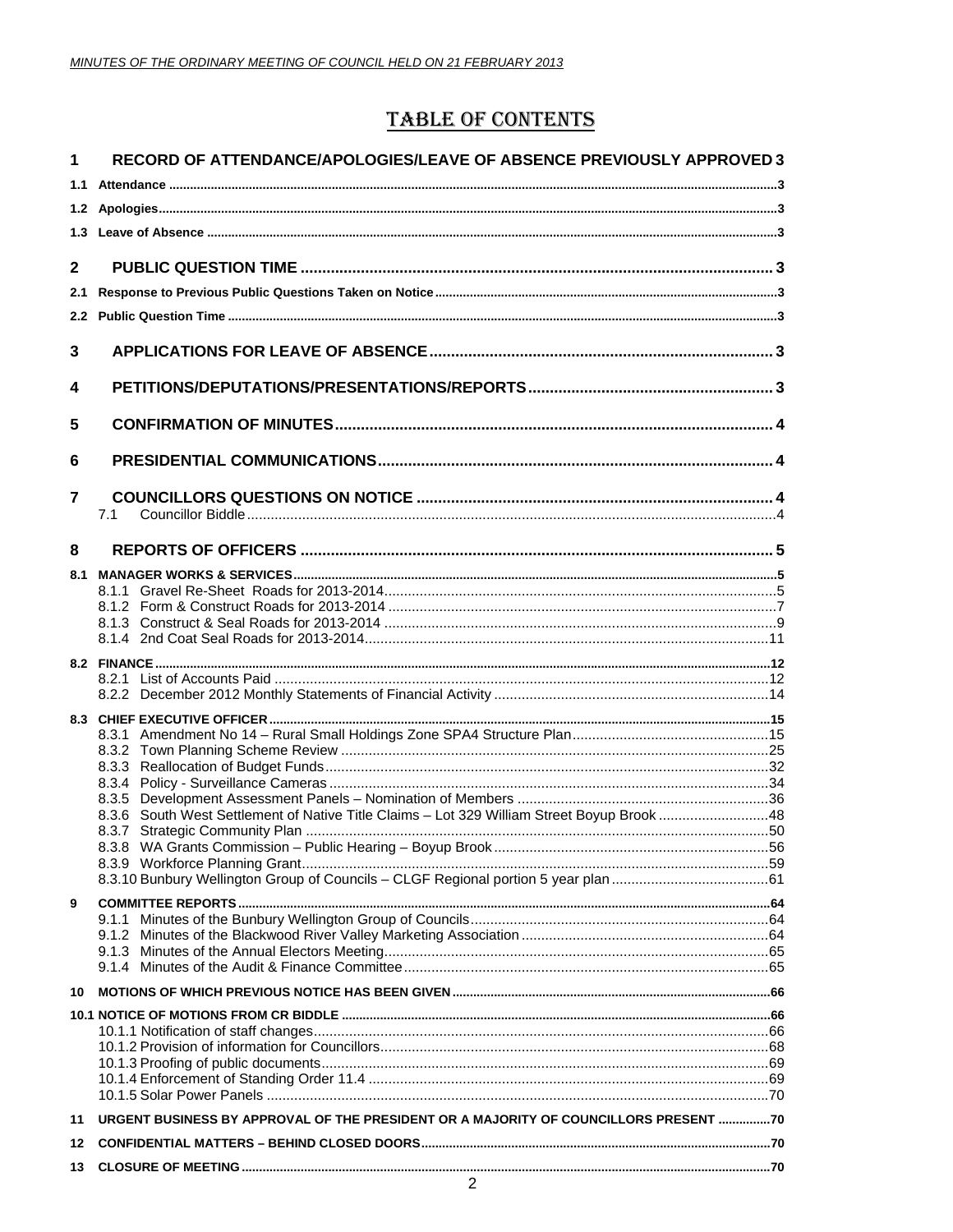# <span id="page-2-0"></span>**1 RECORD OF ATTENDANCE/APOLOGIES/LEAVE OF ABSENCE PREVIOUSLY APPROVED**

#### **1.1 Attendance**

Cr M Giles – Shire President Cr K Moir – Deputy Shire President Cr G Aird Cr E Biddle Cr J Imrie Cr P Kaltenrieder Cr B O'Hare Cr R Walker

STAFF: Mr Alan Lamb (Chief Executive Officer) Mr Rob Staniforth-Smith (Manager of Works & Services) Mrs Maria Lane (Executive Assistant) Mr Geoffrey Lush (Planning Consultant)

# PUBLIC:

**1.2 Apologies**

Cr T Oversby

**1.3 Leave of Absence**

# **2 PUBLIC QUESTION TIME**

# **2.1 Response to Previous Public Questions Taken on Notice**

Nil

## **2.2 Public Question Time**

# **3 APPLICATIONS FOR LEAVE OF ABSENCE**

Nil

# **4 PETITIONS/DEPUTATIONS/PRESENTATIONS/REPORTS**

Cr O'Hare informed Council that the Community Resource Centre has published a book of short stories which has been written by Graham Calley.

Cr Biddle attended a meeting at the Boyup Brook District High School as the Council Representative and informed Council that the school has produced a master plan for their buildings and grounds.

Cr Aird attended a meeting on 1<sup>st</sup> February 2013 which was hosted by Terry Redman regarding Royalties for Regions.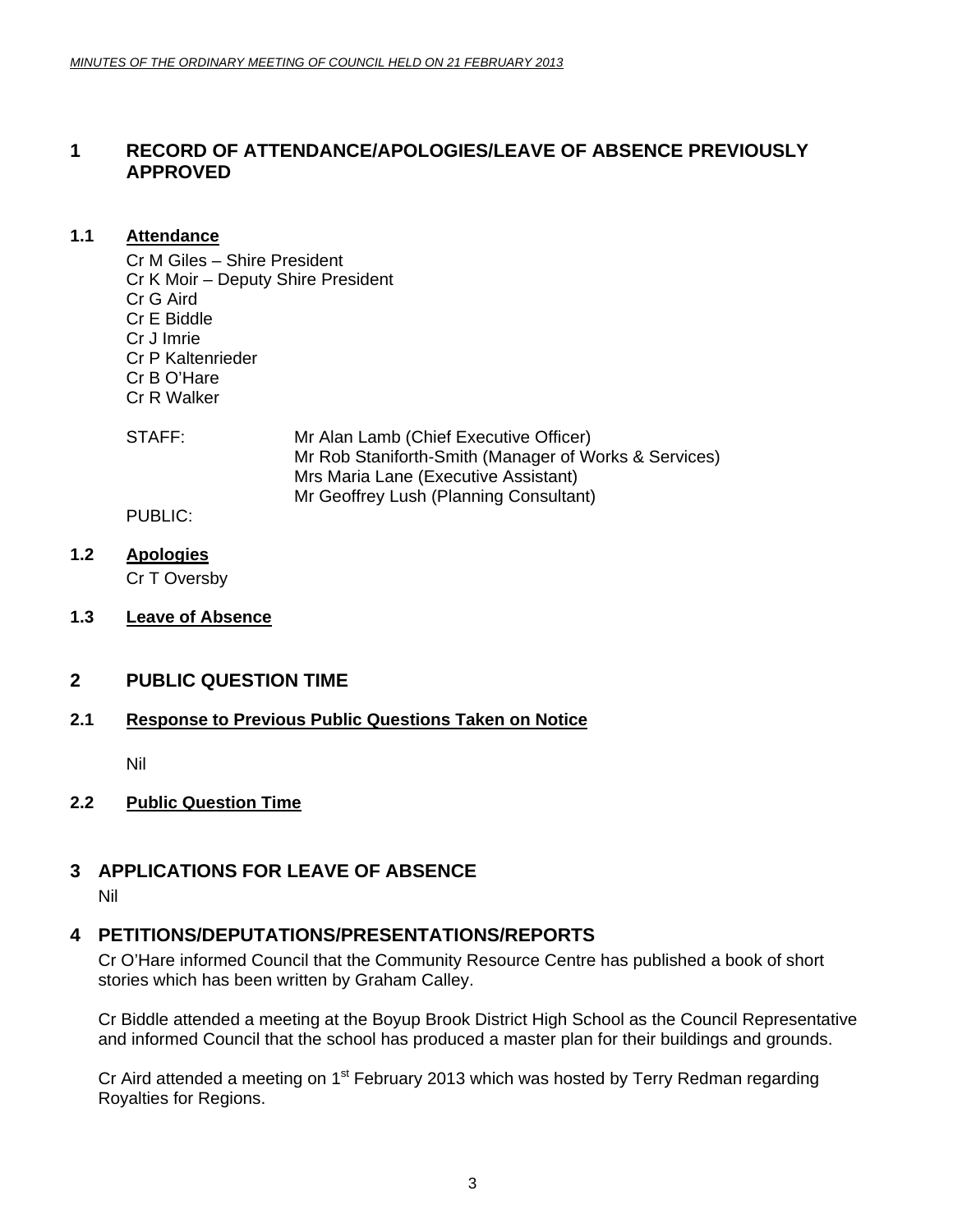# <span id="page-3-0"></span>**5 CONFIRMATION OF MINUTES**

#### **5.1 Ordinary Meeting of Council - Thursday 13 December 2012**

#### **COUNCIL DECISION & OFFICER RECOMMENDATION**

#### **MOVED: Cr O'Hare SECONDED: Cr Kaltenrieder All Cr Kaltenrieder Cr Kaltenrieder**

**That the minutes of the Ordinary Meeting of Council held on Thursday 13 December 2012 be confirmed as an accurate record.** 

**CARRIED 8/0 Res 01/13** 

## **6 PRESIDENTIAL COMMUNICATIONS**

1<sup>st</sup> February 2013 – Attended Funeral Service for Mr Roger Downing.

Visitors (Catherin Chua and Peter Kue) from Sandakan arrived for Roger Downing's funeral and thanked the Shire for organizing travel and accommodation.

The Country Music Festival went well and the numbers seemed to be up from previous years.

Cr Walker arrived at 5.30pm

# **7 COUNCILLORS QUESTIONS ON NOTICE**

**7.1 Councillor Biddle** 

#### **QUESTIONS ON NOTICE: February Council Meeting**

- **Under what circumstances is it appropriate for Councillors to be involved in decisions regarding ex gratia payments for retiring/resigning staff.**
- **Is the vehicle allocated to the previous Manager of Finance still owned by Shire? If so:**

**is it currently allocated to another Staff member? as part of a salary package? Is it used for other than Shire‐related business? Is it available for use by other staff ? Councillors? Under what circumstances?** 

• Will any action be taken on the suggestions made by Mrs E Blechynden in the letter she sent regarding **recycling and the transfer station?**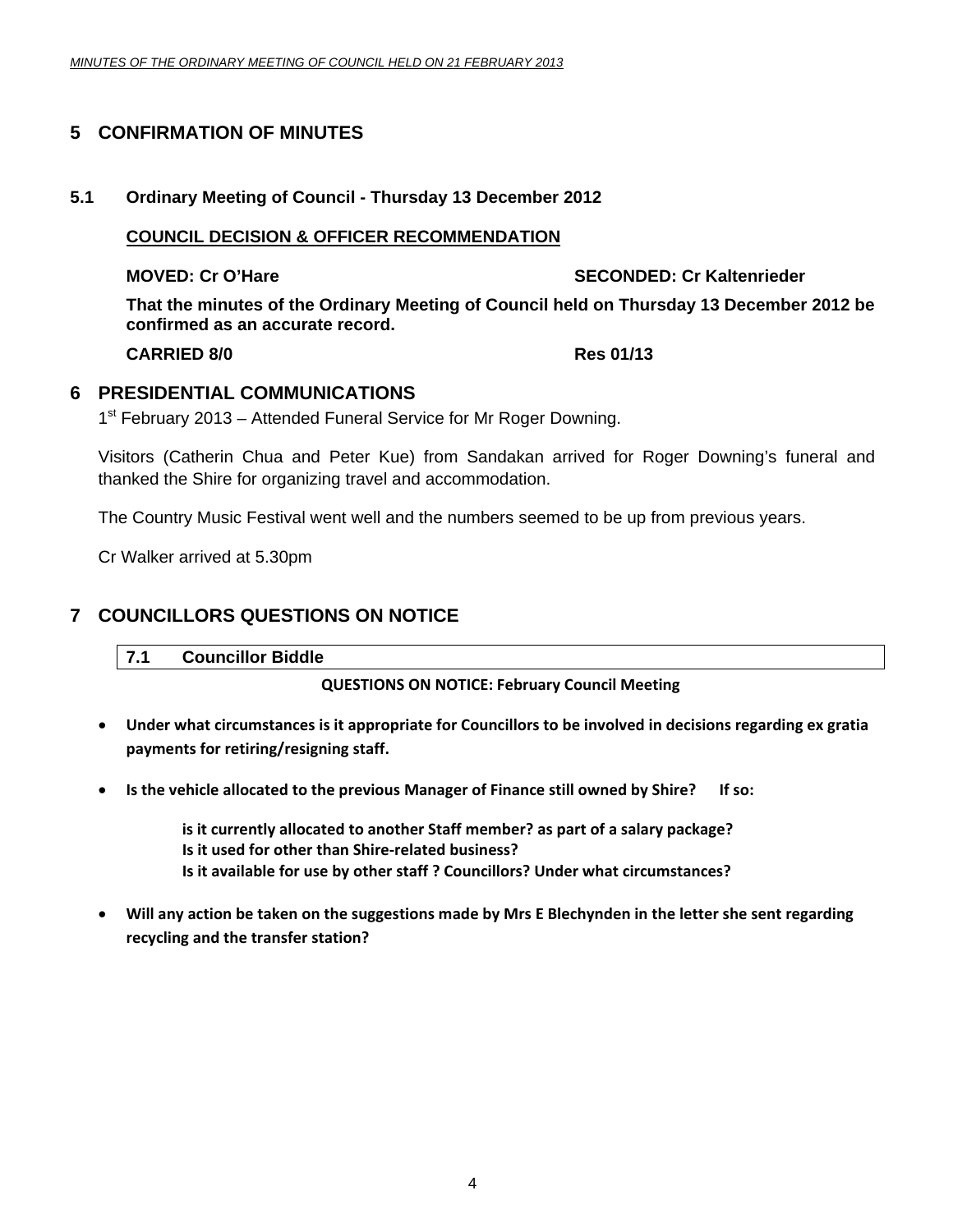# <span id="page-4-0"></span>*Responses from the Chief Executive Officer*

In relation to dot point one, any payment made to an employee relates to their service and so it is not appropriate for Councillors to become involved in the reward for service of any member of staff other than the Chief Executive Officer. The 1995 Local Government Act separated the roles and responsibilities of elected members and staff. In essence, the Council employs the CEO and the CEO employs all other staff. Council controls the employment and reward of staff via the budget and policies. In the case of ex gratia payments to retiring or resigning staff, the Local Government Act imposes constraints on this and Council's policy provides for payments to be made within these constraints. The process has been for the CEO to seek Council approval, via a report to a meeting and seeking a Council resolution, for making an ex gratia payment.

In relation to dot point two, yes the vehicle is still owned by the Shire. In accordance with Council policy, it is currently allocated to a staff member as part of their package. Its use is in accordance with Council policy which provides, among other things, the following:

*A vehicle used for private use must be made available for use for Local Government purposes during normal business hours and for Councillors' use for Local Government purposes at any time by prior arrangement with the Chief Executive Officer.* 

In relation to the third dot point, Mrs Blechynden's suggestions will be taken into account for any future planning. As Council will be aware, and as noted in a response to Mrs Blechynden, the fence and gate and restricted access to the transfer station were a requirement of the licence for that facility. Council had no choice other than to comply. Council is looking at the opportunity for a regional solution to waste management, including recyclables, and it is suggested that no significant changes be made to current operations until that opportunity has been evaluated.

# **8 REPORTS OF OFFICERS**

## **8.1 MANAGER WORKS & SERVICES**

| 8.1.1 Gravel Re-Sheet Roads for 2013-2014 |                                                   |
|-------------------------------------------|---------------------------------------------------|
| <b>Location:</b>                          | N/A                                               |
| <b>Applicant:</b>                         | N/A                                               |
| <i>File:</i>                              |                                                   |
| <b>Disclosure of Interest:</b>            | Nil                                               |
| Date:                                     | $14^{th}$ of January, 2013                        |
| Author:                                   | R Staniforth-Smith, Manager of Works and Services |
| <b>Authorizing Officer:</b>               | Alan Lamb - Chief Executive Officer               |
| <b>Appendices:</b>                        | Nil                                               |

## **SUMMARY**

The purpose of this report is to recommend to Council, a list of roads that are to be included in the "Gravel Re-sheet"schedule of the 2013/2014 budget.

## **BACKGROUND**

Every year the Works Department puts a list of gravel roads, deemed to be most critical, to be re-sheeted to Council for inclusion in their budget.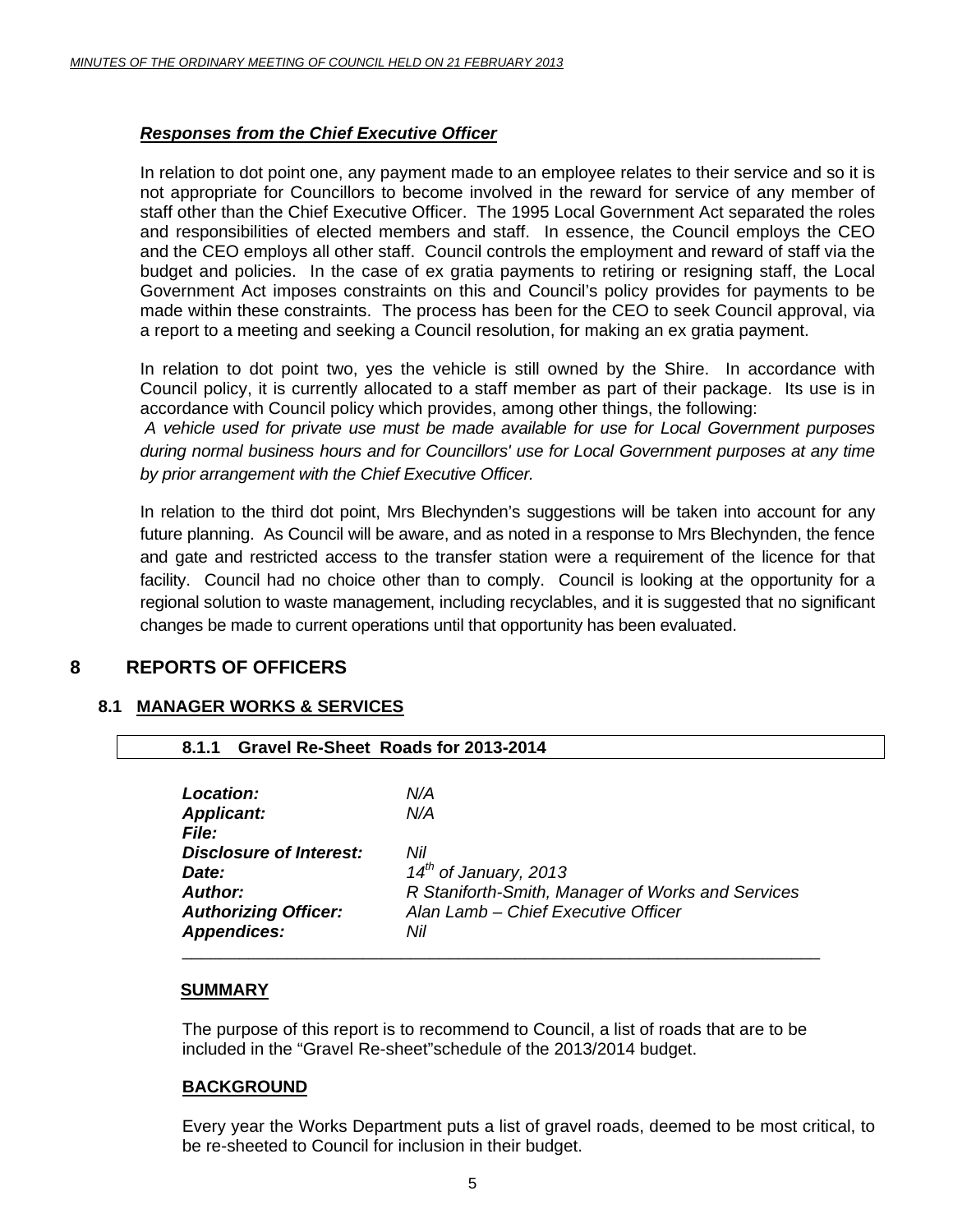The list is created by the Manager of Works with consultation from the Works Supervisor, the Leading Hand Grader Driver and where budgetary constraints allow the 10 year plan.

#### .**COMMENT**

The list put forward this year are:

- Aegers Bridge Rd
- Camballan Road
- Meredith Road
- Terry Road
- Walshaws Road
- W Tree Gully Road

## **CONSULTATION**

Tony Bogar, Joe Fenwick and the 10 year Road plan.

## **STATUTORY ENVIRONMENT**

Nil

.

## **POLICY IMPLICATIONS**

Nil

## **FINANCIAL IMPLICATIONS**

Nil, Budget Planning

## **STRATEGIC IMPLICATIONS**

Nil

## **VOTING REQUIREMENTS**

Simple Majority

#### **MOVED: Cr Moir** SECONDED: Cr Biddle

**That the Council adopts en bloc items 8.1.1, 8.1.2, 8.1.3 and 8.1.4** 

**CARRIED 8/0 Res 02/13** 

## **COUNCIL DECISION & OFFICER RECOMMENDATION**

**That Council accept that Aegers Bridge Road, Camballan Road, Meredith Road, Terry Road, Walshaws Road and W Tree Gully Road be nominated for re-sheeting in the 2013-2014 budget.** 

**CARRIED BY ENBLOC RESOLUTION**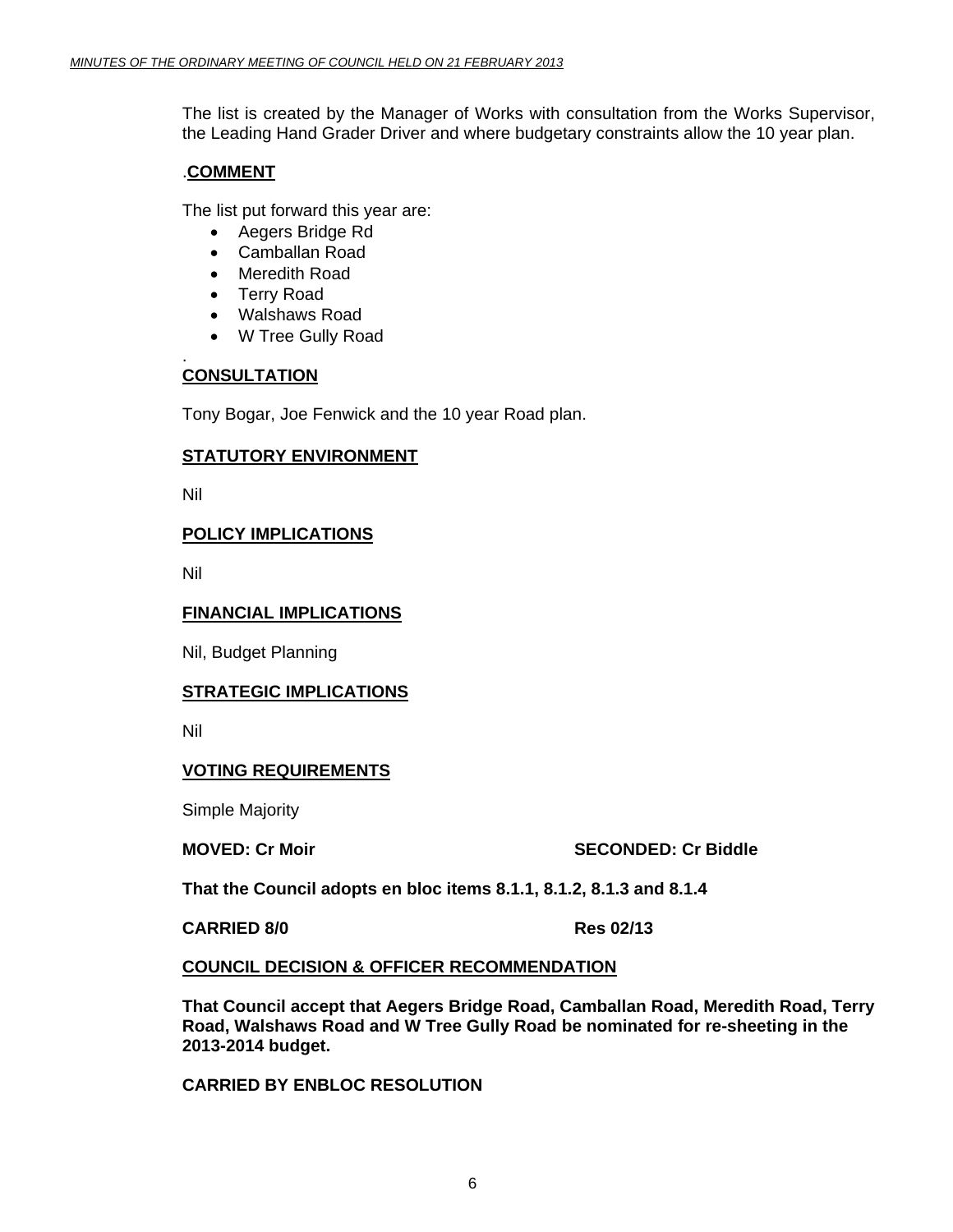#### **8.1.2 Form & Construct Roads for 2013-2014**

<span id="page-6-0"></span>

| <b>Location:</b>               | N/A                                               |
|--------------------------------|---------------------------------------------------|
| <b>Applicant:</b>              | N/A                                               |
| <i>File:</i>                   |                                                   |
| <b>Disclosure of Interest:</b> | Nil                                               |
| Date:                          | $14^{th}$ of January, 2013                        |
| <b>Author:</b>                 | R Staniforth-Smith, Manager of Works and Services |
| <b>Authorizing Officer:</b>    | Alan Lamb - Chief Executive Officer               |
| <b>Appendices:</b>             | Nil                                               |
|                                |                                                   |

#### **SUMMARY**

The purpose of this report is to recommend to Council, a list of roads that are to be included in the "Form and Construct" schedule of the 2013/2014 budget.

## **BACKGROUND**

Many of Councils roads have never been formed and constructed and as such, whilst traffic can traverse them, the roads do not always perform well and in places the roads can be unsafe and dangerous to traverse.

Every year the Works and Services division puts up a list of roads that are deemed the most critical to be gravel re-sheeted and that will fall within budgetary constraints. The list is created by the Manager of Works with consultation from the Works Supervisor, the Leading Hand Grader Driver and where budgetary constraints allow the 10 year plan.

## **COMMENT**

The list put forward this year are:

- Lodge Road
- Horley Road (providing the subdivision application WAPC 139315 proceeds applicant to jointly fund Horley Road to 40%)

#### **CONSULTATION**

Tony Bogar, Joe Fenwick and the 10 year Road Plan.

#### **STATUTORY ENVIRONMENT**

Nil

.

#### **POLICY IMPLICATIONS**

Nil

## **FINANCIAL IMPLICATIONS**

Nil, Budget Planning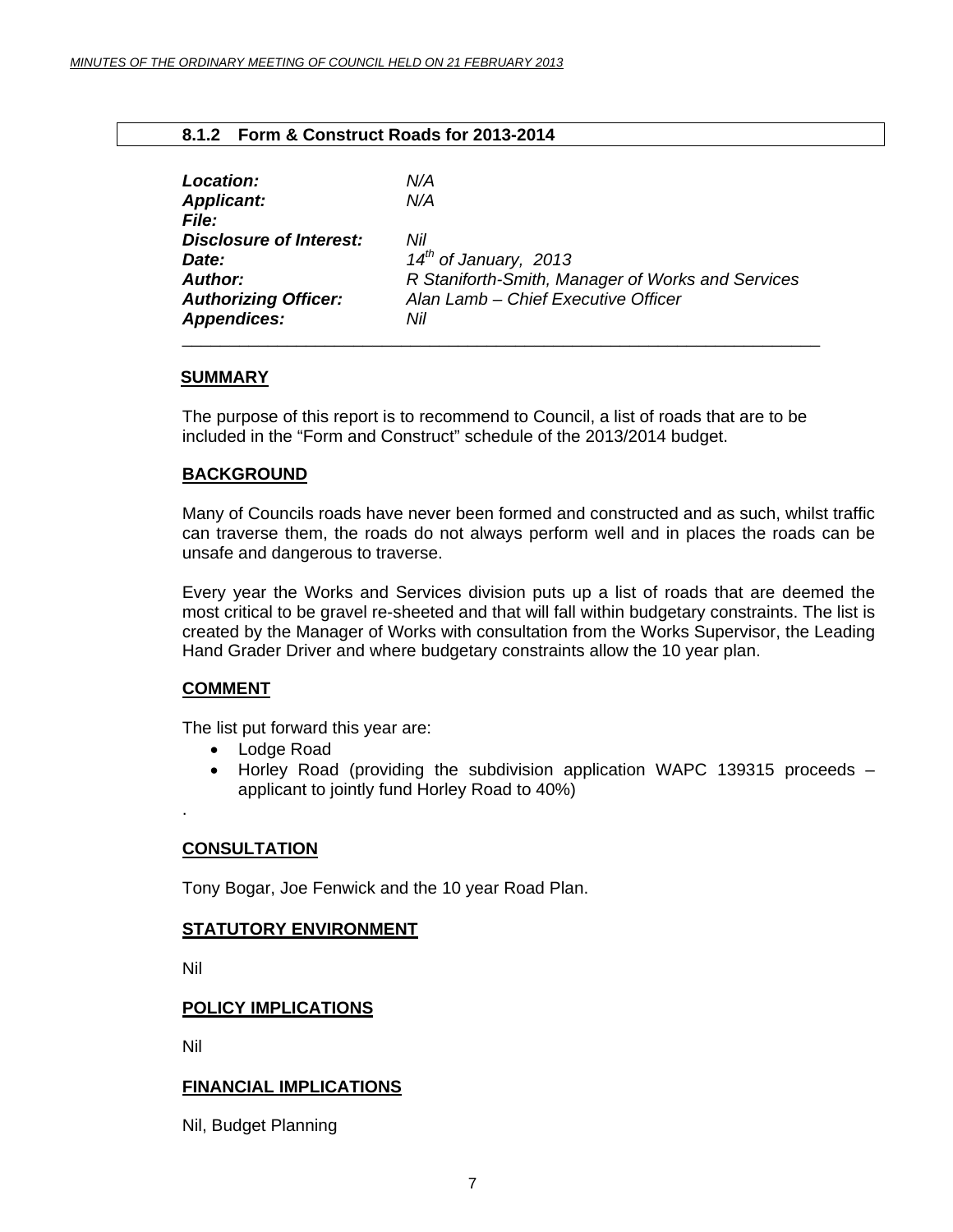#### **STRATEGIC IMPLICATIONS**

Nil

#### **VOTING REQUIREMENTS**

Simple Majority

# **COUNCIL DECISION & OFFICER RECOMMENDATION**

**That Council accept that Lodge Road and Horley Road be nominated for forming and constructing in the 2013-2014 budget.** 

**CARRIED BY ENBLOC RESOLUTION**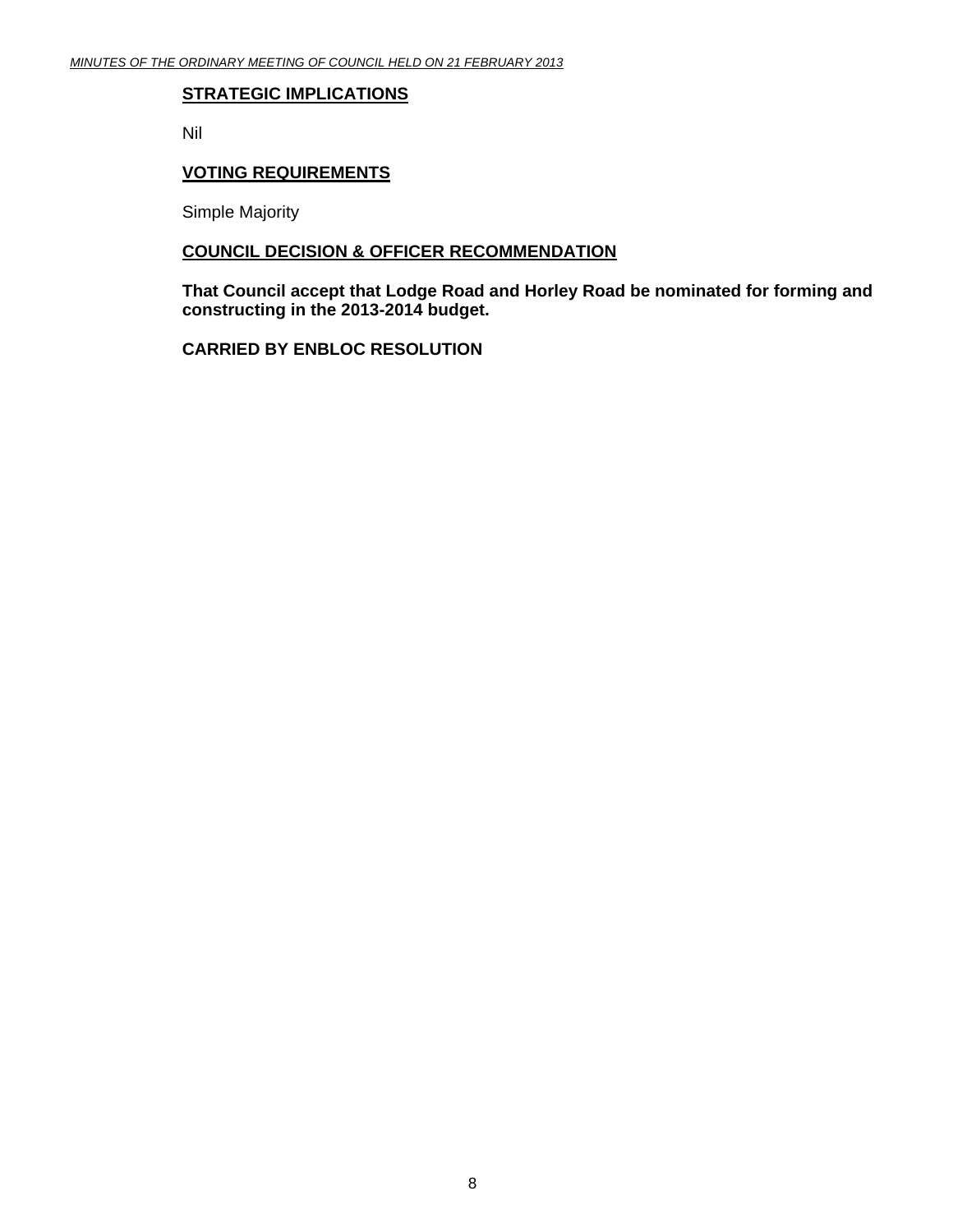#### **8.1.3 Construct & Seal Roads for 2013-2014**

<span id="page-8-0"></span>

| <b>Location:</b>               | N/A                                               |
|--------------------------------|---------------------------------------------------|
| <b>Applicant:</b>              | N/A                                               |
| <b>File:</b>                   |                                                   |
| <b>Disclosure of Interest:</b> | Nil                                               |
| Date:                          | $14^{th}$ of January, 2013                        |
| <b>Author:</b>                 | R Staniforth-Smith, Manager of Works and Services |
| <b>Authorizing Officer:</b>    | Alan Lamb - Chief Executive Officer               |
| <b>Appendices:</b>             | Nil                                               |
|                                |                                                   |

#### **SUMMARY**

The purpose of this report is to recommend to Council, a list of roads that are to be included in the "Construct and Seal" schedule of the 2013/2014 budget.

#### **BACKGROUND**

Every year the Works Department puts a list of roads, deemed to be most critical, to be "Constructed and Sealed" to Council for inclusion in their budget.

The list is created by the Manager of works with consultation from the Works Supervisor, the Leading Hand Grader Driver and where budgetary constraints allow the 10 year plan.

#### .**COMMENT**

The list put forward this year are:

- Boyup Brook Arthur Road: 1.0km commencing from Town heading North. Road to be upgraded from 6.0m to 7.0m.
- Scotts Brook Road: 1.0km of road to be upgraded from 5.5m to 6.0m.
- Boyup Brook Cranbrook Road: Shoulders and Edge Widening commencing from Tone Bridge.

.

## **CONSULTATION**

Tony Bogar, Joe Fenwick and the 10 year Road Plan.

#### **STATUTORY ENVIRONMENT**

Nil

## **POLICY IMPLICATIONS**

Nil

#### **FINANCIAL IMPLICATIONS**

Nil, Budget Planning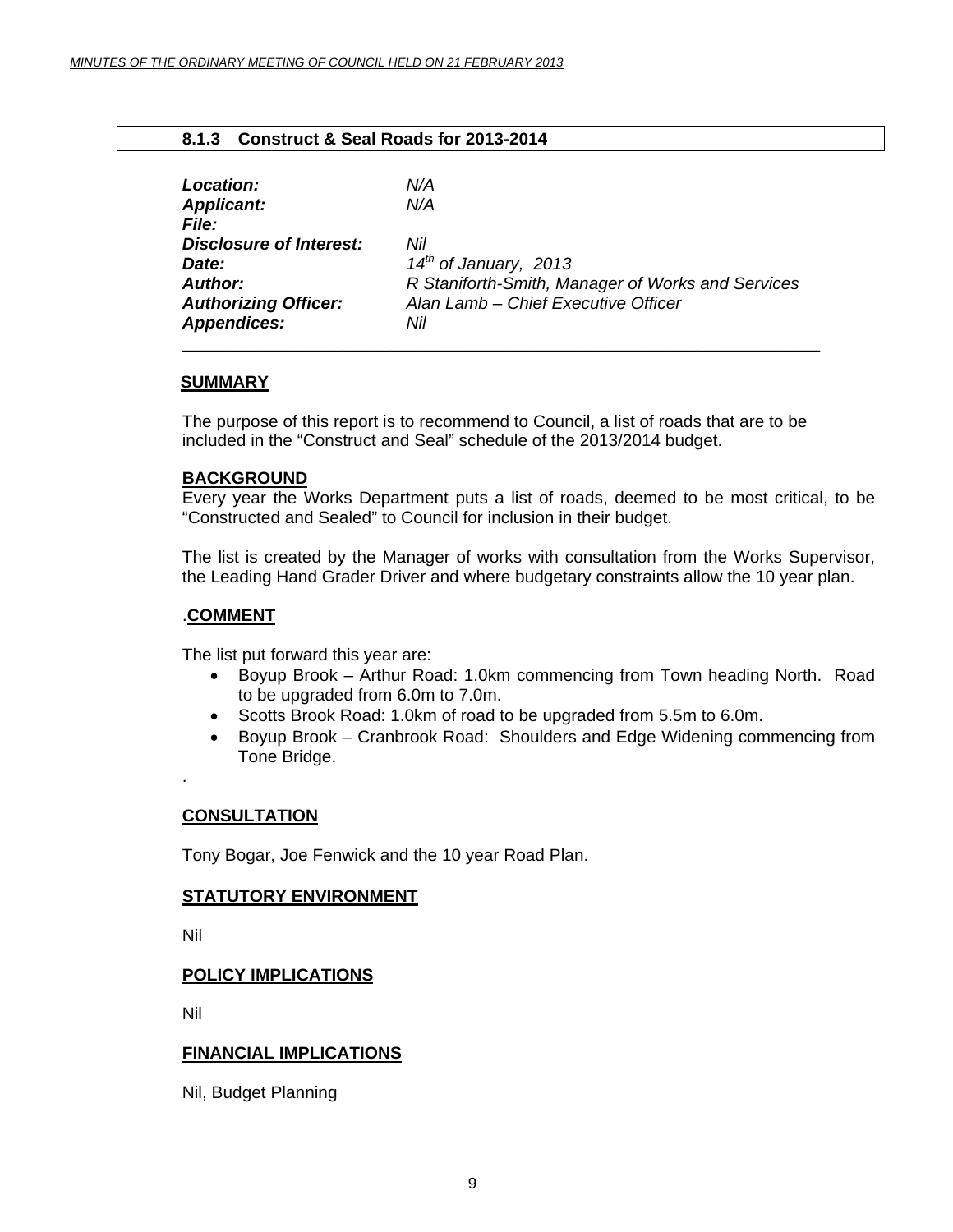#### **STRATEGIC IMPLICATIONS**

Nil

#### **VOTING REQUIREMENTS**

Simple Majority

# **COUNCIL DECISION & OFFICER RECOMMENDATION**

**That Council accept that the Boyup Brook – Arthur Road, Scotts Brook Road and the Boyup – Cranbrook Road be nominated for Constructing and Sealing in the 2013- 2014 budget.** 

 **CARRIED BY ENBLOC RESOLUTION**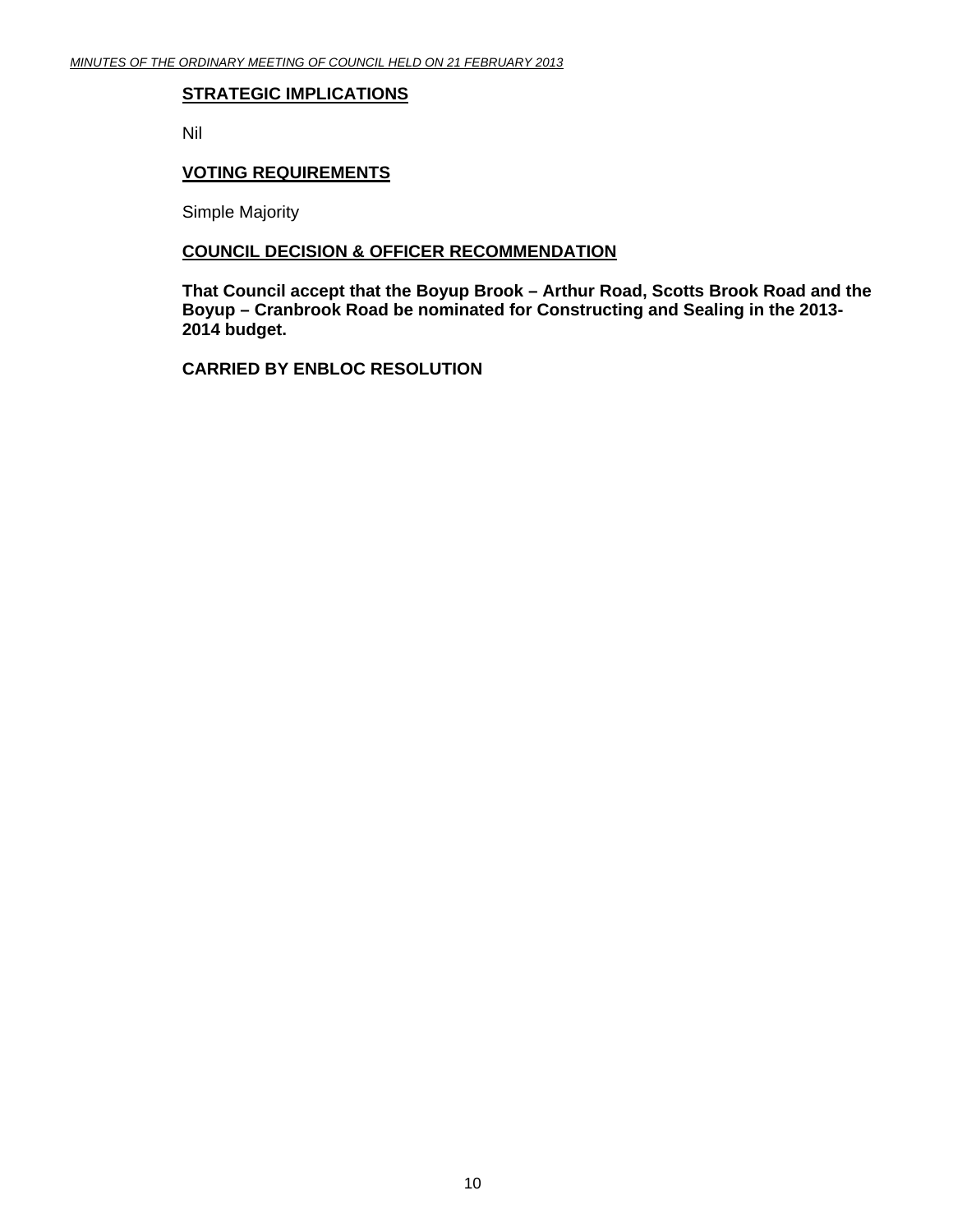#### **8.1.4 2nd Coat Seal Roads for 2013-2014**

<span id="page-10-0"></span>

| Location:                          | N/A                                               |
|------------------------------------|---------------------------------------------------|
| <b>Applicant:</b>                  | N/A                                               |
| <i>File:</i>                       |                                                   |
| <b>Disclosure of Interest: Nil</b> |                                                   |
| <b>Date:</b>                       | $14^{th}$ of January, 2013                        |
| Author:                            | R Staniforth-Smith, Manager of Works and Services |
| <b>Authorizing Officer:</b>        | Alan Lamb - Chief Executive Officer               |
| <b>Appendices:</b>                 | Nil                                               |
|                                    |                                                   |

#### **SUMMARY**

The purpose of this report is to recommend to Council, a list of roads that are to be included in the "2<sup>nd</sup> Coat Seal" schedule of the 2013/2014 budget.

#### **BACKGROUND**

Every year the Works Department puts a list of roads, deemed to be most critical, to be "2<sup>nd</sup> coat sealed" to Council for inclusion in their budget.

The list is created by the Manager of Works with consultation from the Works Supervisor, the Leading Hand Grader Driver and where budgetary constraints allow the 10 year plan.

#### **COMMENT**

The list put forward this year are:

• McAlinden Road

#### **CONSULTATION**

Tony Bogar, Joe Fenwick and the Gravel Roads 10 year Road plan.

#### **STATUTORY ENVIRONMENT**

Nil

#### **POLICY IMPLICATIONS**

Nil

#### **FINANCIAL IMPLICATIONS**

Nil, Budget Planning

#### **STRATEGIC IMPLICATIONS**

Nil

#### **VOTING REQUIREMENTS**

Simple Majority

#### **COUNCIL DECISION & OFFICER RECOMMENDATION**

**That Council accept that McAlinden Road be nominated for 2nd Coat Seal in the 2013-2014 budget.** 

#### **CARRIED BY ENBLOC RESOLUTION**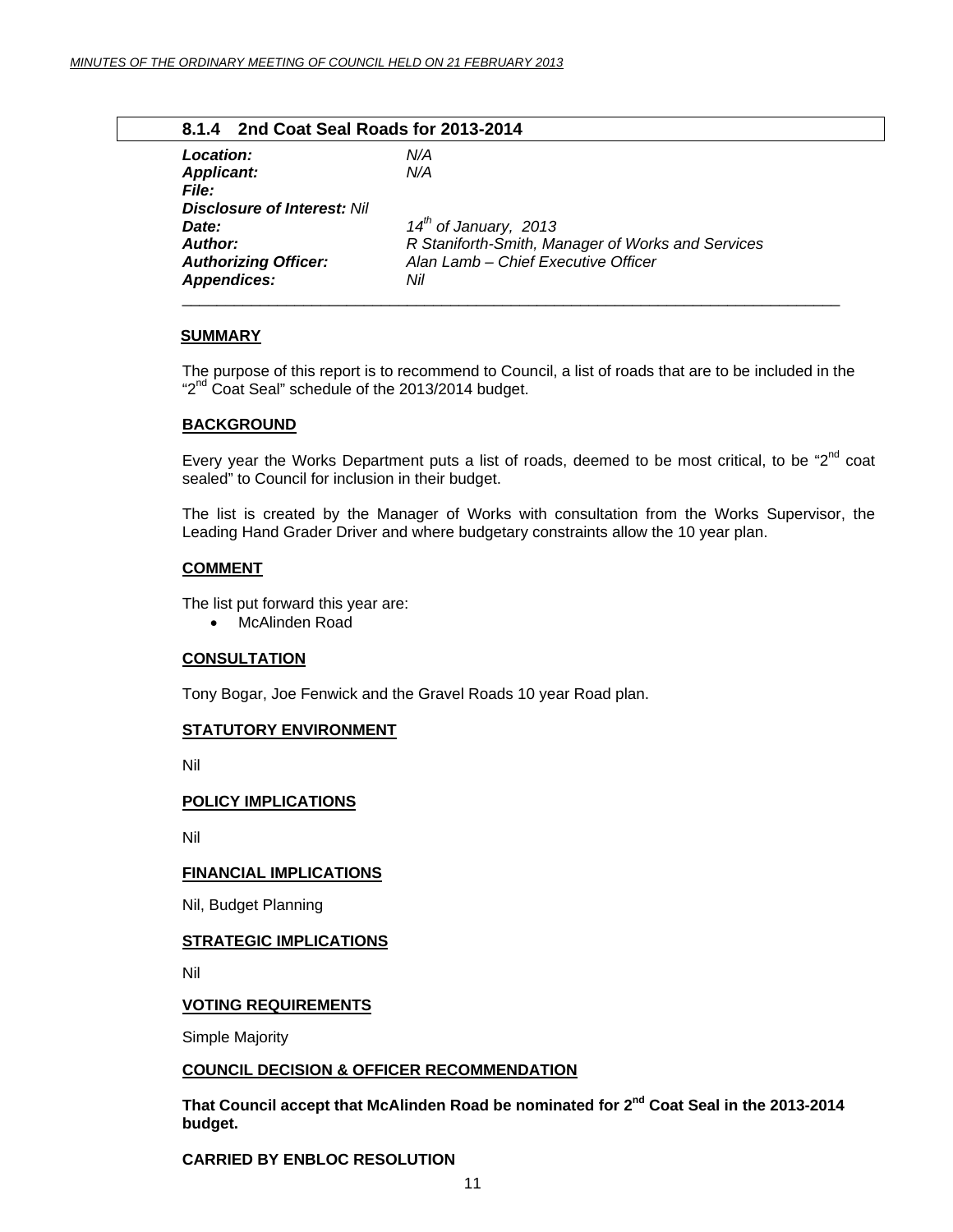# <span id="page-11-0"></span>**8.2 FINANCE**

| 8.2.1 List of Accounts Paid            |                                     |  |  |  |  |
|----------------------------------------|-------------------------------------|--|--|--|--|
| Location:                              | Not applicable                      |  |  |  |  |
| <b>Applicant:</b>                      | Not applicable                      |  |  |  |  |
| <i>File:</i>                           | FM/1/002                            |  |  |  |  |
| <b>Disclosure of Officer Interest:</b> | None                                |  |  |  |  |
| Date:                                  | 13 February 2013                    |  |  |  |  |
| Author:                                | Kay Raisin - Finance Officer        |  |  |  |  |
| <b>Authorizing Officer:</b>            | Alan Lamb - Chief Executive Officer |  |  |  |  |
| Attachments:                           | Yes – List of Accounts Paid         |  |  |  |  |
|                                        |                                     |  |  |  |  |

#### **SUMMARY**

In accordance with the Local Government (Financial Management) Regulations the list of accounts paid is presented to Council.

#### **BACKGROUND**

Invoices received for the supply of goods and services, salaries and wages and the like have been paid during the period

## **COMMENT**

The attached listing represents accounts paid by cheque and by electronic means during the period 7 December 2012 to 14 February 2013.

## **CONSULTATION**

Nil

## **STATUTORY OBLIGATIONS**

Local Government (Financial Management) Regulations 1996, Regulations 12 and 13 apply and are as follows:

#### *12. Payments from municipal fund or trust fund*

\_\_\_\_\_\_\_\_\_\_\_\_\_\_\_\_\_\_\_\_\_\_\_\_\_\_\_\_\_\_\_\_\_\_\_\_\_\_\_\_\_\_\_\_\_\_\_\_\_\_\_\_\_\_\_\_

- *(1) A payment may only be made from the municipal fund or the trust fund*
- *(a) if the local government has delegated to the CEO the exercise of its power to make payments from those funds — by the CEO; or*
- *(b) otherwise, if the payment is authorised in advance by a resolution of the council.*
- *(2) The council must not authorise a payment from those funds until a list prepared under regulation 13(2) containing details of the accounts to be paid has been presented to the council.*

## *13. Lists of accounts*

 *(1) If the local government has delegated to the CEO the exercise of its power to make payments from the municipal fund or the trust fund, a list of accounts paid by the*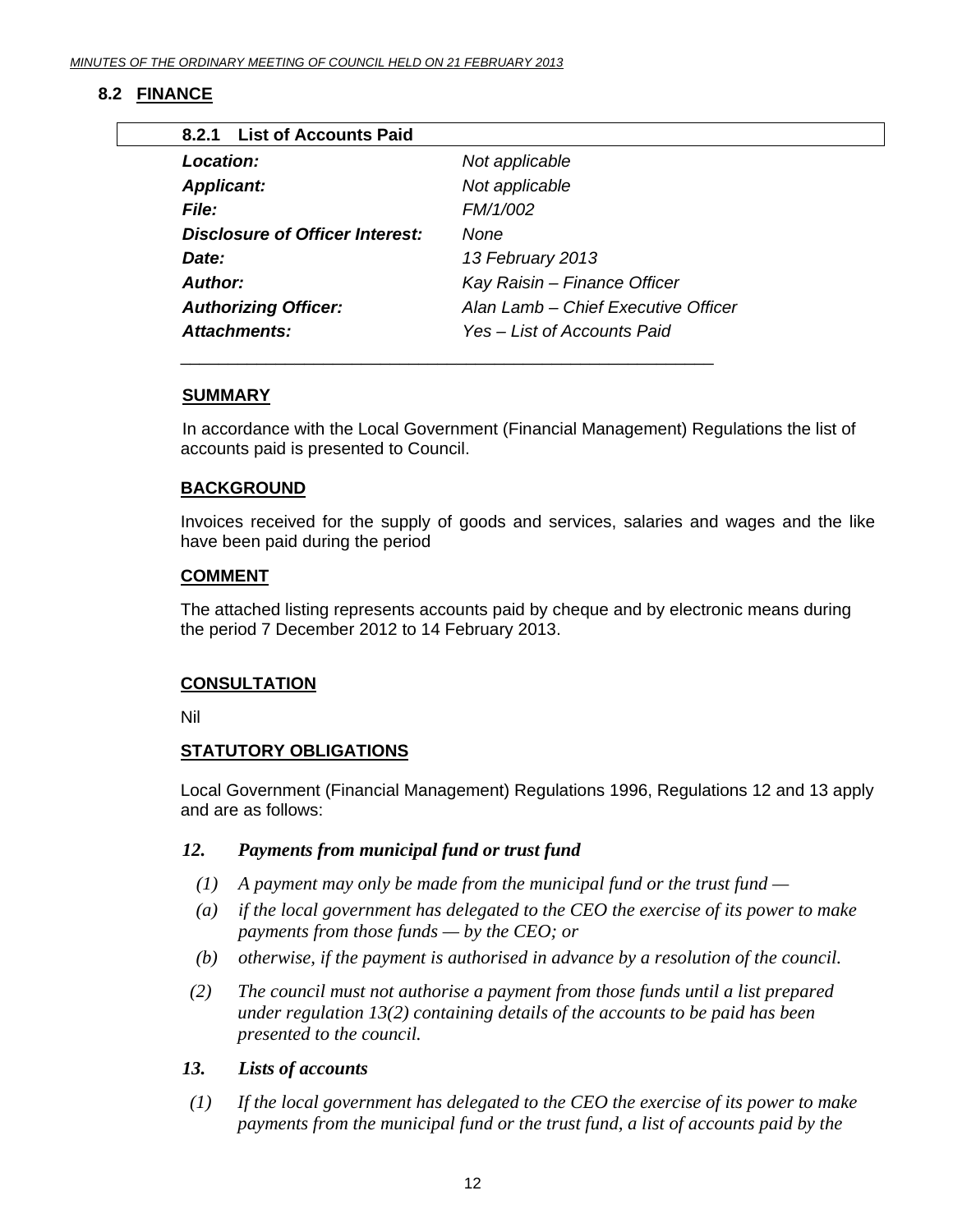*CEO is to be prepared each month showing for each account paid since the last such list was prepared —* 

- *(a) the payee's name;*
- *(b) the amount of the payment;*
- *(c) the date of the payment; and*
- *(d) sufficient information to identify the transaction.*
- *(2) A list of accounts for approval to be paid is to be prepared each month showing*
- *(a) for each account which requires council authorisation in that month* 
	- *(i) the payee's name;*
	- *(ii) the amount of the payment; and*
- *(iii) sufficient information to identify the transaction; and and* 
	- *(b) the date of the meeting of the council to which the list is to be presented.*
	- $(3)$  A list prepared under sub regulation (1) or (2) is to be —

 *(a) presented to the council at the next ordinary meeting of the council after the list is prepared; and* 

 *(b) recorded in the minutes of that meeting.* 

#### **POLICY IMPLICATIONS**

Council's Authority to Make Payments Policy has application.

#### **BUDGET/FINANCIAL IMPLICATIONS**

Account payments are in accordance with the adopted budget for 2012/13 or authorised by separate resolution.

#### **STRATEGIC IMPLICATIONS**

Nil

#### **VOTING REQUIREMENTS**

Simple Majority

#### **COUNCIL DECISION & OFFICER RECOMMENDATION**

**MOVED: Cr Walker SECONDED: Cr Biddle** 

**That the list of accounts paid in December 2012 and January 2013 as presented totalling \$1,051,935.91 and as represented by cheque voucher numbers 19109 – 19181 totalling \$106,606.34 and accounts paid by direct electronic payments through the Municipal Account totalling \$945,329.57 be received.** 

**CARRIED 8/0 Res 03/13**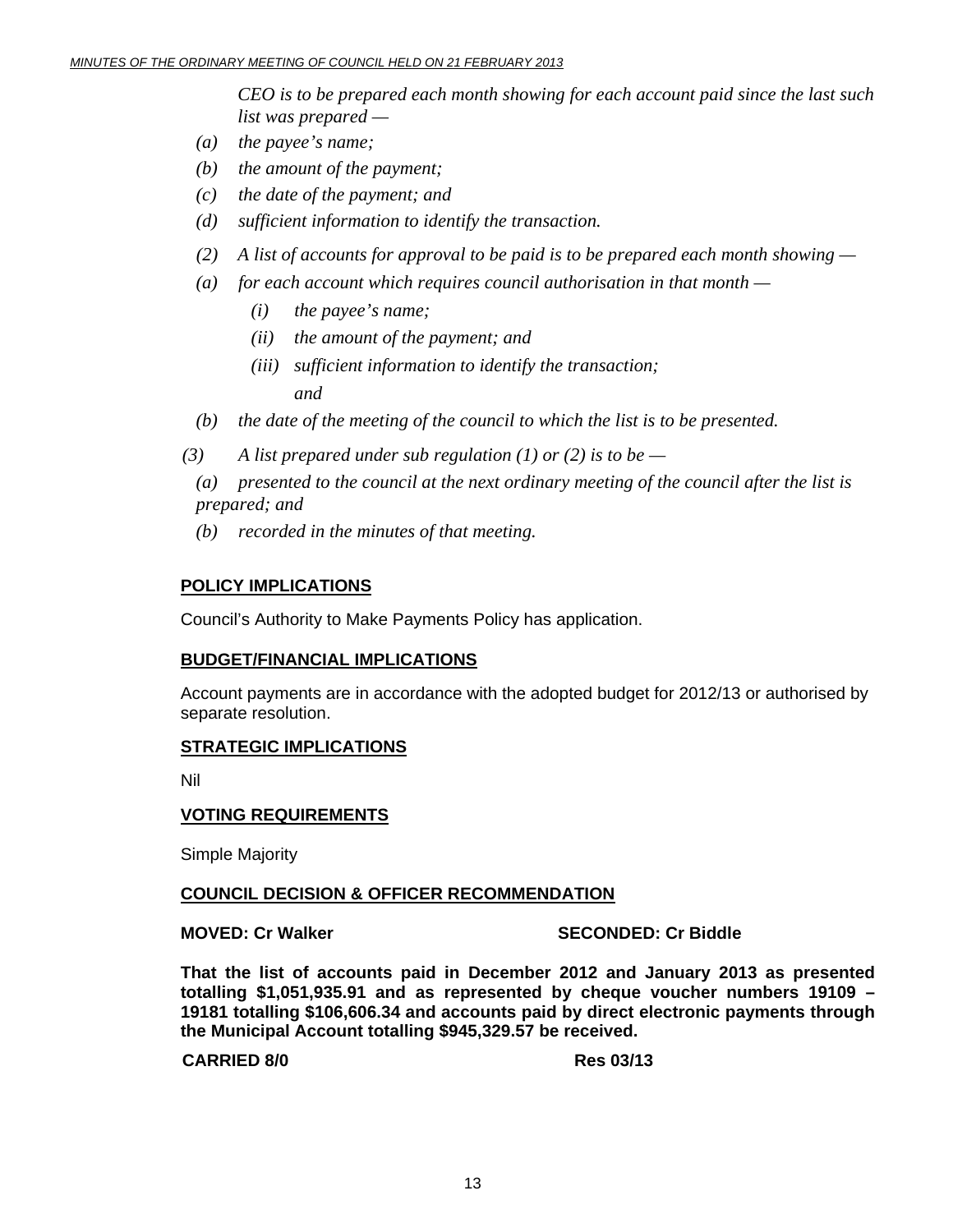# <span id="page-13-0"></span>**Item 8.2.2 was withdrawn by the CEO.**

# **8.2.2 December 2012 Monthly Statements of Financial Activity**

| Location:                       | Not applicable                      |
|---------------------------------|-------------------------------------|
| <b>Applicant:</b>               | Not applicable                      |
| <b>File:</b>                    | FM/10/003                           |
| Disclosure of Officer Interest: | <b>None</b>                         |
| Date:                           | 15 February 2013                    |
| <b>Author:</b>                  | K Raisin – Finance Officer          |
| <b>Authorizing Officer:</b>     | Alan Lamb - Chief Executive Officer |
| Attachments:                    | Yes - Financial Reports             |
|                                 |                                     |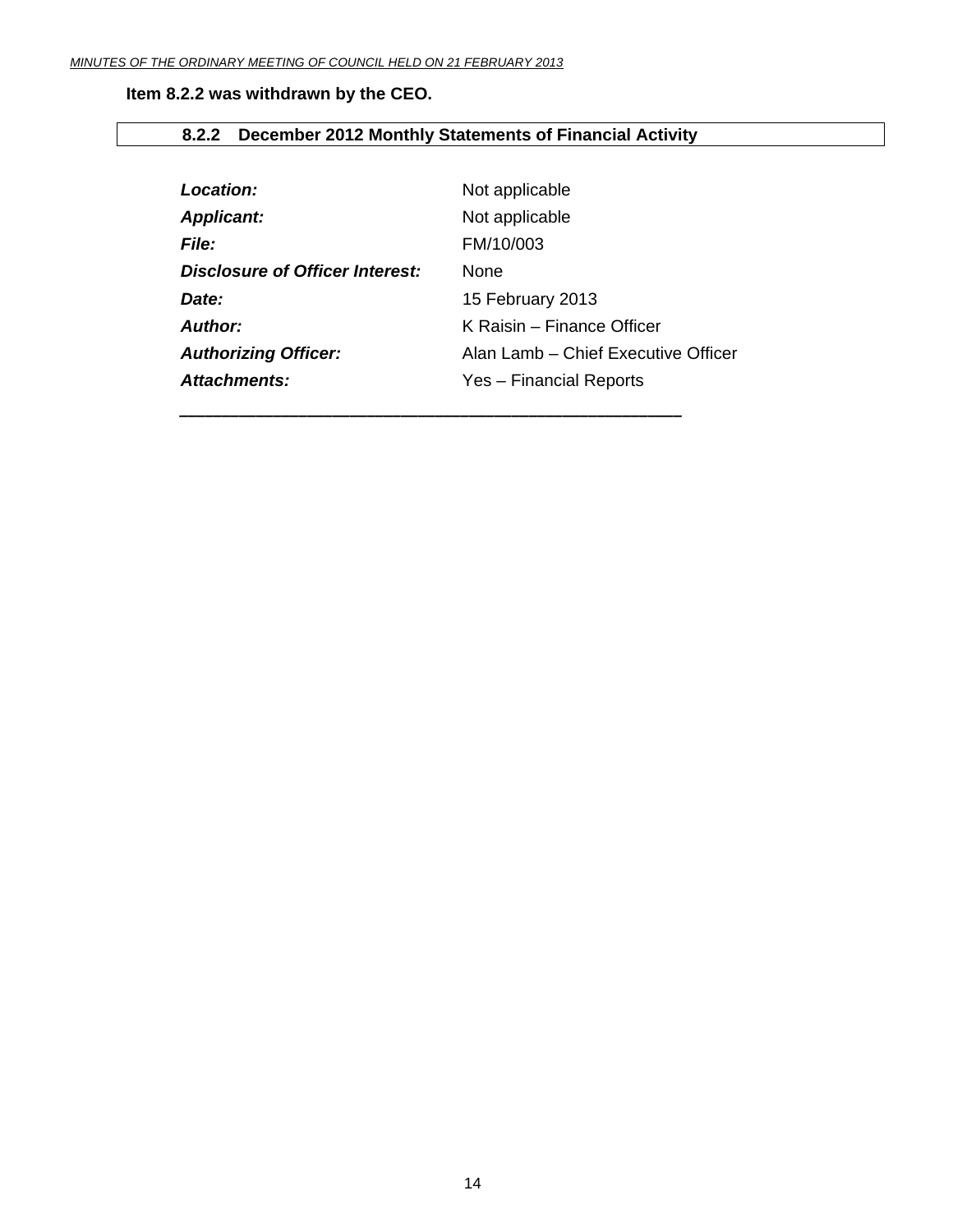# <span id="page-14-0"></span>**Proximity Interest**

Cr Kaltenrieder declared a proximity interest in item 8.3.1 and departed the Chambers the time being 5.52pm.

# **8.3 CHIEF EXECUTIVE OFFICER**

# **8.3.1 Amendment No 14 – Rural Small Holdings Zone SPA4 Structure Plan**

 *\_\_\_\_\_\_\_\_\_\_\_\_\_\_\_\_\_\_\_\_\_\_\_\_\_\_\_\_\_\_\_\_\_\_\_\_\_\_\_\_\_\_\_\_\_\_\_\_\_\_\_\_\_\_\_\_\_\_\_\_\_\_\_\_\_\_* 

| Location:                              | Fern Valley Road                                           |
|----------------------------------------|------------------------------------------------------------|
| <b>Applicant:</b>                      | <b>MPM Development Consultants</b>                         |
| <b>File:</b>                           | LN/42/005                                                  |
| <b>Disclosure of Officer Interest:</b> | G.Lush has previously worked for some of the<br>landowners |
| Date:                                  | 11 <sup>th</sup> February 2013                             |
| <b>Author:</b>                         | Geoffrey Lush (Council Consultant)                         |
| <b>Authorizing Officer:</b>            | A Lamb                                                     |
| <b>Attachments:</b>                    | 1 Structure Plan Map                                       |
|                                        | 2 Submissions Schedule                                     |

# **SUMMARY**

Consideration of:

- Amendment No 14 to the Scheme which proposes include Lots 8 and 9 Boyup Brook Kojonup Road in the Rural Small Holdings zone; and
- Final adoption of SPA4 Structure plan.

It is recommended that Council adopt

- Amendment 14 for final approval subject to modifications; and
- SPA4 Structure plan.

# **BACKGROUND**

Amendment No 14 to Town Planning Scheme No 2 has two components:

- 1. It introduces Rural Small Holdings as a new zone into the Scheme with associated general provisions. In conjunction with this it also introduces provisions for the preparation and approval of structure plans; and
- 2. It proposes to include Lots 8 and 9 Boyup Brook Kojonup Road in the Rural Small Holdings zone.

Amendment No 14 was adopted by Council at its Meeting of the 18<sup>th</sup> October 2012 for the purpose of referral to the EPA and for advertising.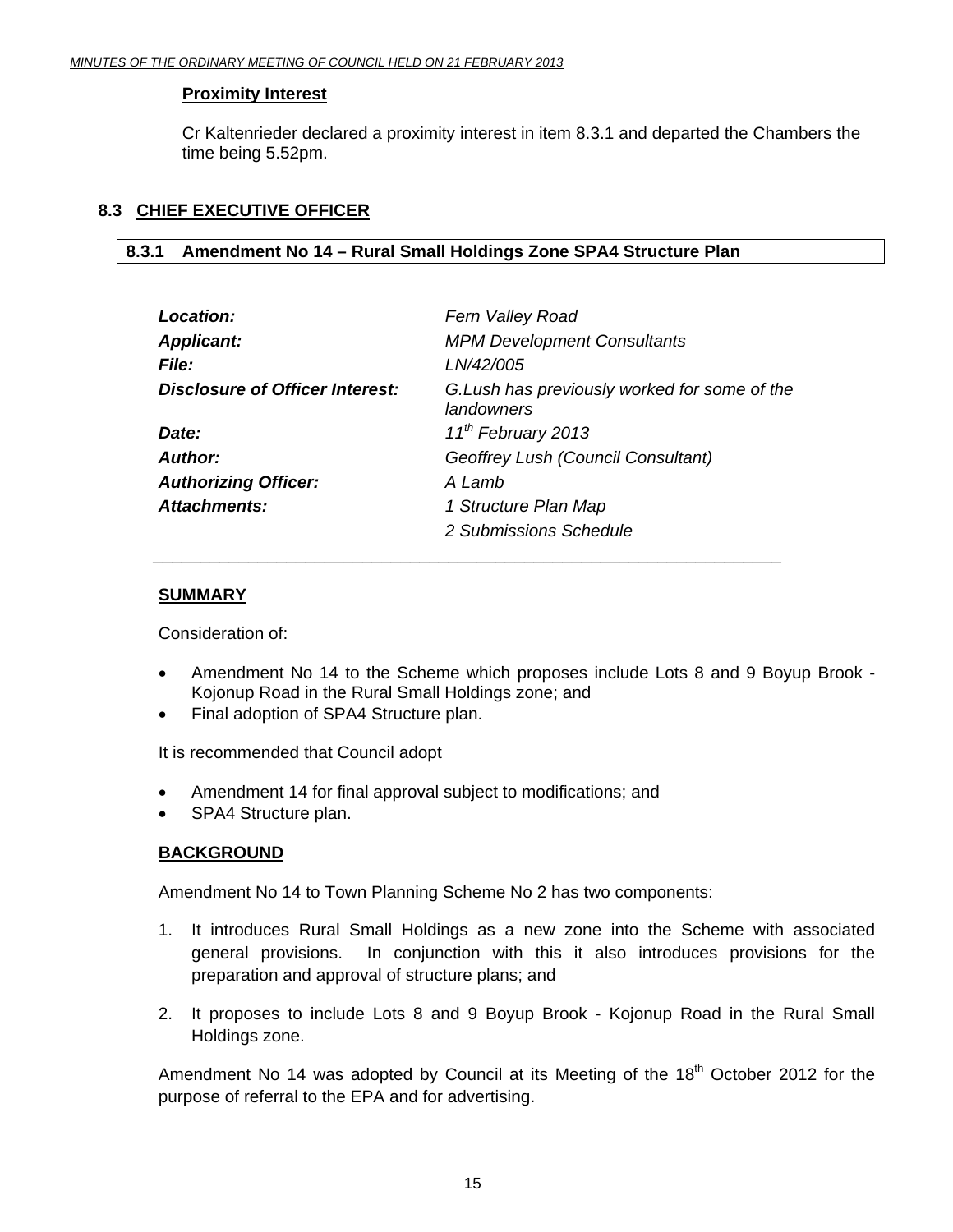Council at its Meeting of the 13<sup>th</sup> December also adopted the SPA Structure Plan and resolved to advise the applicant that prior to Council considering the structure plan for final adoption the following issues need to be clarified:

- a) Confirmation by site inspection of the proposed river access point;
- b) Inclusion of the river access point as a POS Reserve on the structure plan map;
- c) Clarify the proportional costs or method to determine these, by landowners to the Kojonup Road intersection;
- d) Inclusion of Option 1 in the revised road contributions plan;
- e) Clarification that the land use provisions for the Rural Small Holdings only apply once the land is rezoned;
- f) Inclusion of a section relating to low intensity tourist development as stipulated in the Rural Strategy. This can simply document that Amendment 15 is introducing a broader range of discretionary tourist uses within the Rural Small Holdings zone;
- g) Provision of a potential fire service access route on the structure plan map from Terry Road to the subdivision road on the western side of Fern Valley Road in the vicinity of Lot 913.
- h) Inclusion of all recommendations on the structure plan map;
- i) Inclusion of the endorsement statement on the structure plan map; and
- j) Other minor text corrections and modifications as directed.

The SPA4 Structure Plan covers all of the land shown below and a copy of this is included as Attachment 1. Amendment No 14 is then including Lots 8 & 9 in Rural Small Holdings Zone No 1.

Area No 4 in relation to the proposed Rural Small Holdings Zone No 1 and detailed structure plan are shown below. Prior to Lots 8 and 9 being subdivided a Detailed Structure Plan (subdivision guide plan) must be approved by Council.

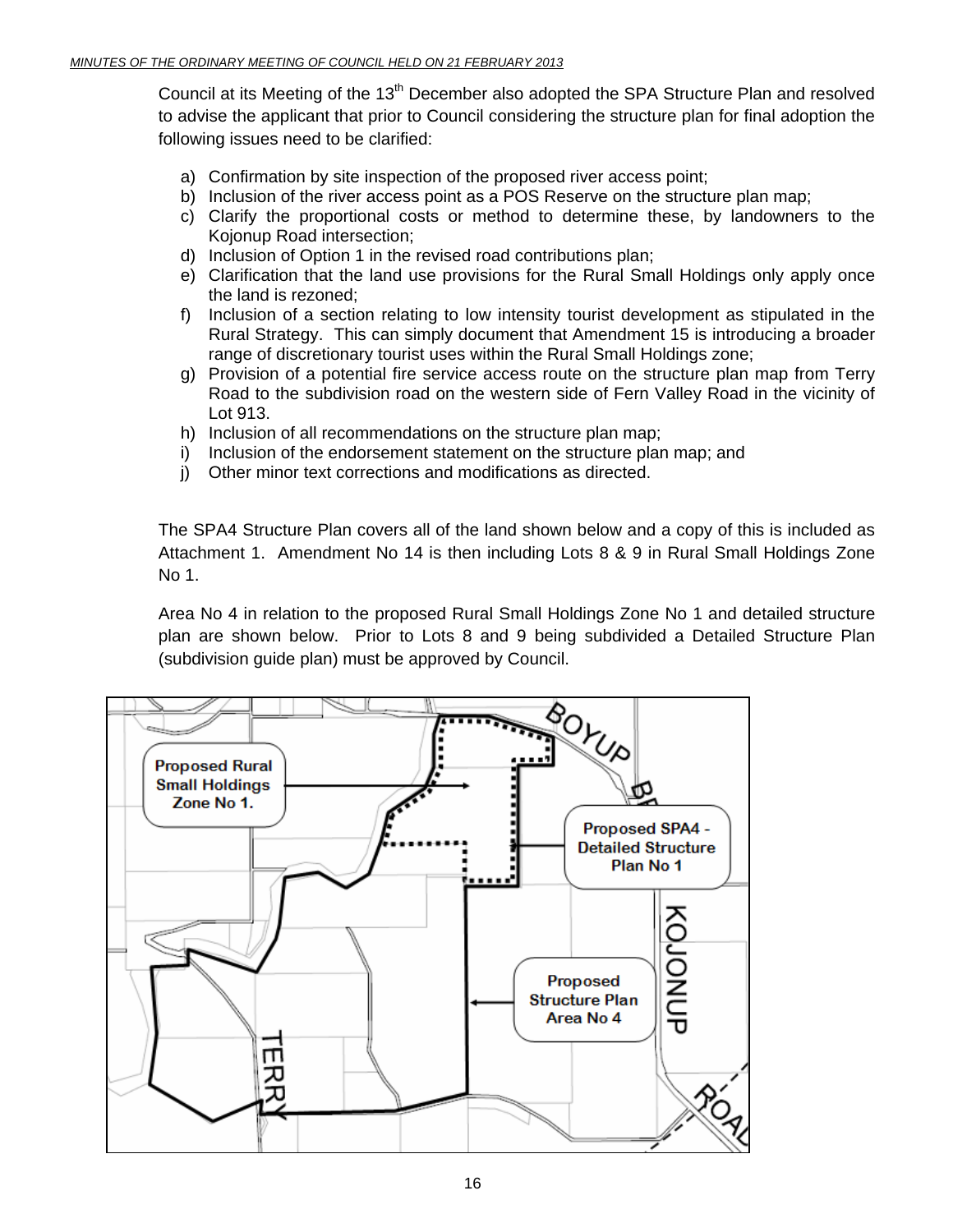# **CONSULTATION**

The EPA by letter dated the 26<sup>th</sup> November 2012 advised

After consideration of the information provided by you, the EPA considers that the proposed scheme amendment should not be assessed under Part IV Division 3 of the *Environmental Protection Act* 1986 (EP Act) and that it is not necessary to provide any advice or recommendations.

The Amendment and Structure Plan were advertised between the 19<sup>th</sup> December –  $8<sup>th</sup>$ February 2013 by:-

- 1 Notice in the Manjimup Bridgetown Times;
- 2 Placing the Amendment and Structure Plan reports and advertising notice (Form 3) on the Council web page;
- 3 Displaying a copy of the Amendment and Structure Plan at the front Office counter;
- 4 Advising the landowners within the SPA4 area of the Amendment and Structure Plan; and
- 5 Referring the Amendment and Structure Plan notice, and summary to the following Government agencies.
	- Department of Environment and Conservation;
	- Department of Fire and Emergency Services;
	- Department of Indigenous Affairs;
	- Department of Agriculture and Food;
	- Western Power;
	- Department of Water;
	- Health Department; and
	- Main Roads Western Australia.

As a result of the advertising, seven submissions were received and these are documented in Attachment 2.

# **STATUTORY OBLIGATIONS**

Provisions of the Planning and Development Act 2005, and Town Planning Regulations.

## **COMMENTS on SUBMISSIONS**

#### Department of Indigenous Affairs

The Department has advised that the drainage lines on the subject land form part of Aboriginal Heritage site ID 20434 "Blackwood River." The concern is with road works where they cross the drainage lines.

It is understood that the revegetation of the drainage lines may also require consultation and approval.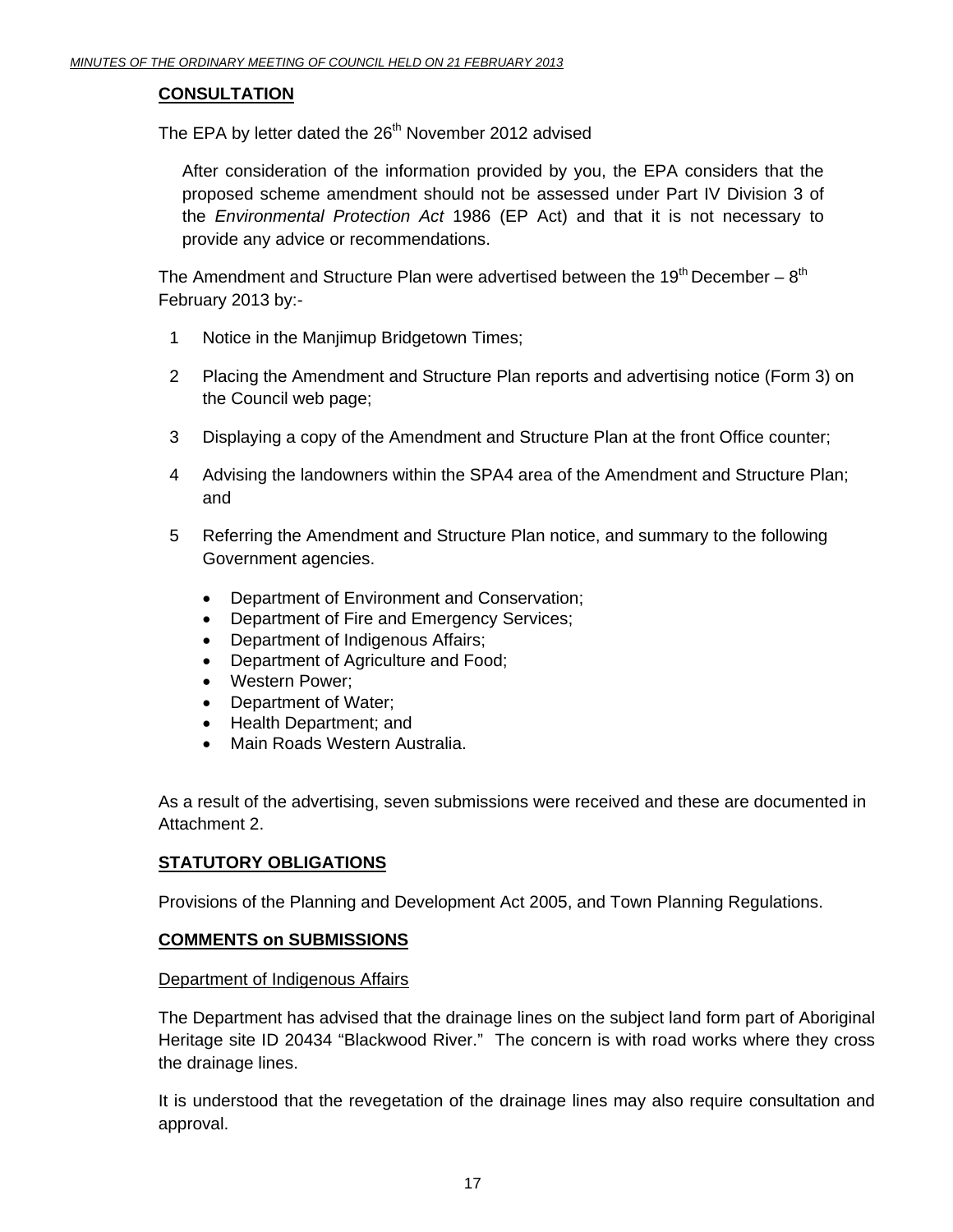The applicants are obliged to comply with the Cultural Heritage Due Diligence Guidelines. This includes a heritage survey and potentially a S18 submission to the Minister.

Section 2.4 the report references both the tributaries and the river being part of the heritage site. However the comments regarding this being restricted to UCL aren't correct.

#### Boyup Brook - Kojonup Road Intersection

Main Roads has not objected to the Amendment and has noted the requirements in the structure plan relating to the design of the Kojonup Road intersection.

It has requested that these provisions be reinforced by the addition of the following:

The intersection of the new subdivision access road with Boyup Brook - Kojonup Road will be required to be located, designed and constructed to the specification and satisfaction of Main Roads. Also, any road reserve widening which may be required for construction of the subdivision road intersection will be required to be ceded free of cost to the crown by the subdivider.

This condition can be included in the Schedule for RSH No 1 zone.

In relation to other landowners being required to make a contribution to the development of the intersection, it appears that the design will not alter be it for just the subdivision of Lots 8 and 9 or the whole of the SPA4 area. Hence the owners of Lots 8 and 9 have to provide the intersection for the development of their own land.

#### Lot 696

The owners have indicated that they are not supporting the rezoning and have no intention of subdividing their land.

Amendment 14 still retains the underlying Rural zone while identifying that a structure plan is required for the land. It must then be rezoned to Rural Small Holdings before it can be subdivided.

## Lot 223

The owner has raised concerns with the proposed alignment of the subdivision road. There is flexibility to relocate this within the lot boundaries and this would be examined in more detail when he does the Detailed Structure Plan (subdivision guide plan) for this land.

Lot 223 has an area of 16.206 ha. As the subdivision road would be more than 4,000sqm in area the net developable land will be less than 16ha.

As there is a minimum lot size of 4ha only three lots could be created.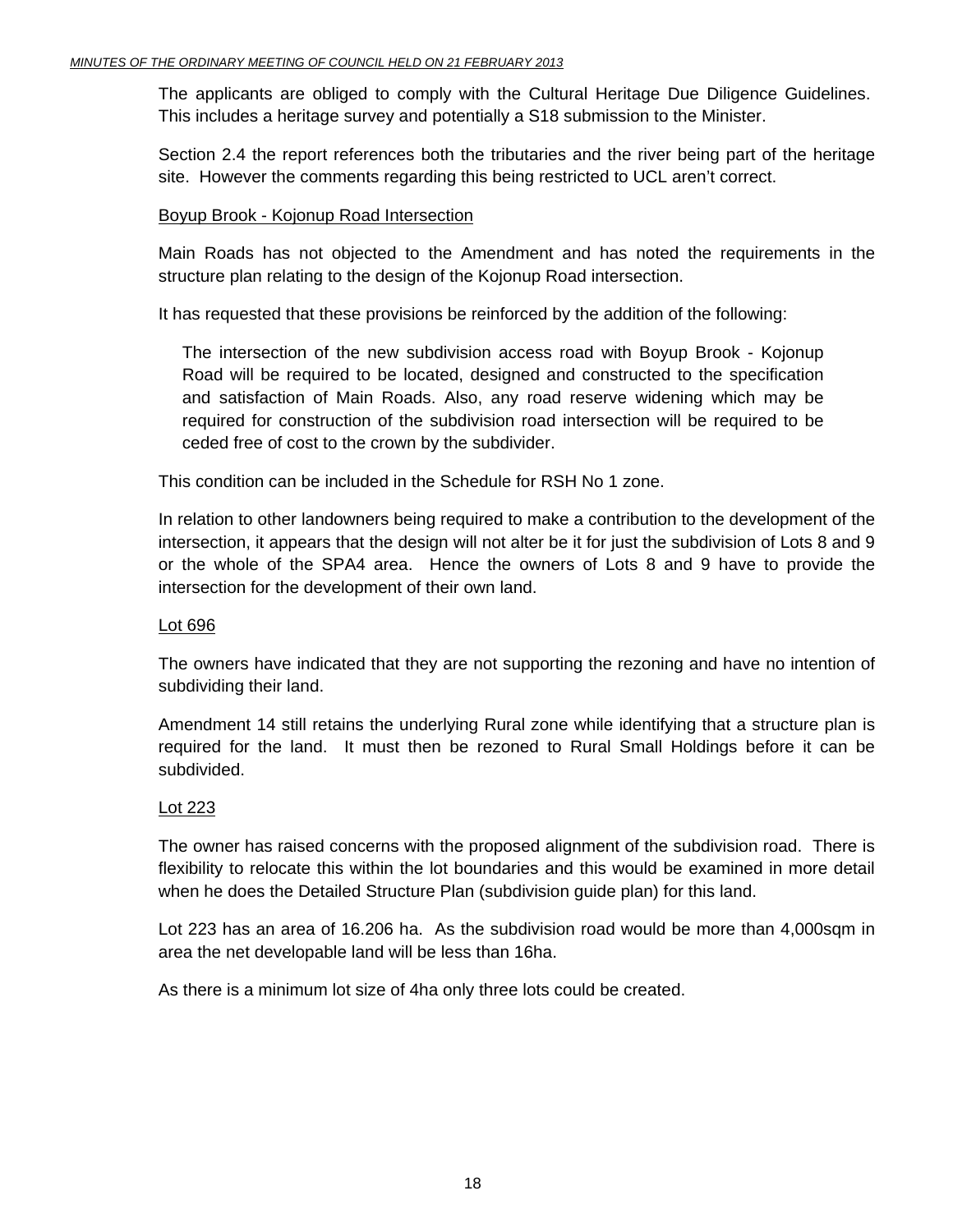#### Foreshore Management

The Department of Water has requested that a biophysical assessment should be undertaken to identify an accurate foreshore protection area to the Blackwood River. This biophysical assessment should be undertaken prior to finalisation of any 'detailed Structure Plans (Step 3). It is at this stage in the planning process where there is a need to ensure sufficient land is being set aside for the protection and management of water resources because it has a bearing on the proposed subdivision design.

It will be at the subdivision/development stage that a Foreshore Management Plan will be sought over the identified foreshore protection area. The Foreshore Management Plan will address such matters as, but not limited to: weed management; erosion control and bank stability; revegetation; access, footpaths and parking; crossovers, vesting, fencing etc.

The Department does not support internal road networks within the foreshore protection area shown in the 'Overall Structure Plan and Detailed Structure Plan. Access within the foreshore protection area should be restricted to pedestrian movement.

#### Effluent Disposal

The Department's preference, when reticulated sewerage services area not available, is for ATU's in lieu of septic tank and leach drain systems for their nutrient stripping capacity.

The Health Department has not objected to the provision of septic tanks provided that a geotechnical report to demonstrate that the areas where septic tank systems are proposed to be used are capable of disposing of effluent within each lot.

Despite this consideration of effluent disposal systems in the Detailed Structure plan may result in ATU's being used on all lots.

#### **COMMENT ON COUNCIL ISSUES**

Council had previously resolved that considering the structure plan for final adoption the following issues need to be clarified. This is to address floodplain; vegetation; hydrology; soil types; topography; ecological linkages; biodiversity; community access and recreation expectations; function/uses; habitat; heritage.

a) Confirmation by site inspection of the proposed river access point;

This is still to be confirmed while noting that the final location of this would be addressed in the Detailed Structure Plan (subdivision guide plan) for Lot 696. The owners of Lot 696 have indicated that they have no desire to subdivide their land and it is up to them when or if they proceed.

- b) Inclusion of the river access point as a POS Reserve on the structure plan map; This will be shown as a highlighted area on the plan.
- c) Clarify the proportional costs or method to determine these, by landowners to the Kojonup Road intersection; The applicant has indicated that there is no design threshold for the upgrading of the intersection and hence the owners of Lots 8 and 9 have to construct the full intersection when they subdivide.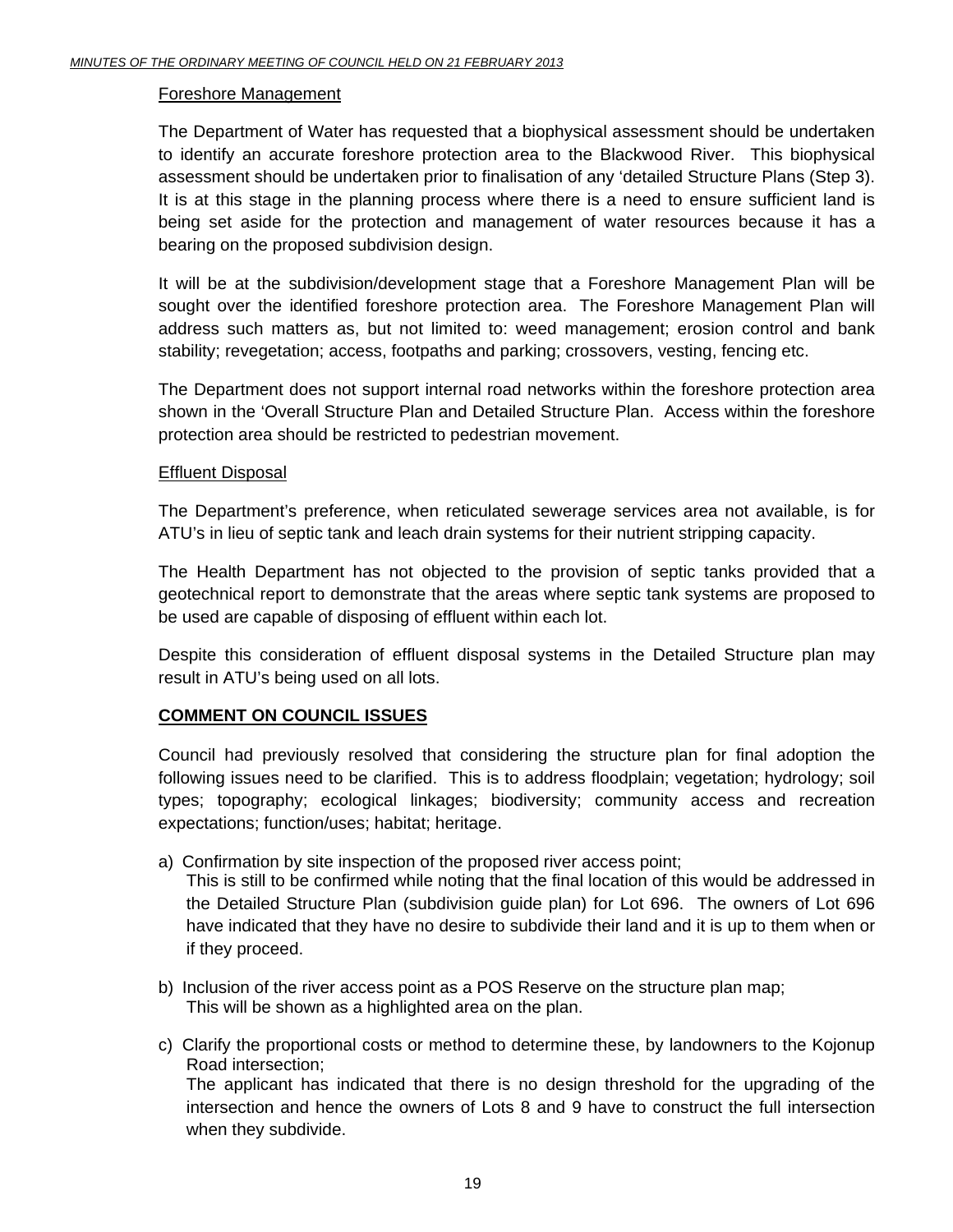- d) Inclusion of Option 1 in the revised road contributions plan; This was done prior to the structure plan being advertised. However since then there has been further consultation with the applicant regarding road contributions which are addressed in the next section.
- e) Clarification that the land use provisions for the Rural Small Holdings only apply once the land is rezoned; This has been clarified.
- f) Inclusion of a section relating to low intensity tourist development as stipulated in the Rural Strategy. This can simply document that Amendment 15 is introducing a broader range of discretionary tourist uses within the Rural Small Holdings zone; A draft section has been prepared to address this.
- g) Provision of a potential fire service access route on the structure plan map from Terry Road to the subdivision road on the western side of Fern Valley Road in the vicinity of Lot 913. This will be shown on the structure plan map.
- h) Inclusion of all recommendations on the structure plan map; These will be shown on the structure plan map.
- i) Inclusion of the endorsement statement on the structure plan map; This will be shown on the structure plan map.
- j) Other minor text corrections and modifications as directed. These have been documented and supplied to the applicant.

# **COMMENT ON ROAD CONTRIBUTIONS**

The key principle for road contributions is that if an owner wants to subdivide then they will be required to fully upgrade the road length which physically adjoins their property. They can then recoup up to 50% of the costs for this from the owner on the opposite side when they subdivide. In reality this would only apply to Fern Valley Road. Where the subdivision occurs out of sequence, then Council may require a contribution to the upgrading of the intervening portion of the existing road. For example if Lot 913 was subdivided then Fern Valley Road may need to be upgraded back to Stanton Road. In this context the "upgrading" specification would have to be defined by Council.

For both Terry and Stanton Roads it has been accepted that the owners are only responsible for 50% of the road construction cost. The citation for Stanton Road needs to also include Lot 1777 as well as Lots 589 (not 598) & 10. For Terry Road as there are lots on both sides then the landowners are only contributing 25%.

So if Lot 6116 Terry Road was subdivided then:

- Council would expect that Terry Road would be fully constructed for the length abutting their development;
- Council would be liable for 50% of this cost; and
- The owner of Lot 7876 on the opposite side of the road would be liable for 25% of this cost.

The developer of Lot 6116 must undertake the works and can seek a contribution from the owner of Lot 7876 pursuant to the PD Act provisions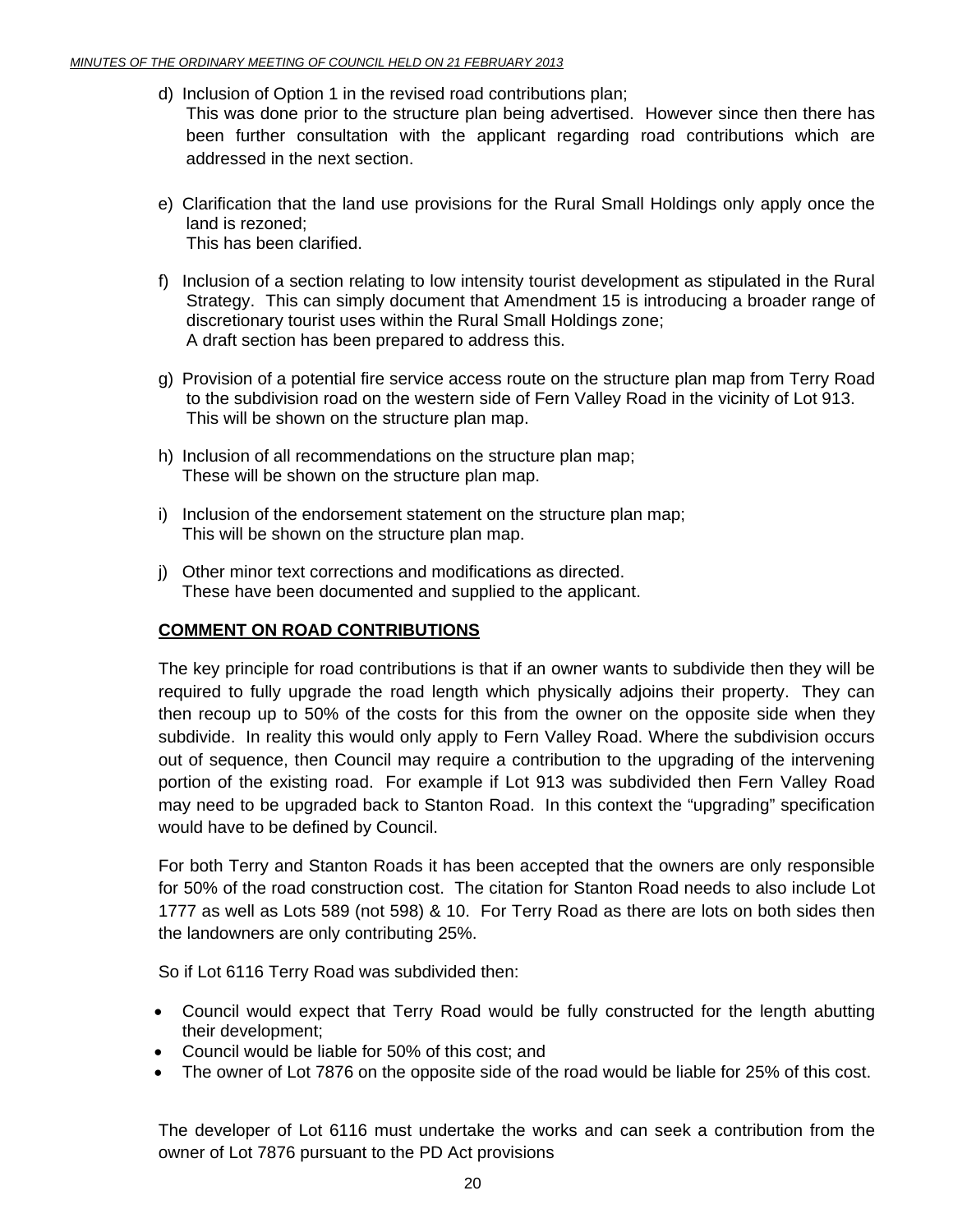Council is unlikely to want to reimburse any costs but it may not be able to construct its 50% share straight away. It might as an alternative accept a payment from the developer for the joint landowners 50% contribution.

A simplified statement for road contributions is as follows:

The preparation of the Detailed Structure Plans is to address road contribution standards, road upgrading and contributions in accordance with the following principles:

- 1 Road reserve widths of 20m with a 6m sealed pavement and 1.2m shoulders;
- 2 The design and construction shall be in accordance with the Institution of Public Works Engineering Australia (WA Division) Subdivisional Guidelines;
- 3 Landowners within the structure plan area are to undertake the full construction of all roads internal to their development;
- 4 The owners of lots abutting Terry, Stanton and Fern Valley Roads are required as a condition of subdivision to undertake the full construction / upgrading for the portion of the road abutting their development. They may then recoup a percentage of this cost from the opposite landowner in accordance with the provisions of the Planning and Development Act 2005.
- 5 Council will be responsible for contributing 50% of the cost of upgrading the abutting sections of Terry and Fern Valley Roads.

# **POLICY IMPLICATIONS**

The introduction of the Rural Small Holding zone is a major step forward for the planning of the municipality.

The approval of the structure plan will highlight a number of current policy issues, such as river management, which will require further consideration by Council.

## **BUDGET/FINANCIAL IMPLICATIONS**

None

## **STRATEGIC IMPLICATIONS**

The development of the structure plan area will require consideration in Council's forward planning and provision of services.

## **SUSTAINABILITY IMPLICATIONS**

- • **Environmental**  There are no known significant environmental issues.
- • **Economic**  There are no known significant economic issues.
- • **Social**  There are no known significant social issues.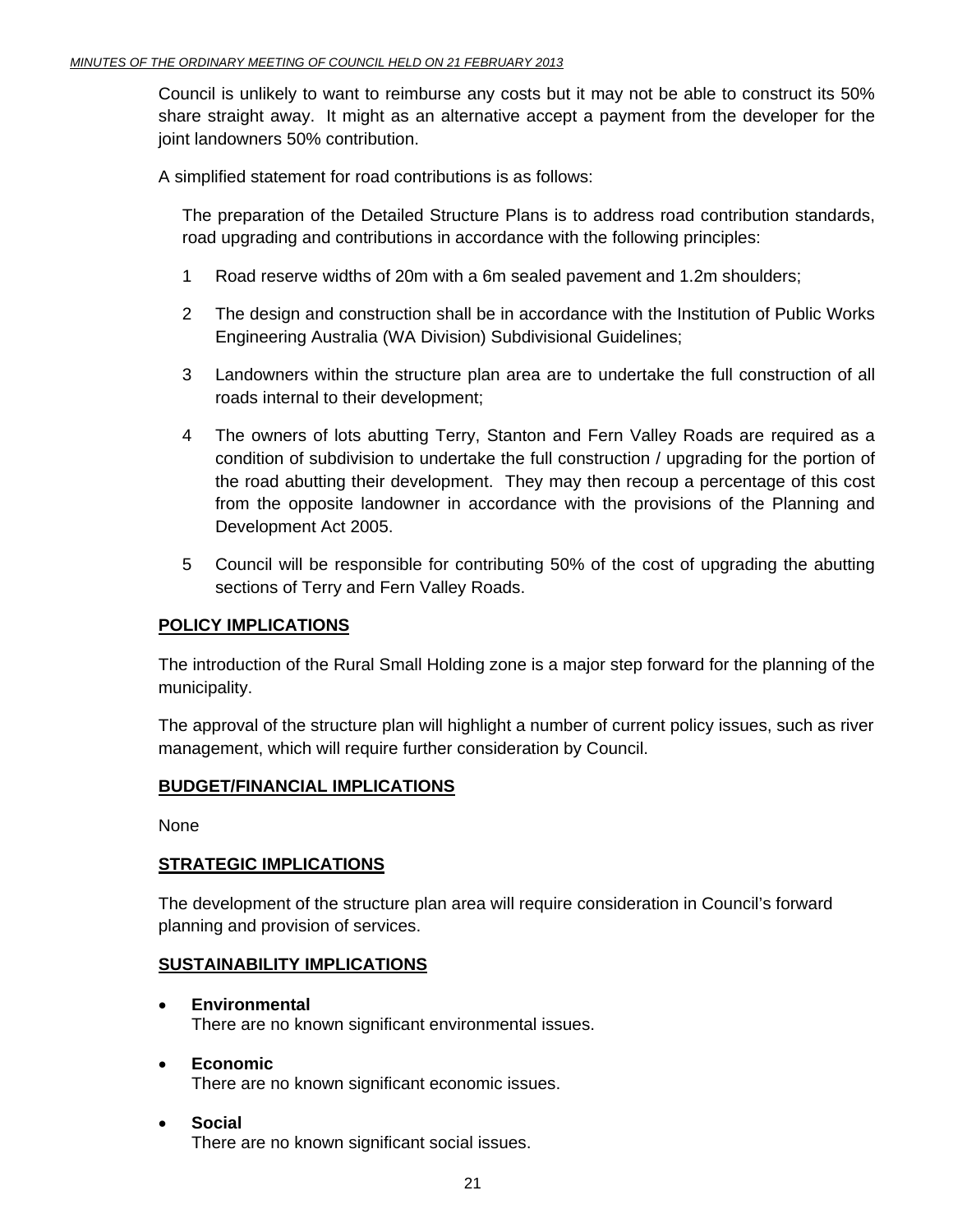## **VOTING REQUIREMENTS**

Simple Majority

## **COUNCIL DECISION & OFFICER RECOMMENDATION**

#### **MOVED: Cr Giles SECONDED: Cr Aird 3**

- 1. That pursuant to Regulation 17 of the Town Planning Regulations 1967 Council determines the submissions in accordance with the Schedule contained in Attachment 2.
- 2. That pursuant to Section 75 of the Planning and Development Act 2005 and Regulation 17 Council resolves to adopt Amendment No 14 for final approval subject to the following modifications:
	- 2.1 In Schedule 3A Rural Small Holdings zones" add:
		- k) The intersection of the new subdivision access road with Boyup Brook - Kojonup Road will be required to be located, designed and constructed to the specification and satisfaction of Main Roads. Also, any road reserve widening which may be required for construction of the subdivision road intersection will be required to be ceded free of cost to the crown by the subdivider.
- 3 That in accordance with proposed Clause 10.1.5.7(a) Council resolve to adopt the SPA 4 Structure Plan subject to the following modifications:
	- 3.1 Modifying the structure plan map by:
		- (a) Inclusion of the river access point as a POS Reserve;
		- (b) Provision of a potential fire service access route on the structure plan map from Terry Road to the subdivision road on the western side of Fern Valley Road in the vicinity of Lot 913.
		- (c) Inclusion of the Council and WAPC endorsement statement citation;
		- (d) Inclusion of all recommendations.
	- 3.2 Replace Recommendation 2 with:

The rural small holdings subdivision, land use and development provisions do not apply until such time as the subject land is included in the Rural Small Holdings Zone.

- 3.3 In Recommendation 3 (Matters for the Detailed Structure Plan) add:
	- External road construction standards, upgrading and contributions as outlined in the Road Contributions Plan;
	- A biophysical assessment to identify an accurate foreshore protection area to the Blackwood River.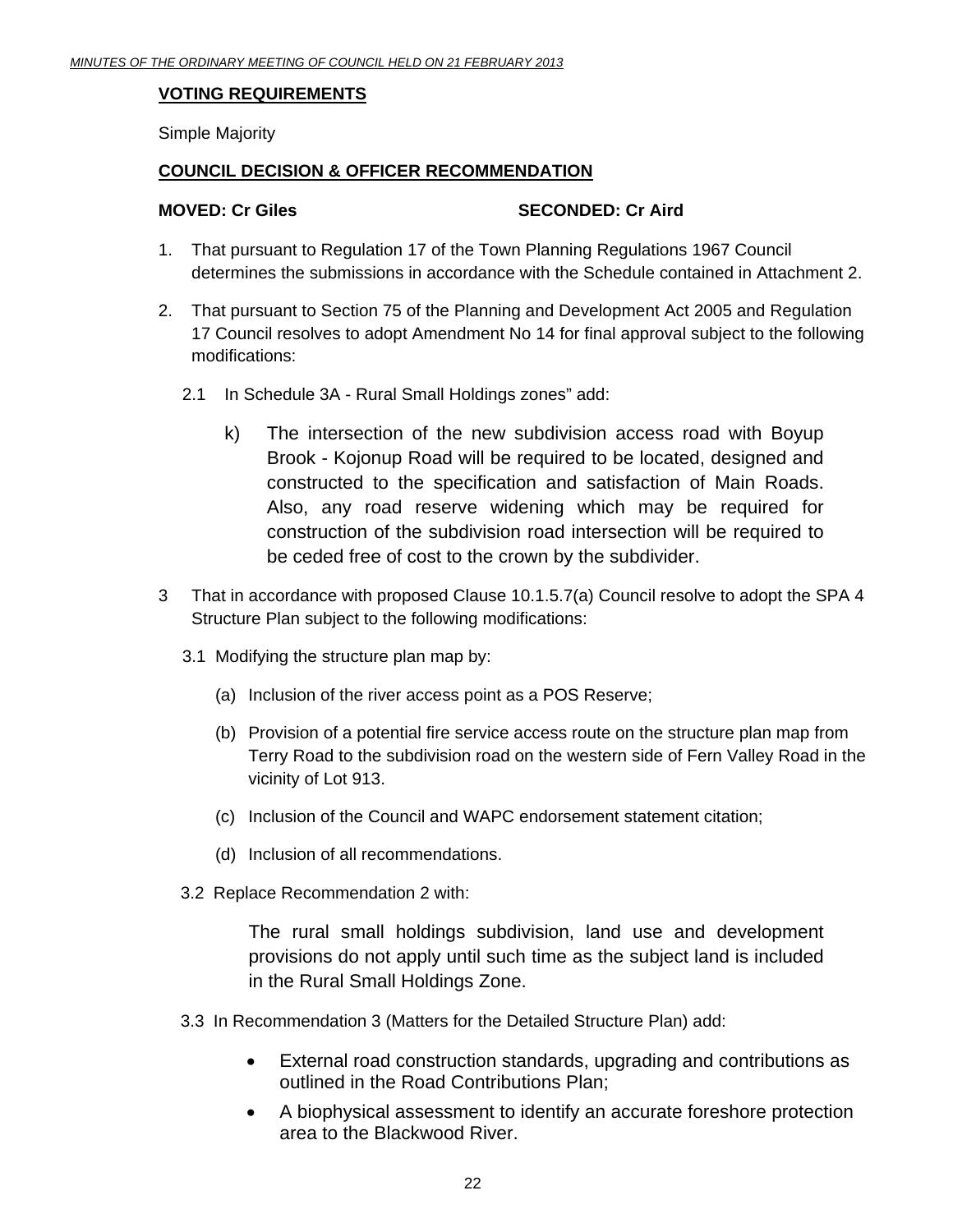3.4 Revise sections 2.6.3 and 3.5 the report needs to reflect the river access POS reserve. The second paragraph of Section 2.6.3 Foreshore could be replaced with:

The structure plan design indicates that a road reserve will be close to the foreshore area on Lot 696, provided that the road pavement is above the 1:100 year flood level. A public access point to the river is to be provided in this general location as determined in the Detailed Structure Plan. This will also provide a water supply point for fire fighting.

 The site is to be designated as a POS reserve with a minimum size of 5,000sqm and be of sufficient size to provide car parking; a turnaround area for a heavy duty fire truck and a future 50,000L tank for fire fighting.

3.5 In Section 2.7.2 Water replace

 "Therefore it is recommended that 120,000L capacity rainwater tanks be required to provide for additional water usage" with

"It is acknowledged that each lot will be required to have additional water supplies for rural pursuits and for fire fighting."

3.6 Insert Section 2.8 Low Key Tourist Development as follows and renumber "Context and constraints analysis" as 2.9

# **2.8 Low Key Tourist Development**

 The physical setting of the site being adjacent to the Blackwood River with views over the valley is likely to be sought after for tourist accommodation particularly chalets bed and breakfast establishments etc.

 Amendment No 15 will introduce a range of tourist uses into the Scheme. Proposed Clause 5.22 Tourist Accommodation and Facilities sets out the matters which Council must have regard to in considering an application for a tourist use.

 This will provide sufficient statutory control to ensure that development complies with the proposed objective for RSH 1 zone to provide for residential development in a rural setting and secondly for rural pursuits, home based business and minor tourist uses.

3.7 In Section 3.5 Open Space/Recreation, insert at start of the second sentence…..

"Except for the river access point, formalised public open space for recreation will not be required…."

3.8 That the notes on the Road Contributions Plan be amended to read as follows: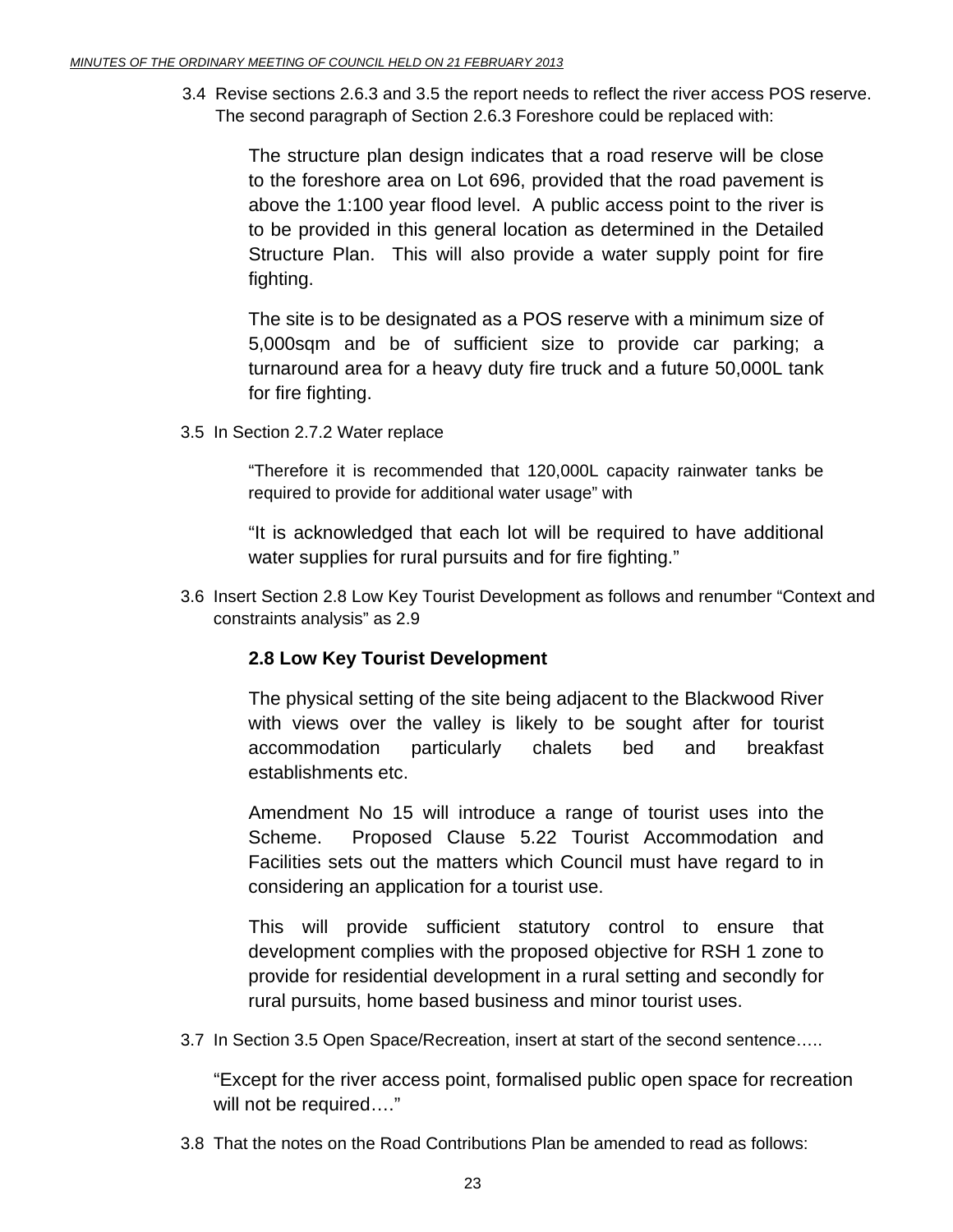The preparation of the Detailed Structure Plans is to address road contribution standards, road upgrading and contributions in accordance with the following principles:

- 1 Road reserve widths of 20m with a 6m sealed pavement and 1.2m shoulders;
- 2 The design and construction shall be in accordance with the Institution of Public Works Engineering Australia (WA Division) Subdivisional Guidelines;
- 3 Landowners within the structure plan area are to undertake the full construction of all roads internal to their development;
- 4 The owners of lots abutting Terry, Stanton and Fern Valley Roads are required as a condition of subdivision to undertake the full construction / upgrading for the portion of the road abutting their development. They may then recoup a percentage of this cost from the opposite landowner in accordance with the provisions of the Planning and Development Act 2005.
- 5 Council will be responsible for contributing 50% of the cost of upgrading the abutting sections of Terry and Fern Valley Roads.
- 4. That the Amendment and structure plan documents and a copy of the submissions be forwarded to the Western Australian Planning Commission for final approval.
- 5. That all persons and agencies which made a submission be advised of the above.

# **CARRIED 7/0 Res 04/13**

Cr Kaltenrieder returned at 5.55pm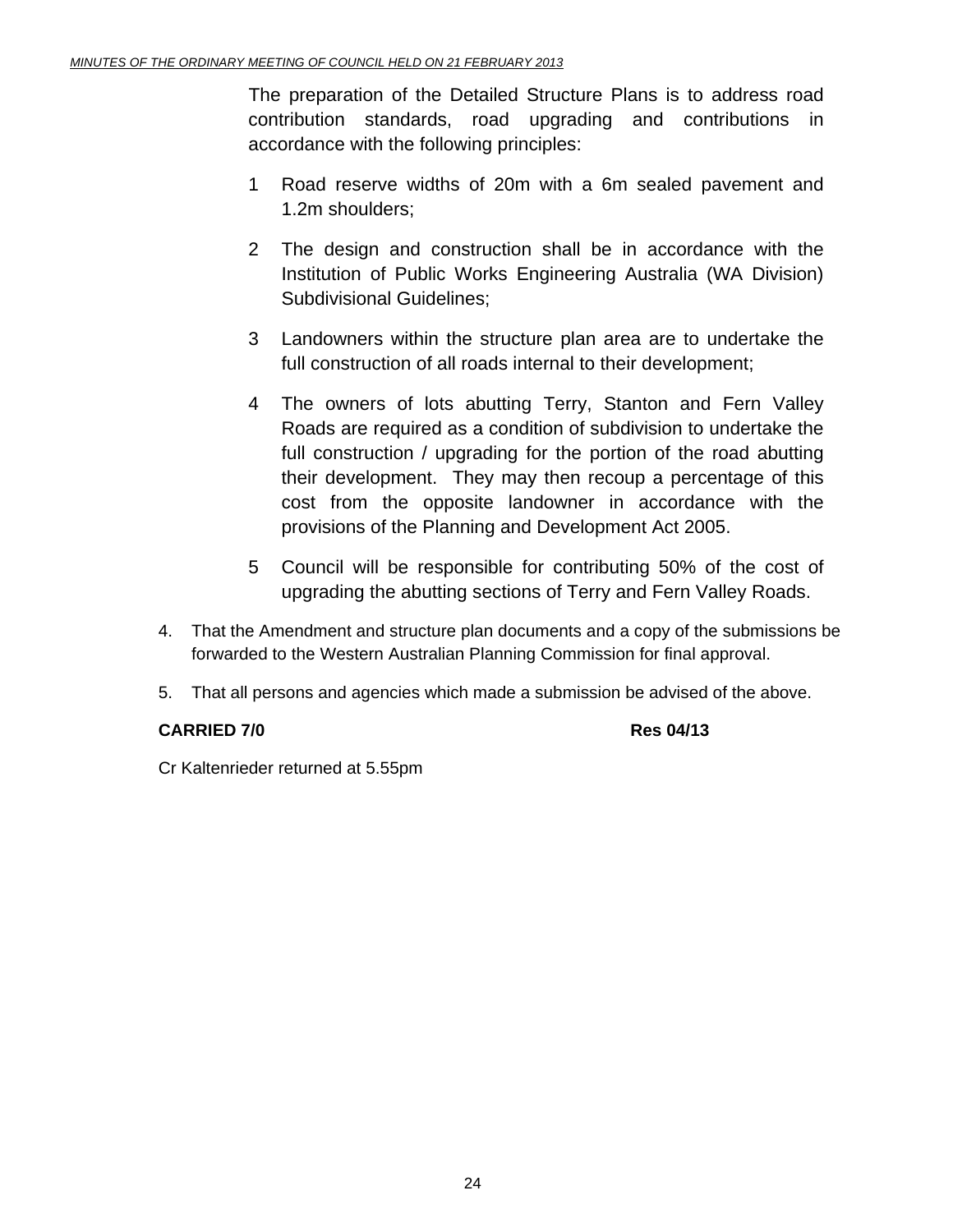# <span id="page-24-0"></span> **8.3.2 Town Planning Scheme Review**

| Location:<br><b>Applicant:</b>         | N/A                                |
|----------------------------------------|------------------------------------|
| <b>File:</b>                           | LN/42/005                          |
| <b>Disclosure of Officer Interest:</b> | None                               |
| Date:                                  | 11 <sup>th</sup> February 2013     |
| Author:                                | Geoffrey Lush (Council Consultant) |
| <b>Authorizing Officer:</b>            | A Lamb                             |
| Attachments:                           | 1 Amendment Summary                |
|                                        | 2 Submissions Schedule             |
|                                        | 3 Revised Zoning Table             |

 *\_\_\_\_\_\_\_\_\_\_\_\_\_\_\_\_\_\_\_\_\_\_\_\_\_\_\_\_\_\_\_\_\_\_\_\_\_\_\_\_\_\_\_\_\_\_\_\_\_\_\_\_\_\_\_\_\_\_\_* 

#### **SUMMARY**

To consider final adoption of Amendment No 15 to the Scheme which proposes to update the Scheme Text in accordance with the recommendation of the Rural Strategy, Model Scheme Text and current Planning Commission policies.

A summary of the Amendment is contained in Attachment 1 and the submissions schedule is contained as Attachment 2.

It is recommended that Council adopt Amendment 15 for final approval subject to modifications.

## **BACKGROUND**

Councillors at its Meeting on the 19<sup>th</sup> July 2012 Council adopted Amendment No 15 for the purpose of advertising and referral.

A detailed summary is included in Attachment 1. The amendment updates the Planning Scheme as follows:

- a) Implement the recommendations of Council's approved Rural Strategy;
- b) Reviewing the Land Use / Zoning Table and associated definitions in Schedule 1;
- c) Review provisions within the Scheme Text to bring it closer in alignment with the Model Scheme Text;
- e) Modifying Schedule 3 Special Rural zones to provide consistent land use designations and to include tourist and other ancillary uses
- d) Update references and terminology; and
- e) Revising the following Clauses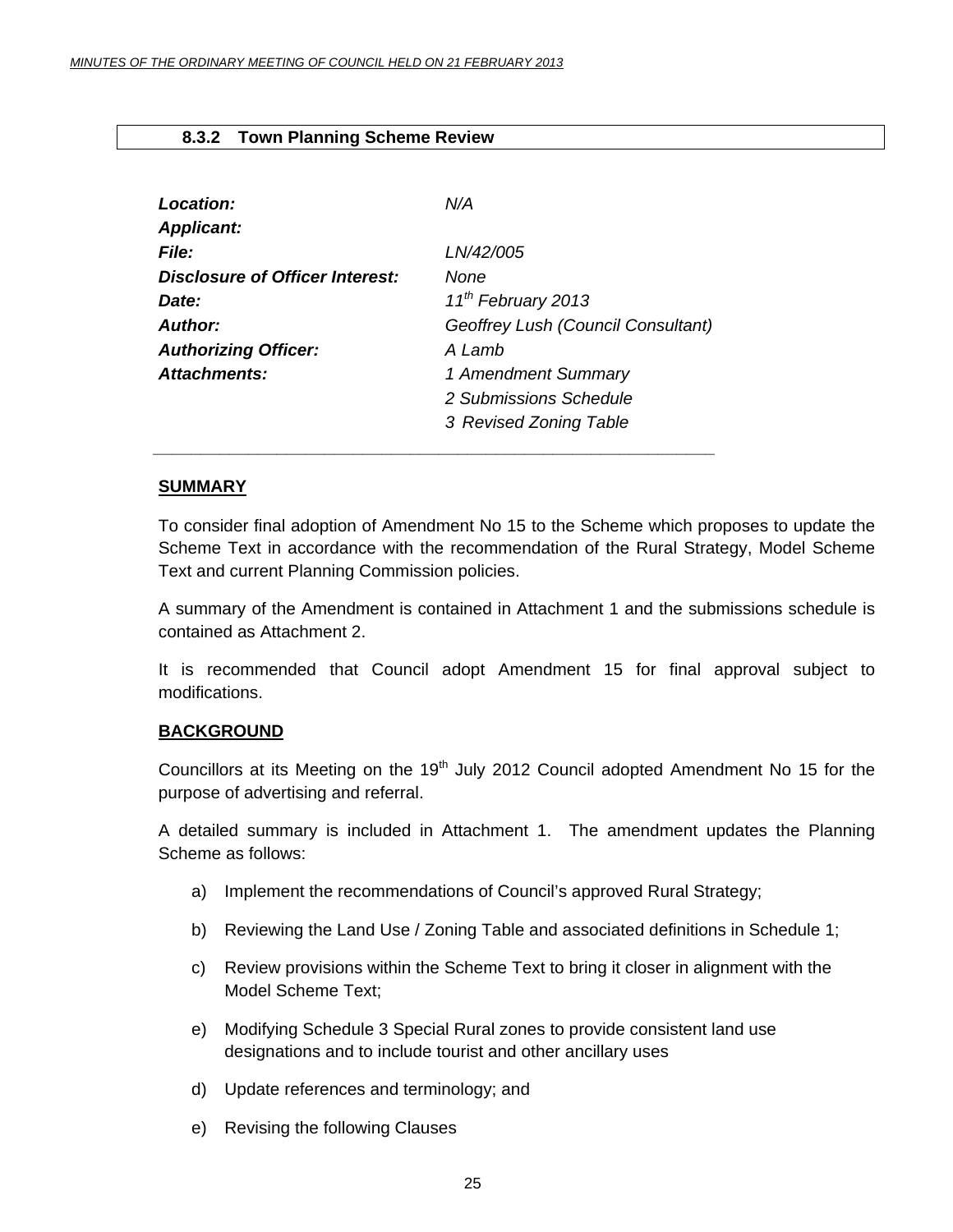- 1.7 Definitions:
- 2.1.4 relating to Reserved Land;
- 3.2.2.2(iii) Boyup Brook Townsite West Policy Area;
- Deleting Clause 3.2.2.4 Special Rural Policy Areas;
- 3.3.2 relating to Permitted Development;
- 3.4.3 Matters to be Considered;
- Inserting clauses 3.4.6 and 3.4.7 and renumber the existing clause 3.4.6 as 3.4.8;
- 5.1.2.1 relating to R10/15 development standards;
- 5.14 Land Liable to Flooding;
- 5.18 Plantations;
- Inserting Clause 5.21 Development of Land with No Access;
- Inserting Clause 5.22 Tourist Accommodation and Facilities;
- 6.2 Heritage Lists; and
- 7.3.1 relating to subdivision in the Guided Development Area;

## **CONSULTATION**

The EPA by letter dated the  $2^{nd}$  October 2012 advised

After consideration of the information provided by you, the EPA considers that the proposed scheme amendment should not be assessed under Part IV Division 3 of the *Environmental Protection Act* 1986 (EP Act) and that it is not necessary to provide any advice or recommendations.

The amendment was advertised between the 21<sup>st</sup> November – 18<sup>th</sup> January 2013 by:-

- 1 Notice in the Manjimup Bridgetown Times;
- 2 Placing the Amendment report and advertising notice (Form 3) on the Council web page;
- 3 Displaying a copy of the Amendment at the front Office counter;
- 4 Advising 114 landowners in the Special Rural zones of the proposed changes to their respective zone; and
- 5 Referring the amendment notice, and summary to the following Government agencies.
	- Department of Environment and Conservation;
	- Department of Fire and Emergency Services;
	- Department of Indigenous Affairs;
	- Department of Agriculture and Food;
	- Western Power;
	- Department of Water;
	- Health Department;
	- Department of Mines and Petroleum;
	- Department of Regional Development and Lands;
	- Main Roads Western Australia; and
	- State Heritage Office.

As a result of the advertising thirteen submissions were received and these are documented in Attachment 2.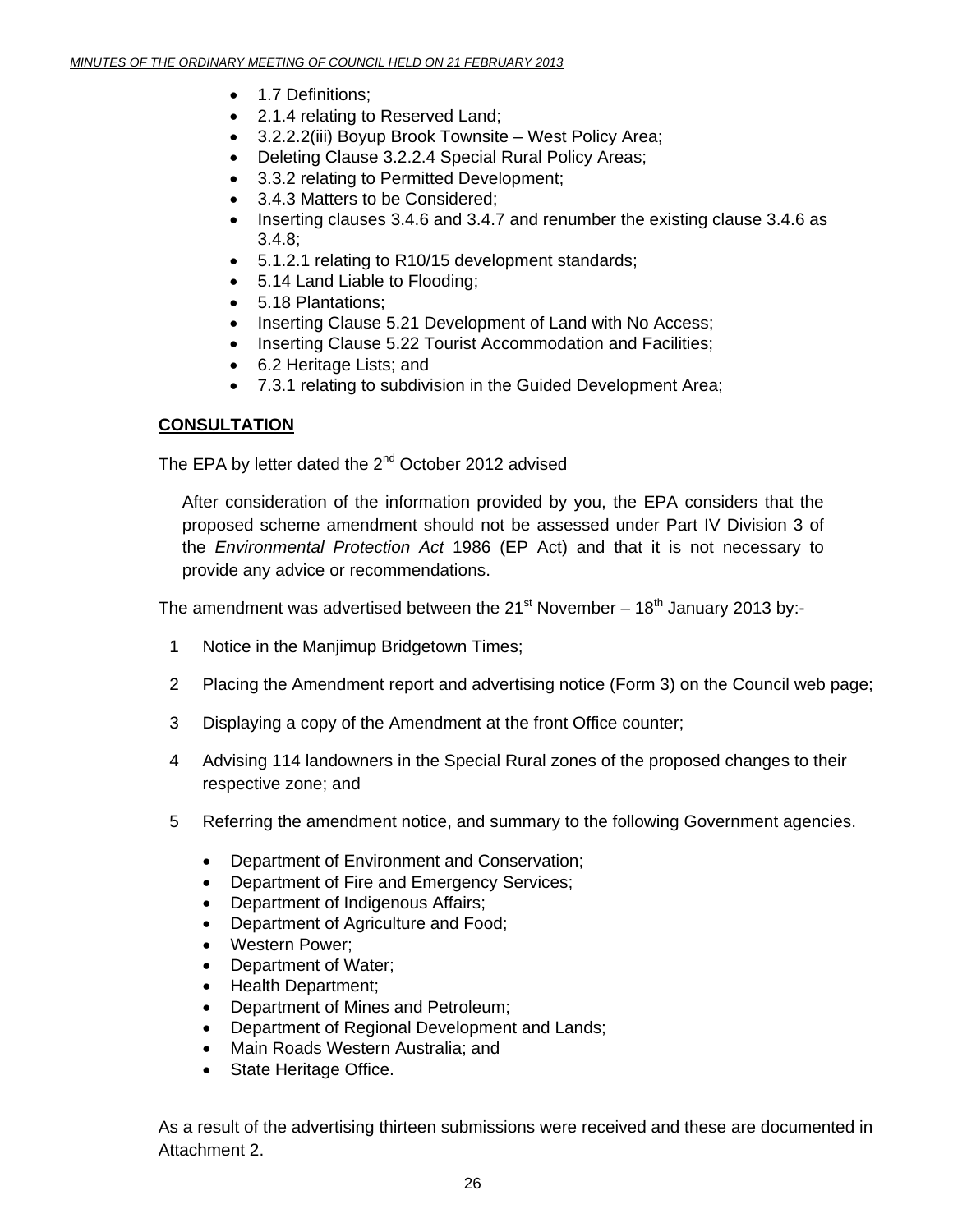# **STATUTORY OBLIGATIONS**

Provisions of the Planning and Development Act 2005, and Town Planning Regulations.

# **COMMENT**

The amendment is primarily updating large sections of the Town Planning Scheme in accordance with Model Scheme Text (MST) as contained in the Town Planning Regulations (1967).

There has not been any significant objection to the amendment with only the Department of Environment and Conservation and the Health Department requesting any modifications.

#### Health Department

The first concern is that the Health Department should have applications with effluent disposal systems within flood prone land referred to it for comment. Clause 5.14.1 provides that Council may consult with the Department of Water. This can be extended to include the Health Department.

The second suggestion is that Council should consider incorporating Health Impact Assessment (HIA) and/or Public Health Assessment (PHA) principles into its decision making process.

These are both published guidelines:

- Health Impact Assessment (HIA) is a systematic process which aims to identify and examine both the positive and negative health impacts of an activity during its planning stages and provide decision makers with information about how the activity may affect the health of people.
- Public Health Assessment (PHA) is the process WA Health requires of developers to demonstrate that their proposals will not adversely affect the health of the surrounding community.

The general principles and methodology is based upon risk management planning. If Council wishes to promote these further then it can develop a policy for this rather than referencing it in the Planning Scheme.

#### Department of Environment and Conservation

The Department has requested that Clause 3.4.3 "Matters to be Considered in Determining an Application" be modified so as to more clearly reference:

- The EPA vegetation clearing regulations;
- Site contamination; and
- Retention of significant vegetation.

As the clause contains a number of general provisions relating to Government Environmental Policy it can be argued that the changes are not absolutely necessary. Conversely including them does not impose any greater burden on either Council or applicants.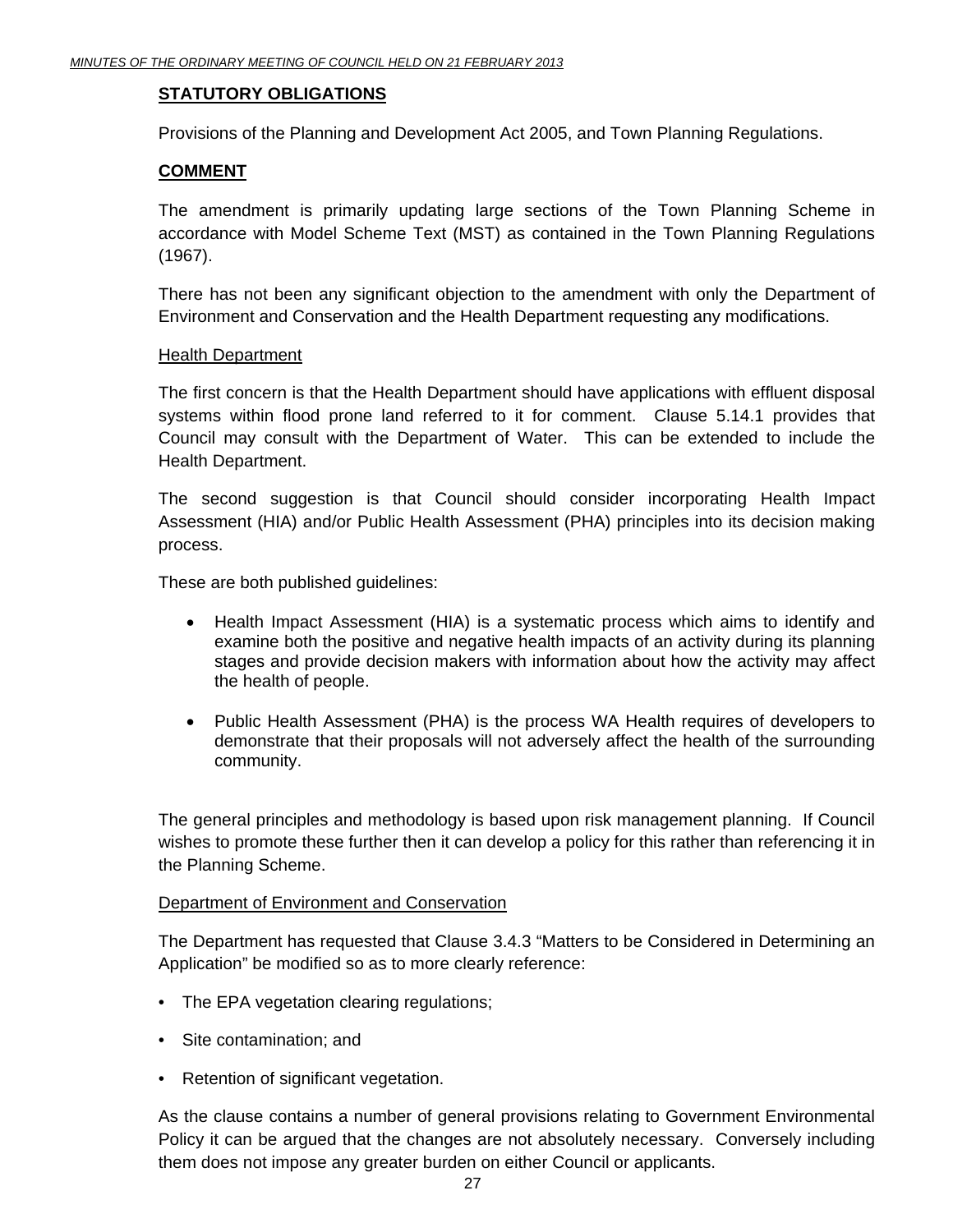#### Lee Steere Drive

Several submissions have expressed qualified concern with heavy haulage vehicles and the keeping of livestock. A precedent regarding this has already been set by Council when it refused an application for the parking of a 'commercial vehicle'.

The sites are located in Special Rural zones 2 and 5 respectively.

The amendment provides for a "rural pursuit" in both zones but the "parking - heavy haulage vehicles" remains a prohibited use.

## Rural Small Holdings

Amendment 14 is introducing the general provisions for the Rural Small Holdings zone.

This includes the Land use / Zoning table but as Amendment 14 precedes Amendment 15 it refers to the existing zoning table. As Amendment 15 reviews the zoning table it must also include the provisions for the Rural Small Holdings zone.

The following table reflects Councils previous consideration of this issue and it also shows the consolidated land uses for the Special Rural zones. The Rural Small Holdings zone is similar to the Special Rural zone but contains some additional rural uses which reflect the larger lot sizes.

| <b>Land Use</b>            | SR1            | SR <sub>2</sub> | SR <sub>3</sub> | SR4            | SR <sub>5</sub> | SR <sub>6</sub> | SR <sub>7</sub>         | SR <sub>8</sub> | <b>RSH1</b>  |
|----------------------------|----------------|-----------------|-----------------|----------------|-----------------|-----------------|-------------------------|-----------------|--------------|
| Agriculture - extensive    | $\blacksquare$ | $\blacksquare$  | $\blacksquare$  | $\blacksquare$ | $\blacksquare$  | $\blacksquare$  |                         |                 | AA           |
| Agriculture - intensive    |                |                 |                 |                |                 |                 |                         |                 | SA           |
| Agroforestry               | -              | $\blacksquare$  | $\blacksquare$  | $\blacksquare$ | $\blacksquare$  | -               | -                       |                 | AA           |
| <b>Alley Farming</b>       | -              |                 |                 |                |                 |                 |                         |                 | AA           |
| Ancillary<br>Accommodation | P              | ${\bf P}$       | P               | $\mathbf P$    | $\mathbf P$     | P               | P                       | P               | P            |
| <b>Bed &amp; Breakfast</b> | AA             | AA              | AA              | AA             | AA              | AA              | AA                      | AA              | AA           |
| Cabin                      | AA             | AA              | AA              | AA             | AA              | AA              | AA                      | AA              | AA           |
| Caretaker's House          | ÷,             | $\blacksquare$  | $\blacksquare$  | $\blacksquare$ | $\rm IP$        | $\rm IP$        | ۰                       |                 |              |
| Chalet                     | SA             | SA              | SA              | SA             | SA              | SA              | SA                      | SA              | AA           |
| Farmstay                   | ۰              | $\blacksquare$  | $\blacksquare$  | $\blacksquare$ | $\blacksquare$  | $\blacksquare$  | Ξ.                      | $\blacksquare$  | AA           |
| <b>Grouped Dwelling</b>    | -              |                 | -               |                |                 |                 |                         |                 | AA           |
| Guesthouse                 | SA             | SA              | SA              | SA             | SA              | SA              | SA                      | SA              | SA           |
| <b>Holiday Home</b>        | $\mathbf{P}$   | ${\bf P}$       | ${\bf P}$       | $\overline{P}$ | ${\bf P}$       | ${\bf P}$       | $\overline{\mathbf{P}}$ | $\mathbf{P}$    | $\mathbf{P}$ |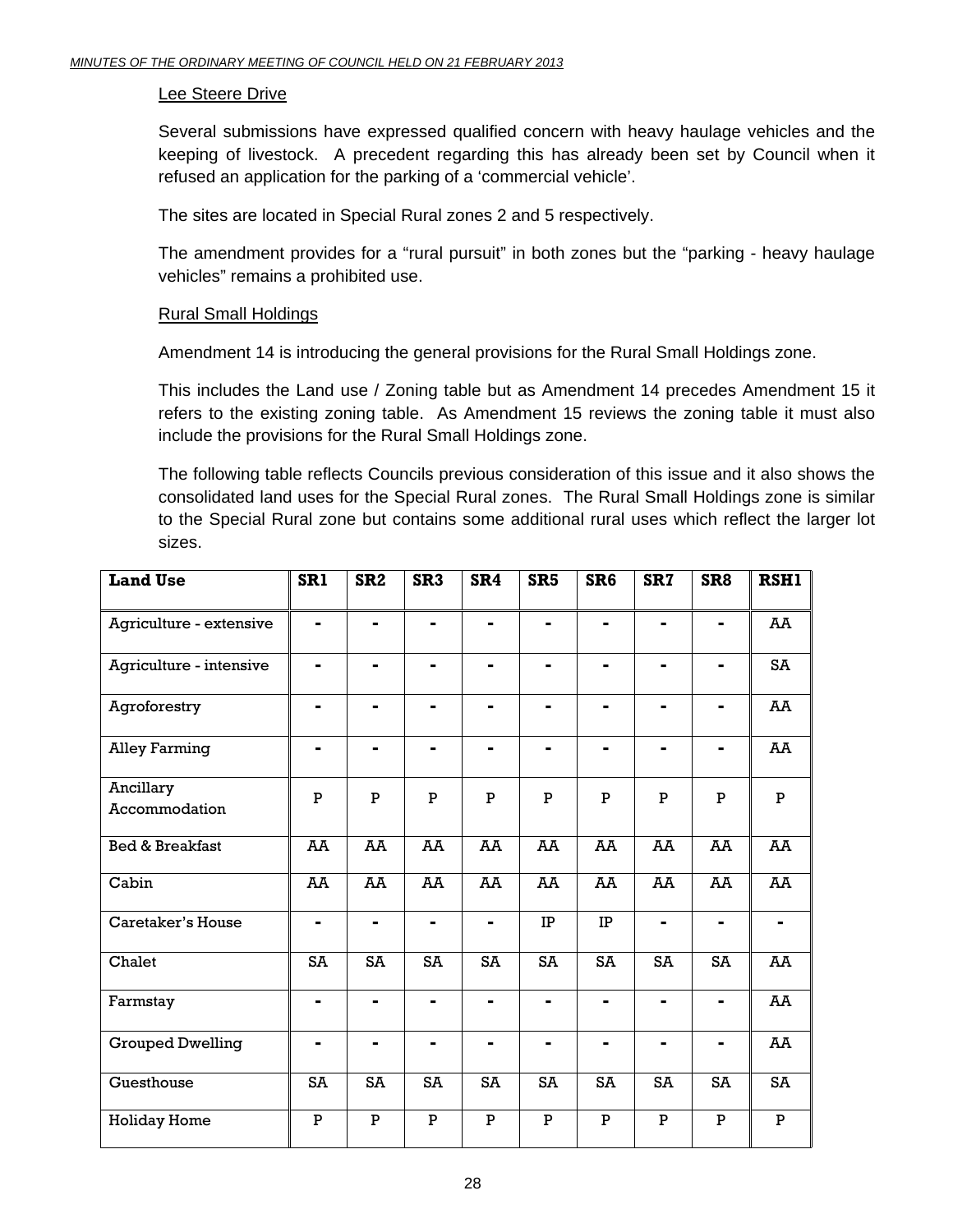| MINUTES OF THE ORDINARY MEETING OF COUNCIL HELD ON 21 FEBRUARY 2013 |
|---------------------------------------------------------------------|
|---------------------------------------------------------------------|

| <b>Home Business</b>                       | AA             | AA                      | AA             | AA             | AA             | AA             | AA                           | AA             | AA             |
|--------------------------------------------|----------------|-------------------------|----------------|----------------|----------------|----------------|------------------------------|----------------|----------------|
| Home Occupation                            | AA             | AA                      | AA             | AA             | $\rm IP$       | IP             | $\, {\bf P}$                 | ${\bf P}$      | ${\bf P}$      |
| Home Office                                | $\mathbf{P}$   | ${\bf P}$               | ${\bf P}$      | ${\bf P}$      | ${\bf P}$      | ${\bf P}$      | ${\bf P}$                    | $\overline{P}$ | $\mathbf P$    |
| Industry- Cottage                          | AA             | AA                      | AA             | AA             | AA             | AA             | AA                           | AA             | AA             |
| Industry - Light                           | SA             | Ξ,                      |                | $\blacksquare$ | $\blacksquare$ | $\blacksquare$ | $\blacksquare$               | Ξ.             | $\blacksquare$ |
| Industry - Rural                           | SA             | Ξ,                      |                | ۰              | Ξ,             | $\blacksquare$ | $\blacksquare$               | ۰              | AA             |
| <b>Intensive Agriculture</b>               | -              | $\blacksquare$          | -              | -              | $\blacksquare$ |                | SA                           |                |                |
| <b>Market Gardens</b>                      | ÷              | ÷,                      |                | $\blacksquare$ | AA             | AA             | $\qquad \qquad \blacksquare$ | $\blacksquare$ | $\blacksquare$ |
| Office                                     | -              |                         |                | -              |                |                |                              |                | $\rm IP$       |
| Parking - Commercial<br>Vehicles           |                |                         |                | -              |                |                |                              |                | AA             |
| Parking - Heavy<br><b>Haulage Vehicles</b> |                |                         |                |                |                |                |                              |                | SA             |
| <b>Public Recreation</b>                   | $\mathbf P$    | $\overline{\mathbf{P}}$ | $\mathbf P$    | $\mathbf P$    |                |                |                              |                |                |
| Restaurant                                 | $\blacksquare$ | Ξ,                      | $\blacksquare$ | ۰              | ۰              | ۰              | -                            | -              | AA             |
| <b>Rural Home Business</b>                 |                | $\blacksquare$          |                |                | $\blacksquare$ |                |                              |                | SA             |
| Rural Pursuit                              | AA             | AA                      | AA             | AA             | AA             | AA             | SA                           | SA             | SA             |
| Single House                               | P              | P                       | P              | P              | P              | ${\bf P}$      | P                            | P              | P              |
| Telecommunications<br>Infrastructure       | -              |                         |                |                |                |                | -                            | -              | AA             |
| <b>Transport Depot</b>                     | SA             | -                       | -              | -              | -              | ۰              | ۰                            | -              | SA             |
| Veterinary Clinic                          | -              | -                       | -              | -              | SA             | SA             | -                            | Ξ.             | -              |
| <b>Wayside Stall</b>                       | -              | ۰                       |                | -              | ۰              | ۰              | ۰                            | ۰              | AA             |
| Woodyard                                   | SA             |                         |                |                |                |                |                              |                | AA             |

In relation to the above table the symbols mean

- 'P' A use that is permitted subject to compliance with all requirements of this Scheme.
- 'AA' A use which Council, in exercising the discretionary powers available to it, may approve under this Scheme.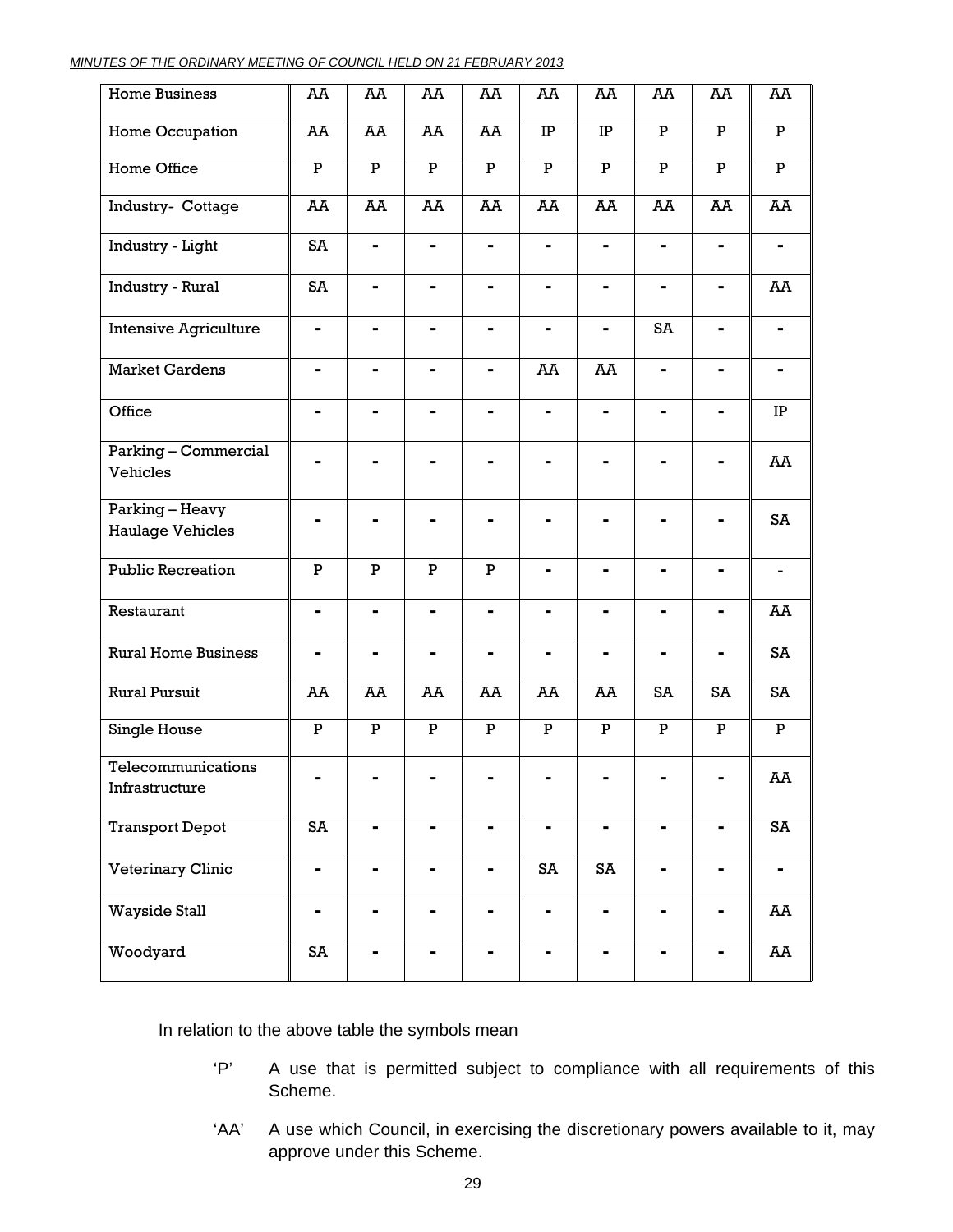- 'SA' A use that is not permitted unless the Council has granted planning approval after giving notice in accordance with Clause 3.5.
- 'IP' A use that is not permitted unless such use is shown to be incidental to the predominant use of the land as may be determined by Council.
- '-' A use that is not permitted under this Scheme.

There has been some confusion regarding the inclusion of the revised Rural Small Holdings land use provisions in Amendment No 15. In consultation with the Department of Planning it has been agreed that to clarify this Council should formally include these provisions as a modification to the amendment.

This will only affect Lots 8 and 9 Kojonup Road which are being included in the Rural Small Holdings zone in Amendment 14.

# **POLICY IMPLICATIONS**

The review of the Scheme will have significant policy implications and require the revision and introduction of new policies.

# **BUDGET/FINANCIAL IMPLICATIONS**

The advertising and publication of approved amendment in the Government Gazette may cost in the order of \$3,000. This is likely to be in the 2013/2014 financial year.

# **STRATEGIC IMPLICATIONS**

The preparation of the amendment is an important update and consolidation of the Scheme provisions and review of the Planning Scheme. It incorporates the recommendations of the Rural Strategy which provides the basic strategic framework for the development of the Shire.

# **SUSTAINABILITY IMPLICATIONS**

- • **Environmental**  There are no known significant environmental issues.
- • **Economic**  There are no known significant economic issues.
- • **Social**  There are no known significant social issues.

# **VOTING REQUIREMENTS**

Simple Majority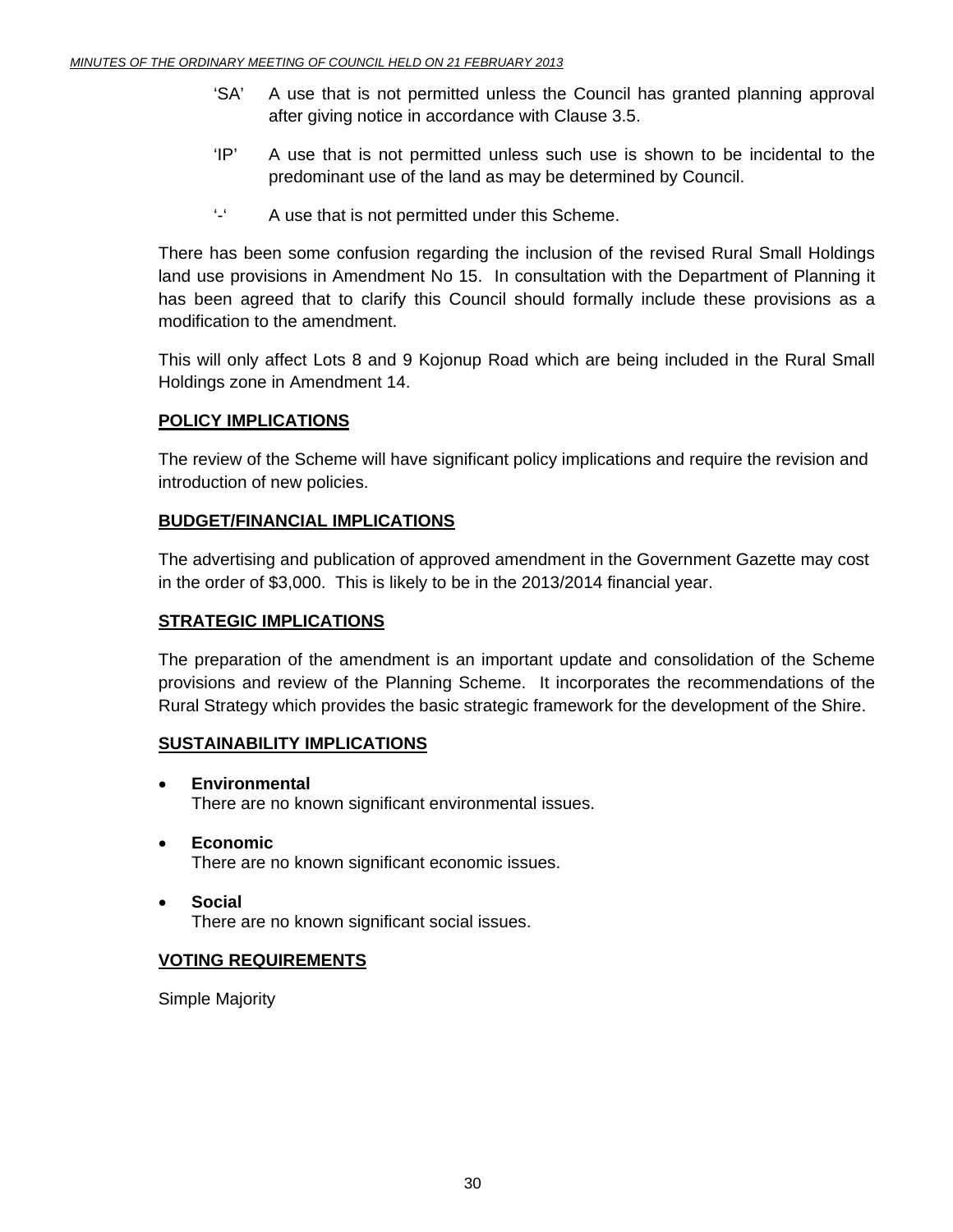#### **COUNCIL DECISION & OFFICER RECOMMENDATION**

#### **MOVED: Cr O'Hare SECONDED: Cr Imrie 2014**

- 1. That pursuant to Regulation 17 of the Town Planning Regulations 1967 Council determines the submissions in accordance with the Schedule contained in Attachment 2.
- 2. That pursuant to Section 75 of the Planning and Development Act 2005 and Regulation 17 Council resolves to adopt Amendment No 15 for final approval subject to the following modifications (shown in bold)
	- 2.1 Revise Table 1 (Zoning Table) as shown in Attachment 3.
	- 2.1 Revise Clause 5.14.3 as follows

 "For the purposes of sub-clause 5.14.1 and 5.14.2, the local government may consult with, and take into consideration, the advice of the **Department of Health or the** Department of Water, in relation to the delineation of flood ways and flood prone land, the effect of the development on a floodway, and any other measures to offset the effects of flooding."

2.2 Revise Clause 3.4.3(d) as follows

**Any approved environmental protection policy under the Environmental Protection Act 1986; 'the provisions of the Environmental Protection Act 1986 and its associated Regulations, including the Environmental Protection (Clearing of Native Vegetation) Regulations 2004,** as well as any approved environmental protection policies made under that Act;

2.3 Revise Clause 3.4.3(m) as follows

 Whether the land to which the application relates is unsuitable for the proposal by reason of it being, or being likely to be, subject to flooding, tidal inundation, subsidence, landslip, bush fire, **site contamination, acid sulphate soils and possibly salinity** or any other risk;

2.4 Revise Clause 3.4.3(v) as follows

 Whether adequate provision for the protection of any significant **remnant vegetation, as well as landscape values and other valuable environmental attributes** has been made for the land to which the application relates and whether any trees or other vegetation on the land should be preserved;'

- 2.5 That in Special Rural Zones No's 5 and 6 in Special Provision (iv) replace Veterinary Clinic with **"Veterinary Centre."**
- 3. That the Amendment documents and a copy of the submissions be forwarded to the Western Australian Planning Commission for final approval.
- 4 That all persons and agencies which made a submission be advised of the above.

#### **CARRIED 8/0 Res 05/13**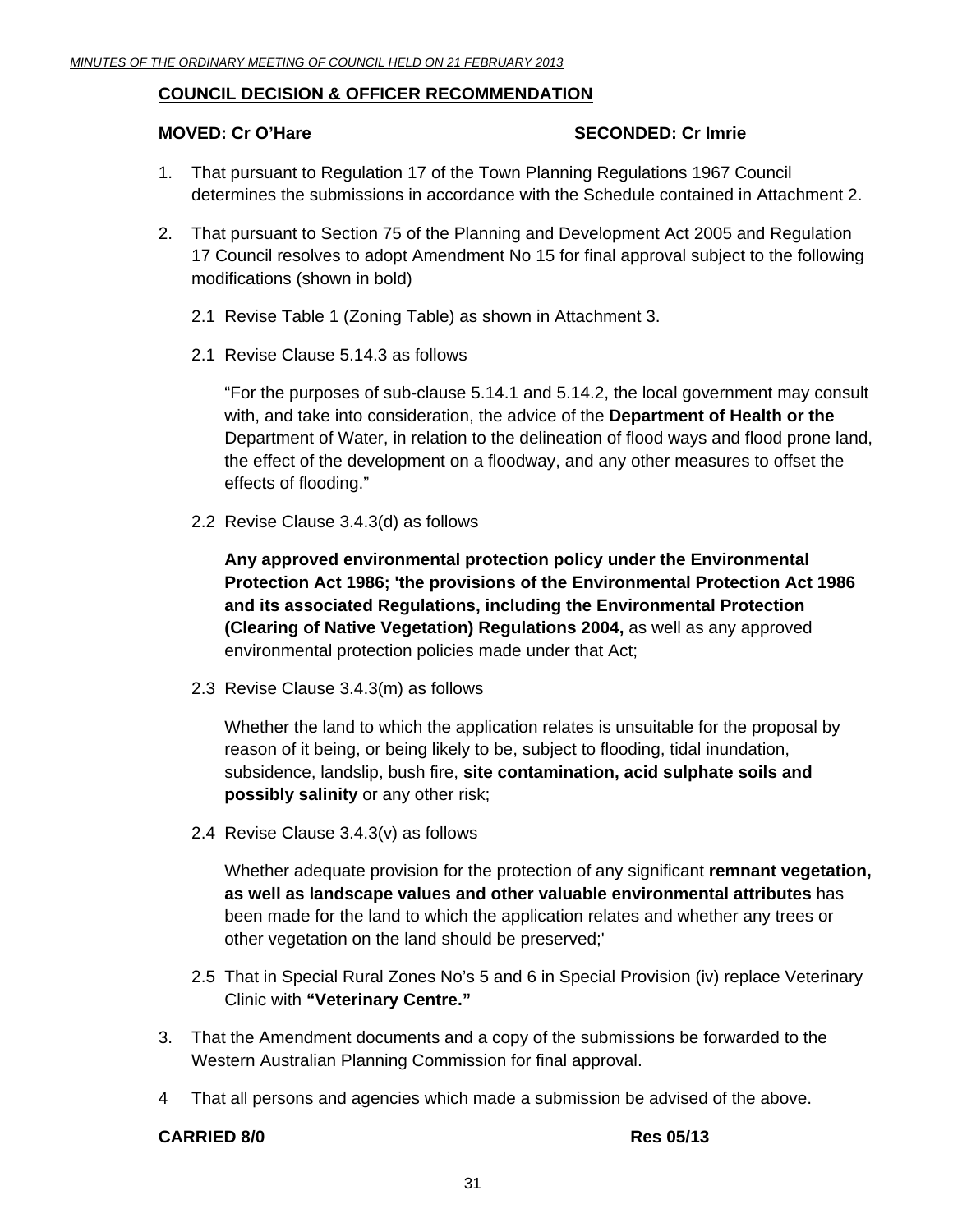Geoffrey Lush left the Chambers at 6pm

#### <span id="page-31-0"></span>**8.3.3 Reallocation of Budget Funds**

| <b>Location:</b>                | N/A             |
|---------------------------------|-----------------|
| <b>Applicant:</b>               |                 |
| File:                           |                 |
| Disclosure of Officer Interest: | None            |
| Date:                           | 1 February 2013 |
| Author:                         | Geoff Carberry  |
| <b>Authorizing Officer:</b>     | Alan Lamb       |
| Attachments:                    | Chair detail    |

#### **SUMMARY**

The purpose of this item is to change the purpose of funds allocated in the 2012/2013 Shire budget. Currently \$31800 is allocated under E174010 for Town Hall underpinning. This allocation was subject to a grant being received from Lotteries West for the remaining portion of the works. This grant application was unsuccessful for the current year. It is requested that Council reallocate part of these funds for the provision of new seating and tables in the town hall.

#### **BACKGROUND**

Whilst the grant for this year was declined verbal indications from Lotteries West are that it will be looked at in a favourable light next year. The allocation of \$31800 was for the Shires portion towards this project. In recent times there have been numerous complaints regarding the standard of seating in the town hall along with the lack of modern light weight tables.

The current seating and tables were purchased around 10 years ago. The tables are starting to show there age with an increasing level of maintenance. The Chairs and tables were targeted for replacement in the 2013/2014 budget so in effect this will bring the works forward so that the underpinning works can be carried out next year.

## **COMMENT**

 The proposed seating is a very commonly used type of modern construction with padded seat and back rest. The frame is steel tubing refer attachment. They are stackable and have a 5 year guarantee. The current stock of chairs could be placed into storage and used for outdoor activities such as the Sandakan Memorial Service, UBAS show and similar events.

 The new tables will be a combination of light weight moulded tables and round tables suitable for meals giving a greater flexibility of use for the premises.

During a recent "Fit for Purpose" inspection of the facility it was deemed that the stage and general facilities were of the required standard but seating and sound systems should be improved.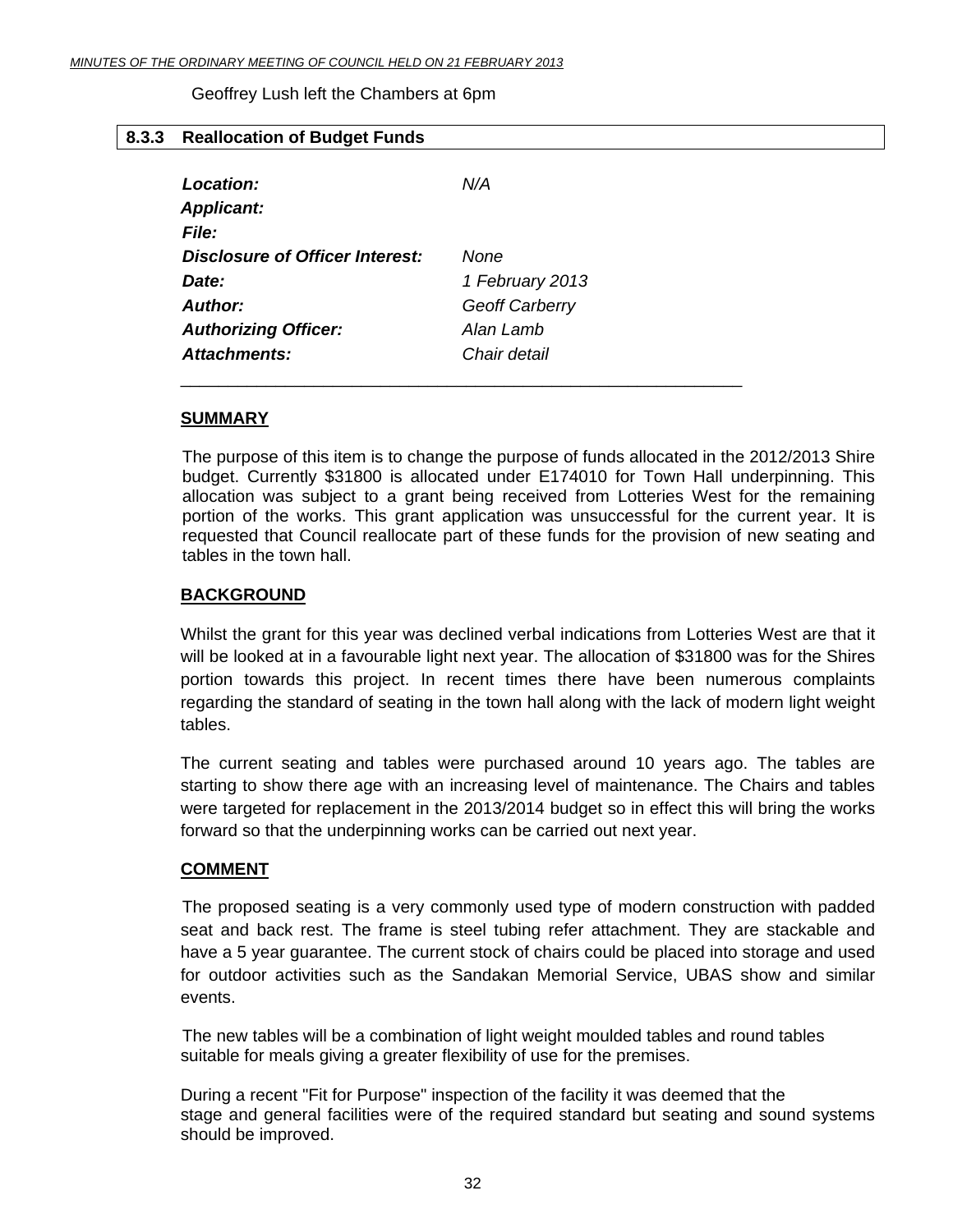The suggested new seating was agreed to be appropriate but an additional slide out tiered section of seating should also be incorporated at the rear of the hall to increase the seating capacity to 400. This seating would reduce the area of hall available to users even when in the stored position. Approval would also be required to increase the licensed capacity of the hall which may lead to further costs.

#### **CONSULTATION**

City of Cockburn - users of the same chairs McLeanons Office Furniture - supplier Access Office Furniture - supplier Supre Office furniture - office furniture supplier not this type

#### **STATUTORY OBLIGATIONS**

Nil

#### **POLICY IMPLICATIONS**

Nil

#### **BUDGET/FINANCIAL IMPLICATIONS**

Not all of the original allocation will be required therefore the remaining amount can be returned to reserves.

#### **STRATEGIC IMPLICATIONS**

Nil

#### **SUSTAINABILITY IMPLICATIONS**

- ¾ **Environmental**  There are no known significant environmental issues.
- ¾ **Economic**  There are no known significant economic issues. ¾ **Socia**l
	- There are no known significant social issues.

#### **VOTING REQUIREMENTS**

Absolute majority required

#### **COUNCIL DECISION & OFFICER RECOMMENDATION**

#### **MOVED: Cr Biddle SECONDED: Cr Aird**

**That "Eleven thousand (\$11,000) of the funds allocated to underpinning of the Town Hall (E174010) be reallocated to replacement seating and tables for use in the Town Hall. The remaining funds be returned to reserves."** 

**That "Council approves the purchase of 200 chairs and various tables as required with the reallocated funds."** 

**That "If increased Licensed Seating Capacity can be achieved, then further 'slide away tiered seating' be considered as part of the 2013/2014 budget process."** 

**CARRIED BY ABSOLUTE MAJORITY 8/0 Res 06/13**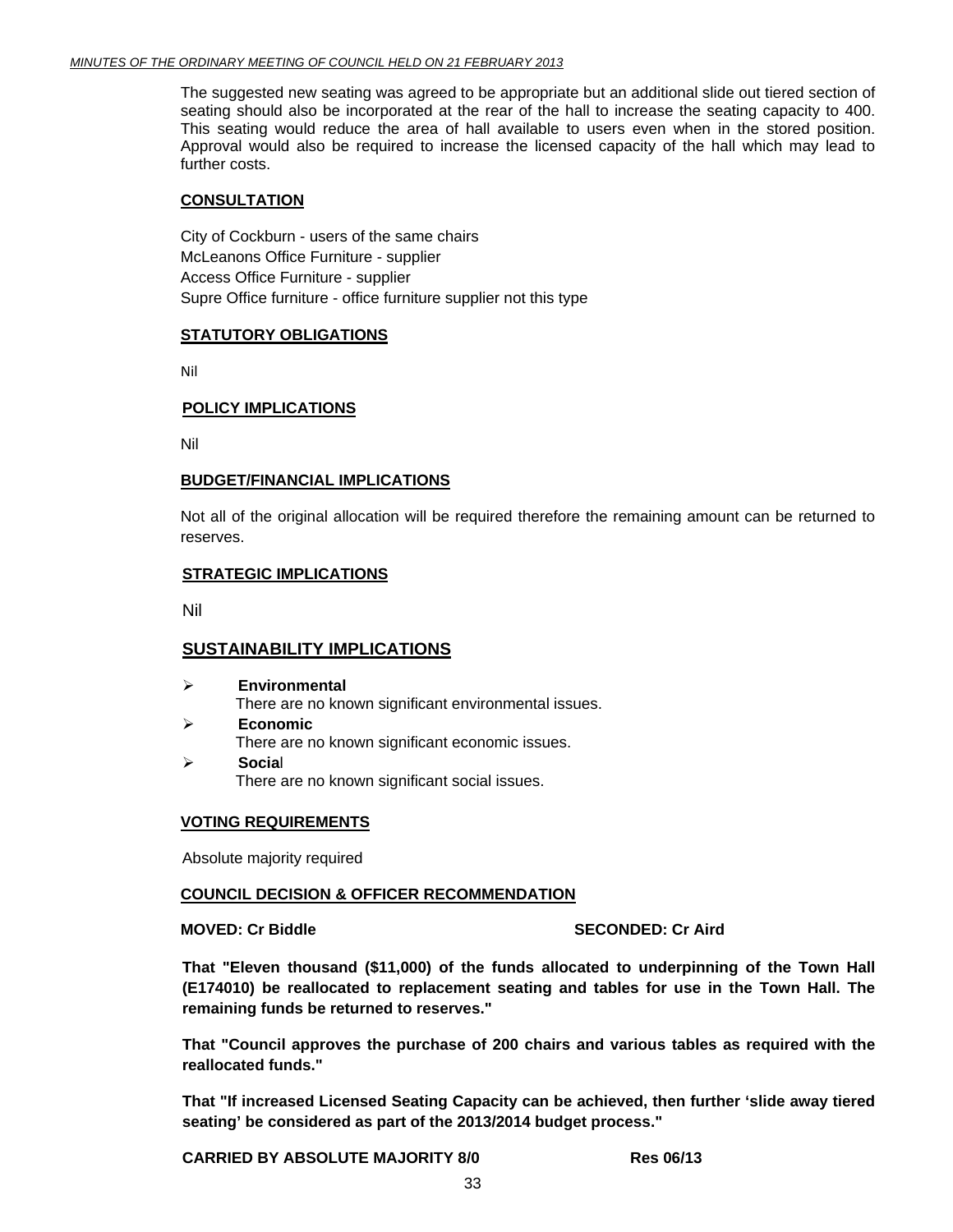# <span id="page-33-0"></span>**8.3.4 Policy - Surveillance Cameras**

| Location:<br><b>Applicant:</b><br><b>File:</b> | N/A                                  |
|------------------------------------------------|--------------------------------------|
| Disclosure of Officer Interest:                | None                                 |
| Date:                                          | 5 February 2013                      |
| Author:                                        | Geoff Carberry                       |
| <b>Authorizing Officer:</b>                    | Alan Lamb                            |
| <b>Attachments:</b>                            | <b>Policy - Surveillance Cameras</b> |

\_\_\_\_\_\_\_\_\_\_\_\_\_\_\_\_\_\_\_\_\_\_\_\_\_\_\_\_\_\_\_\_\_\_\_\_\_\_\_\_\_\_\_\_\_\_\_\_\_\_\_\_\_\_\_\_\_\_\_

## **SUMMARY**

This item is to adopt the proposed Surveillance Camera policy as part of the Shires ongoing administration process.

#### **BACKGROUND**

Over a number of years there has been illegal access to the swimming pool area and now that the Transfer Station has been ordered to be locked whilst staff are not in attendance several incidents of littering outside of the gates have occurred. The use of cameras has been proven to deter such anti social behaviour.

## **COMMENT**

 With the intended use of the surveillance cameras it is best practice to have a policy that governs their operation

#### **CONSULTATION**

Shire of Donnybrook -Balingup

#### **STATUTORY OBLIGATIONS**

 *Freedom of Information Act 1992* 

 *Surveillance Devices Act 1998* 

 *Telecommunications (Interception) Western Australia Act 1996* 

#### **POLICY IMPLICATIONS**

 The policy will enhance the Shires administration process by giving a clear indication of the purpose and guidelines for staff to follow.

## **BUDGET/FINANCIAL IMPLICATIONS**

Nil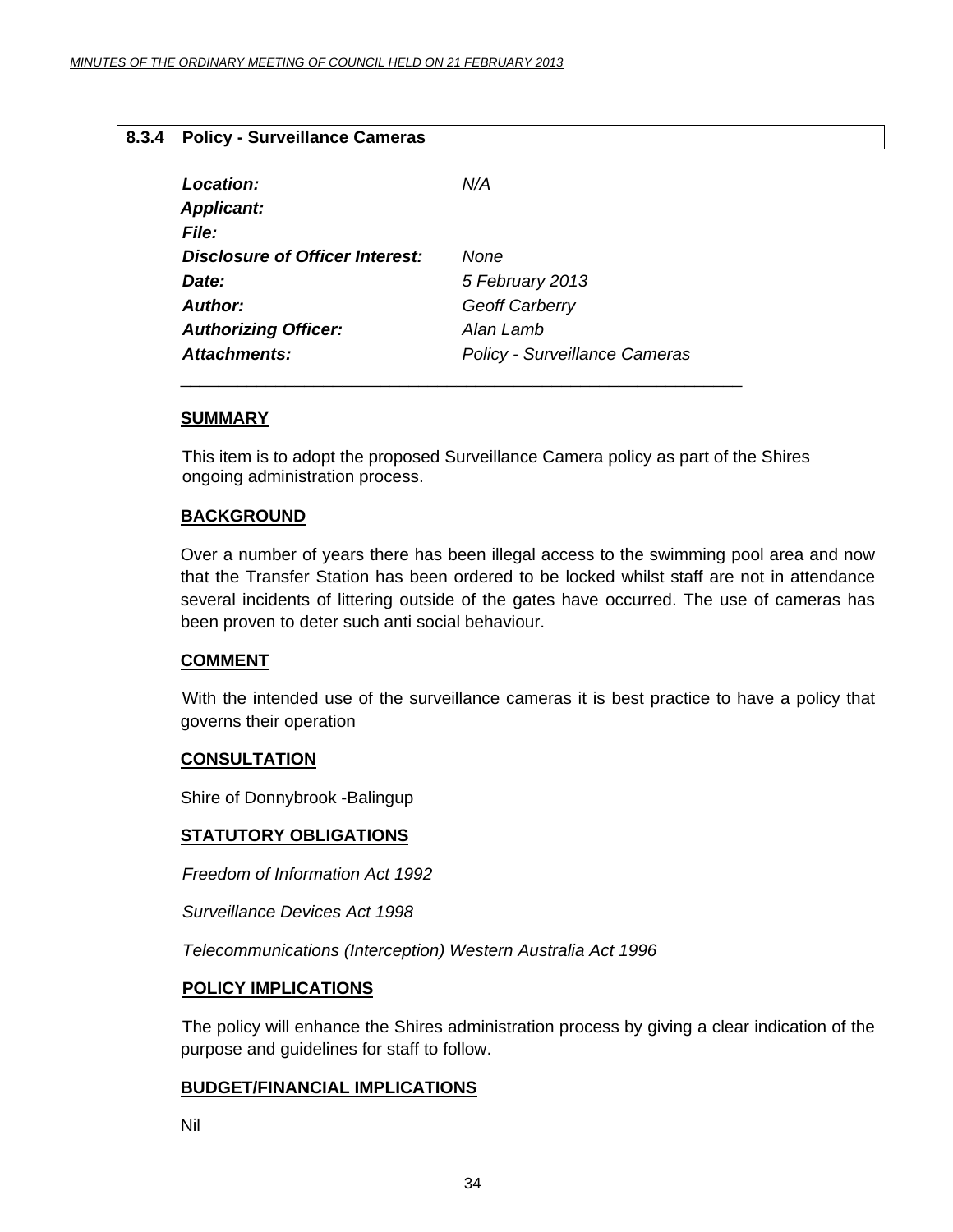#### **STRATEGIC IMPLICATIONS**

Nil

#### **SUSTAINABILITY IMPLICATIONS**

- ¾ **Environmental**  There are no known significant environmental issues.
- ¾ **Economic**  There are no known significant economic issues.
- ¾ **Socia**l There are no known significant social issues.

#### **VOTING REQUIREMENTS**

Simple majority

# **COUNCIL DECISION & OFFICER RECOMMENDATION**

**MOVED: Cr Walker SECONDED: Cr Imrie 2018** 

**"That the Surveillance Camera policy be adopted and that it then forms part of the Shires policy documentation"** 

**CARRIED 8/0 Res 07/13**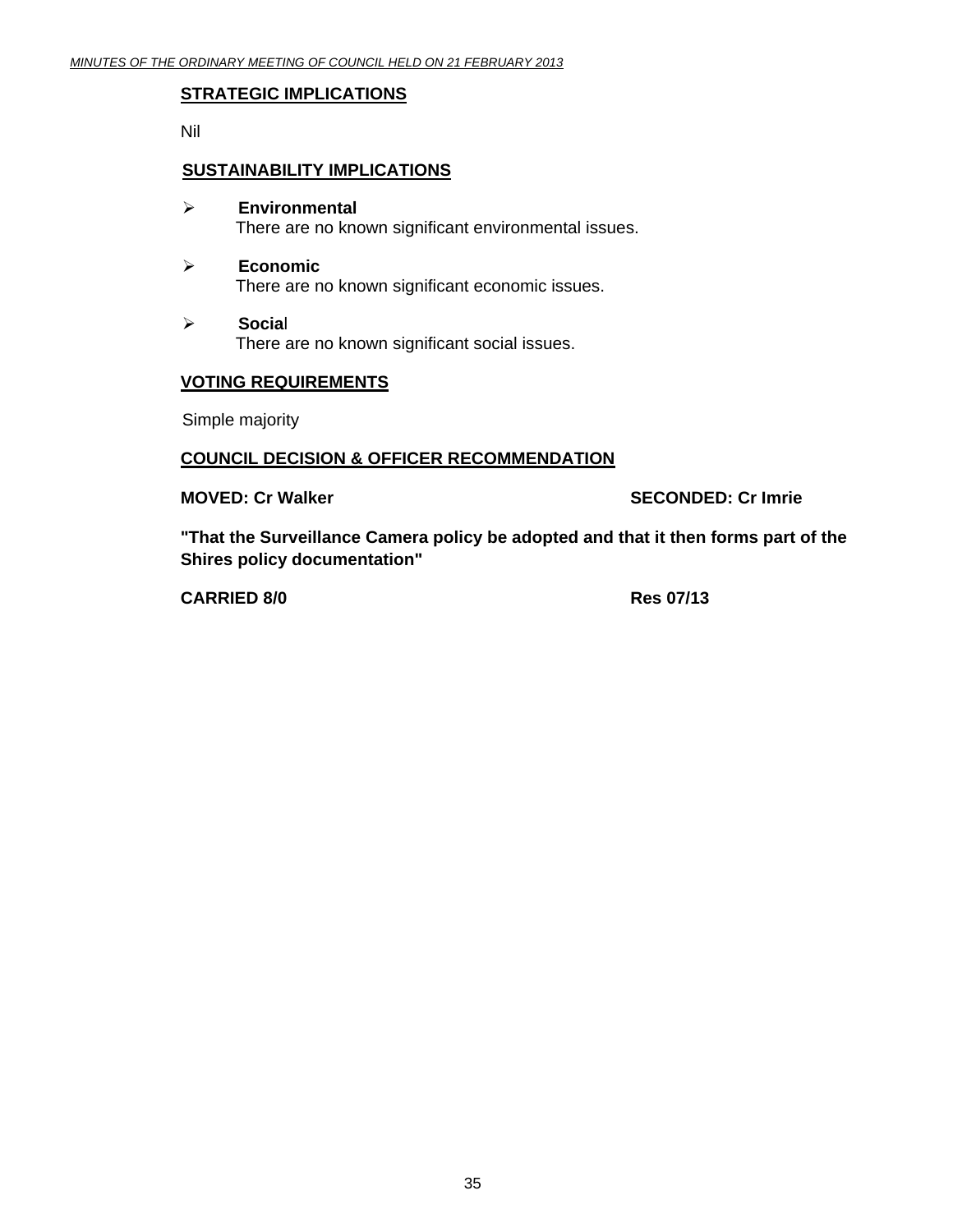## **8.3.5 Development Assessment Panels – Nomination of Members**

<span id="page-35-0"></span>

| Location:                              | N/a                    |
|----------------------------------------|------------------------|
| <b>Applicant:</b>                      | Department of Planning |
| <b>File:</b>                           |                        |
| <b>Disclosure of Officer Interest:</b> | <b>None</b>            |
| Date:                                  | 14 February 2013       |
| Author:                                | Alan lamb              |
| <b>Authorizing Officer:</b>            | Not applicable         |
| <b>Attachments:</b>                    | Copy of DAP letter     |
|                                        |                        |

#### **SUMMARY**

The purpose of this report is to put the request for Council to nominate four Elected Members to sit on the local Development Assessment Panel (DAP)

## **BACKGROUND**

 As will be seen from the excerpts of the legislation contained in this report (or from the full text of the Regulations on either the Department of Planning website or from the State Law Publisher site), Local Governments are to nominate two members and two alternate members. The term of office is no more than two years, there is an application form and CV required for each Councillor nominated, and all DAP members have to attend training.

The following Councillors are current nominees of Council and their term of office ends 26 April 2013: Cr Moir, Cr O'Hare and Cr Kaltenrieder.

## **COMMENT**

 It is recommended that Council nominate four Councillors and that they be asked to complete the application forms and then the relevant training.

## **CONSULTATION**

Nil other than with WA Planning.

## **STATUTORY OBLIGATIONS**

 The following sections of the Planning and Development (Development Assessment Panels) Regulations 2011 have relevance:

## *Part 2 — Development applications and determinations*

# *5. Mandatory DAP applications (Act s. 171A(2)(a))*

 *Any development application that —* 

 *(a) is not an excluded development application; and*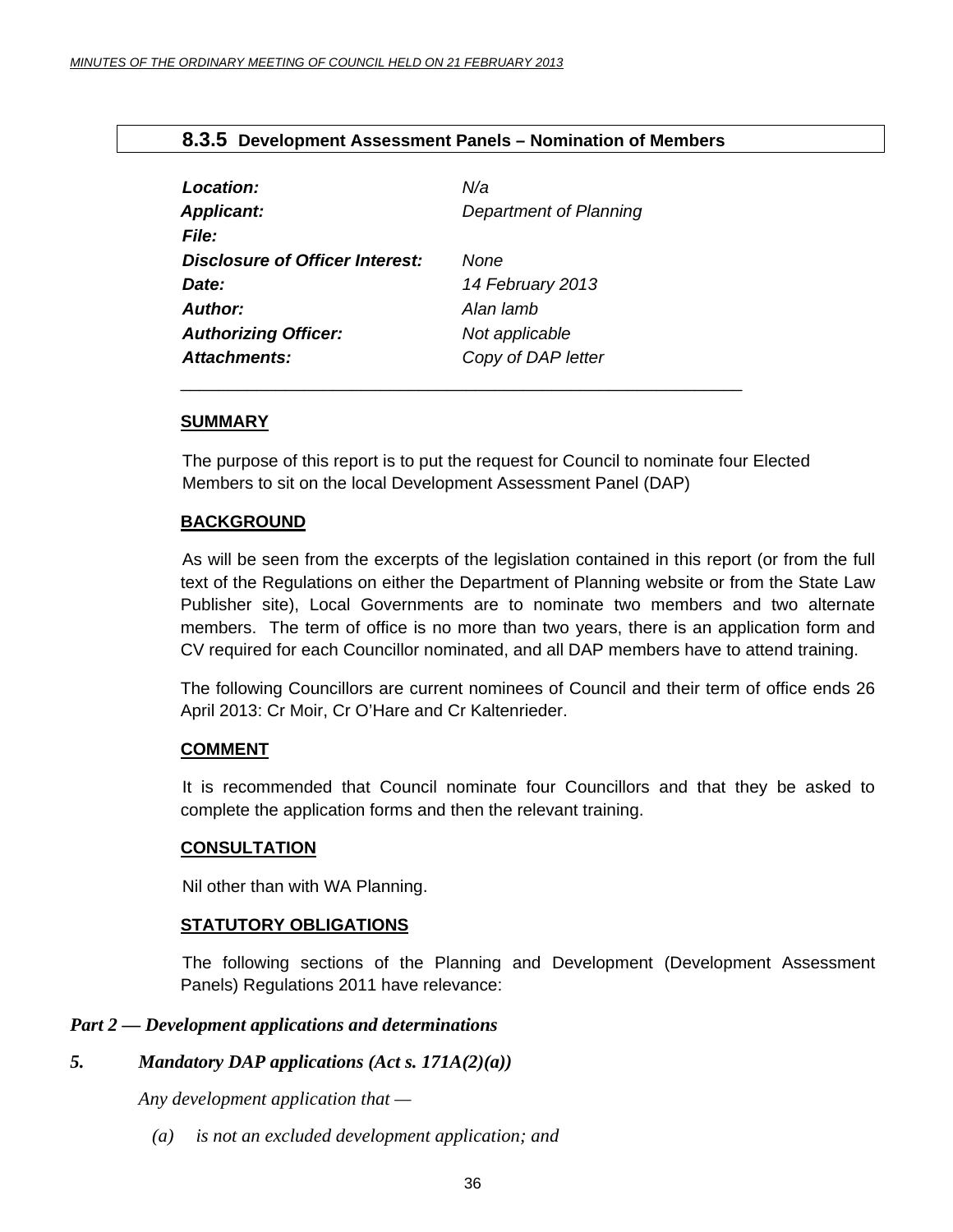- *(b) in the case of an application for development in the district of the City of Perth is for the approval of development that has an estimated cost of \$15 million or more; and*
- *(c) in the case of an application for development in a district outside of the district of the City of Perth — is for the approval of development that has an estimated cost of \$7 million or more,*

 *is of a class prescribed under section 171A(2)(a) of the Act.* 

# *6. Optional DAP applications (Act s. 171A(2)(ba))*

 *Any development application that —* 

- $(a)$  is not
	- *(i) an excluded development application; or*
	- *(ii) a development application in respect of which the responsible authority has under regulation 19 delegated the power of determination;*

 *and* 

- *(b) in the case of an application for development in the district of the City of Perth is for the approval of development that has an estimated cost of \$10 million or more and less than \$15 million; and*
- *(c) in the case of an application for development in a district outside of the district of the City of Perth — is for the approval of development that has an estimated cost of \$3 million or more and less than \$7 million,*

 *is of a class prescribed under section 171A(2)(ba) of the Act.* 

# *7. Election in respect of r. 6 application*

- *(1) An applicant making a development application of a kind prescribed under regulation 6 may elect to have the application determined by a DAP.*
- *(2) The election must be made by* 
	- *(a) completing the notice of election in the form of Part A of Form 1 in Schedule 3; and*
	- *(b) attaching it to the development application.*

# *8. Applications to be determined by DAPs*

- *(1) Despite any other provision of the Act or a planning instrument, any DAP application for approval of development within a district for which a DAP is established —* 
	- *(a) must be determined by the DAP as if the DAP were the responsible authority under the relevant planning instrument in relation to the development; and*
	- *(b) cannot be determined by the local government for the district or the Commission.*
- *(2) If a DAP application made under a region planning scheme or regional interim development order is for approval of development in more than one district for which a DAP is established, the*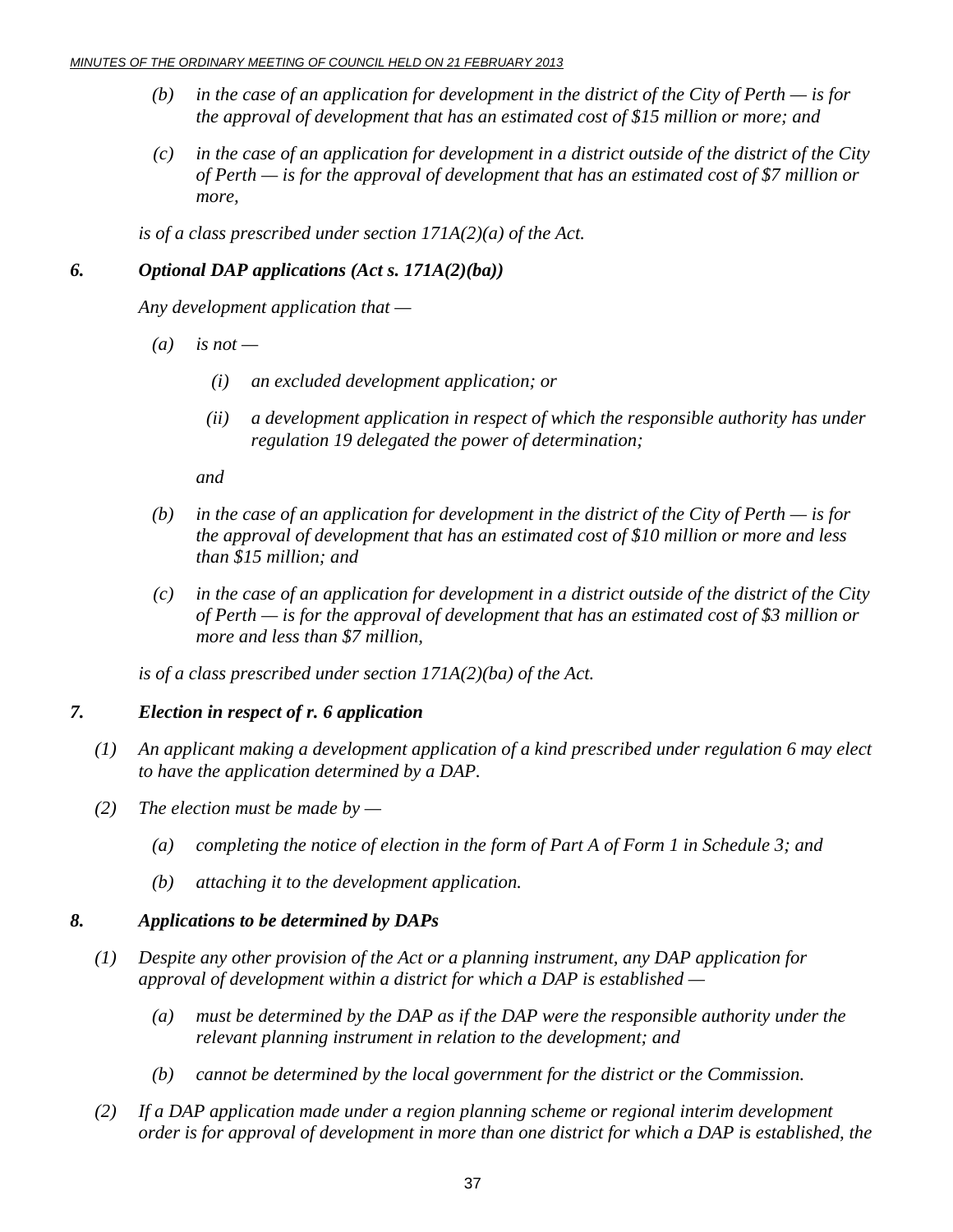*application is to be determined by the DAP established for the district in which the greater land area of the development is proposed.* 

#### *Part 4 — Development assessment panels*

#### *Division 1 — DAP members*

# *23. LDAP members*

- *(1) The members of a LDAP are* 
	- *(a) 2 persons appointed to the LDAP as local government members; and*
	- *(b) 3 persons appointed to the LDAP as specialist members.*
- *(2) The members must be appointed in writing by the Minister.*
- *(3) Regulation 24 applies to the appointment of local government members.*
- *(4) Regulation 37 applies to the appointment of specialist members.*

# *24. Local government members of LDAP*

- *(1) Whenever it is necessary to make an appointment under regulation 23(1)(a), the Minister must* 
	- *(a) in writing, request the local government of the district for which the DAP is established to nominate a member of the council of the local government for appointment; and*
	- *(b) unless subregulation (2) applies, appoint the person so nominated.*
- *(2) If, within 40 days after the date on which the Minister makes a request to a local government under subregulation (1) or such longer period as the Minister may allow, the local government*  fails to nominate a person for appointment in accordance with the request, the Minister may *appoint under regulation 23(1)(a) a person who —* 
	- *(a) is an eligible voter of the district for which the LDAP is established; and*
	- *(b) the Minister considers has relevant knowledge or experience that will enable that person to represent the interests of the local community of that district.*
- *(3) For the purposes of subregulation (2)(a) a person is an eligible voter of a district if that person is eligible under the Local Government Act 1995 section 4.29 or 4.30 to be enrolled to vote at elections for the district.*

## *25. JDAP members*

- *(1) The members of a JDAP, at any meeting of the JDAP to determine or otherwise deal with a development application or an application to amend or cancel a determination of the JDAP,*   $are$  —
	- *(a) the 2 local government members included on the local government register as representatives of the relevant local government in relation to the development application; and*
	- *(b) 3 persons appointed to the JDAP as specialist members.*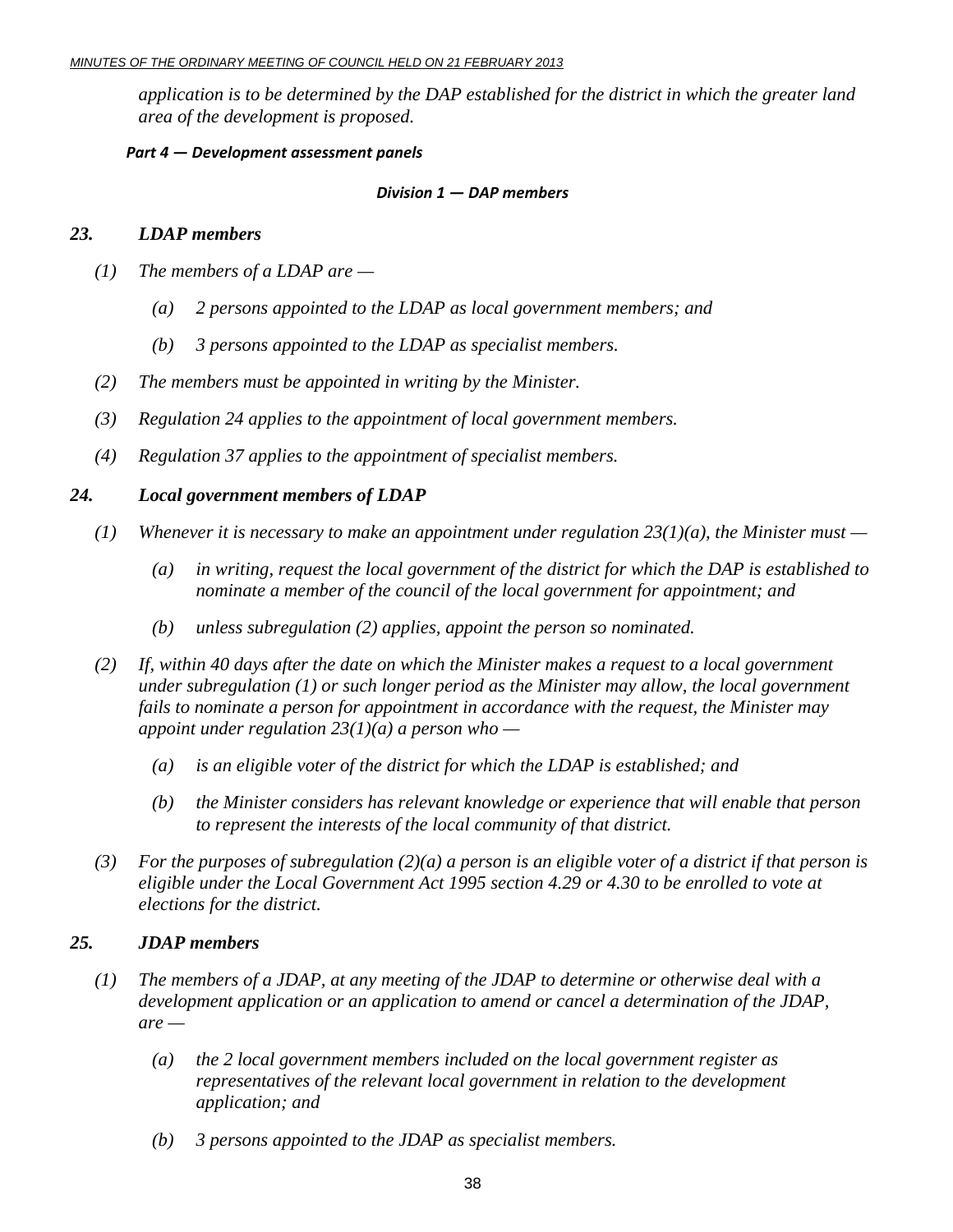*(2) In subregulation (1)(a) —* 

*relevant local government, in relation to a development application, means the local government of the district in which the land to which the development application relates is situated.* 

- *(3) The specialist members must be appointed in writing by the Minister.*
- *(4) Regulation 37 applies to the appointment of specialist members.*

#### *26. JDAP local government member register*

- *(1) The Minister must cause to be established and maintained a register of local government members of JDAPs.*
- *(2) Subject to subregulation (4), the register must include the names of 2 members of the council of each local government of a district for which a JDAP is established.*
- *(3) Whenever it is necessary to include a member of a council of a local government on a local government register under subregulation (2), the Minister must —* 
	- *(a) in writing, request the local government to nominate a member of the council of the local government for inclusion on the register; and*
	- *(b) unless subregulation (4) applies, include on the register the name of the person nominated.*
- *(4) If, within 40 days after the date on which the Minister makes a request under subregulation (3) or such longer period as the Minister may allow, the local government fails to nominate a person for inclusion on the local government register in accordance with the request, the Minister may include on the register as a representative of the local government a person who —* 
	- *(a) is an eligible voter of the district of the local government; and*
	- *(b) the Minister considers has relevant knowledge or experience that will enable that person to represent the interests of the local community of that district.*
- *(5) For the purposes of subregulation (4)(a) a person is an eligible voter of a district if that person is eligible under the Local Government Act 1995 section 4.29 or 4.30 to be enrolled to vote at elections for the district.*

#### *27. Presiding member and deputy presiding member*

- *(1) The Minister must appoint* 
	- *(a) one of the specialist members of a DAP with experience and a tertiary qualification in planning as the presiding member of the DAP; and*
	- *(b) another of the specialist members with that experience and qualification as the deputy presiding member.*
- *(2) The deputy presiding member must act as presiding member when the presiding member is unable to do so by reason of illness, absence or other cause.*
- *(3) No act or omission of the deputy presiding member acting as presiding member is to be questioned on the ground that the occasion for his or her so acting had not arisen or had ceased.*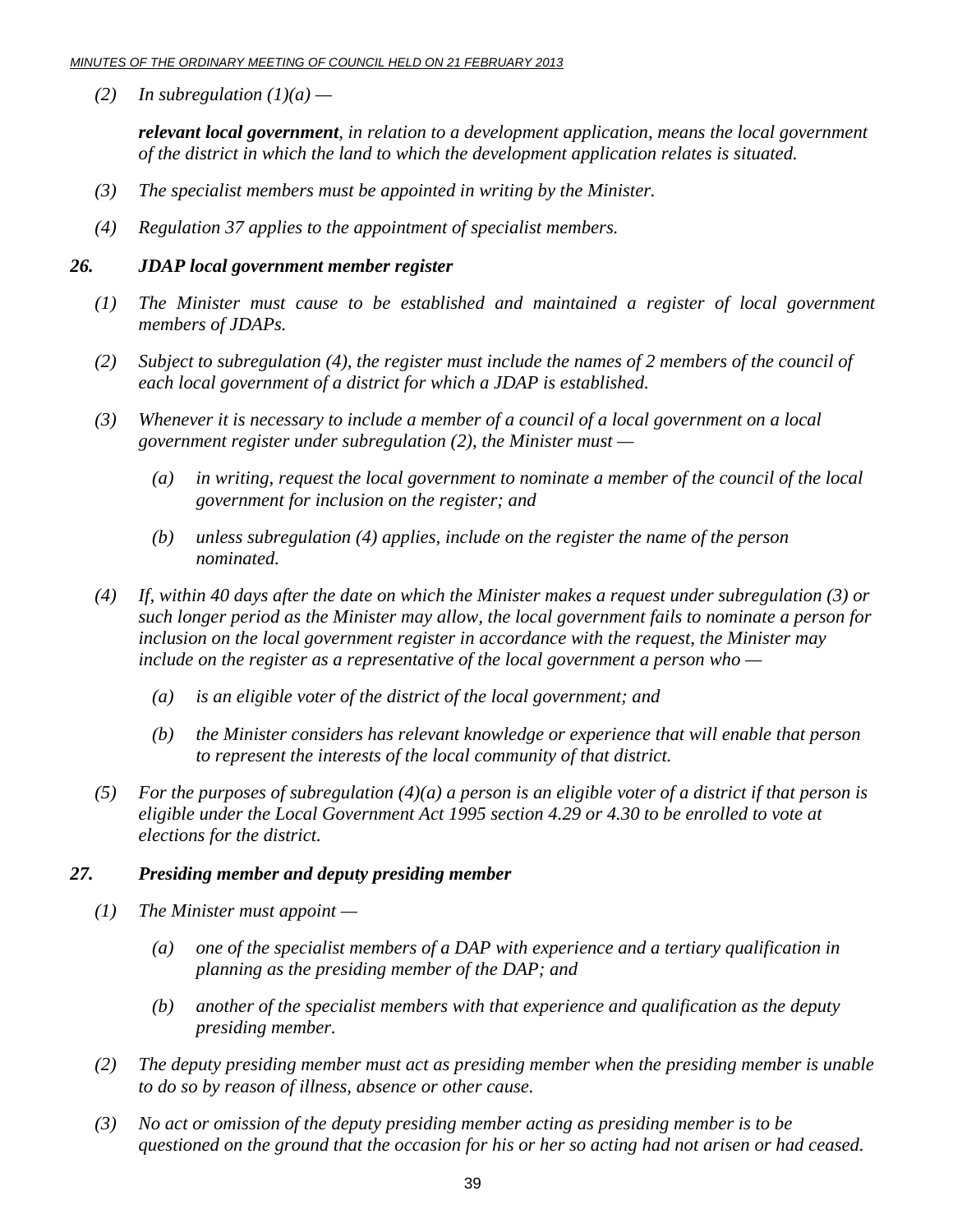#### *28. Alternate members*

- *(1) The Minister may, in writing, appoint* 
	- *(a) an alternate member for any person appointed under regulation 23(1)(a); and*
	- *(b) an alternate member for any person included on the local government register under regulation 26; and*
	- *(c) such number of persons eligible to be appointed as specialist members as the Minister considers necessary to form a pool of alternate members for specialist members.*
- *(2) Regulation 24 applies in relation to an appointment under subregulation (1)(a).*
- *(3) Regulation 26 applies in relation to an appointment under subregulation (1)(b).*
- *(4) An alternate member for a local government member of a DAP may act in the place of the local government member if the local government member is unable to perform the functions of the member by reason of illness, absence or other cause.*
- *(5) If a specialist member other than the presiding member is unable to perform the functions of the member by reason of illness, absence or other cause, an alternate member from the pool referred to in subregulation (1)(c) may, on the request of the presiding member, act in the place of the specialist member.*
- *(6) A person cannot act in the place of a specialist member of a DAP if the person is* 
	- *(a) employed under the Local Government Act 1995 section 5.36 by the local government of a district for which the DAP is established; or*
	- *(b) a member of the council of the local government of a district for which the DAP is established.*
- *(7) An alternate member acting under this regulation may despite anything in these regulations, continue to act, after the occasion for so acting has ceased, for the purpose of completing any determination of a DAP application.*
- *(8) An alternate member, while acting in the place of a DAP member, has the same functions and protection from liability as a DAP member.*
- *(9) No act or omission of a person acting in place of another under this regulation is to be questioned on the ground that the occasion for so acting had not arisen or had ceased.*

## *29. Term of office*

- *(1) A DAP member holds office for the term specified in the member's instrument of appointment.*
- *(2) The term of office specified in an instrument of appointment must not exceed 2 years.*
- *(3) A person's eligibility for reappointment as a DAP member or the term for which a person may be reappointed is not affected by an earlier appointment.*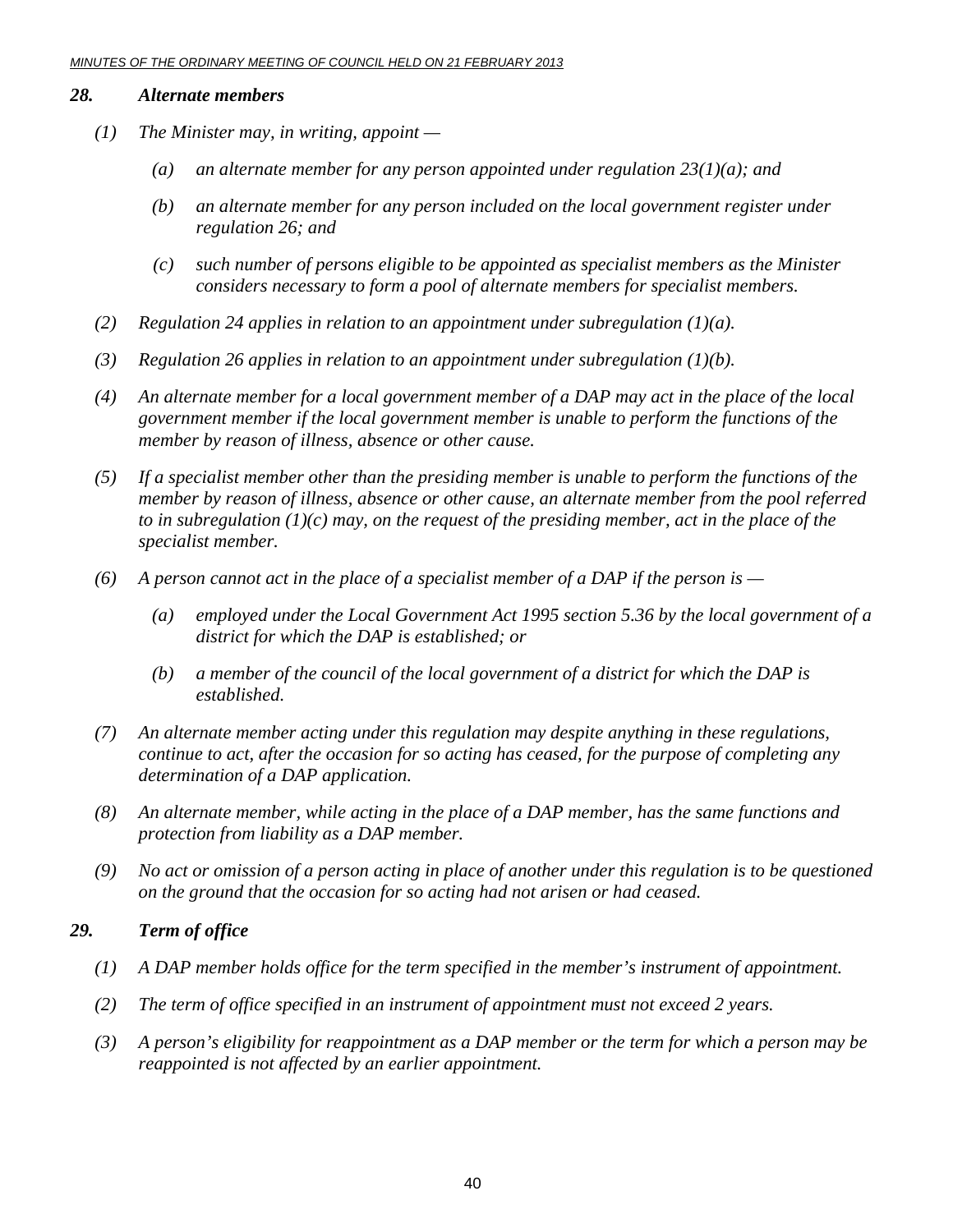# *30. Training of DAP members*

- *(1) A person who is appointed as a DAP member cannot perform any functions as a member of that DAP until the Planning CEO is of the opinion that the member has satisfactorily completed the training for DAP members provided by the department.*
- *(2) Subject to subregulation (3), a DAP member who satisfactorily completes training for DAP members provided by the department is entitled to be paid the amount specified in Schedule 2 item 7.*
- *(3) Unless the Minister has given written consent to the payment, the amount referred to in subregulation (2) is not payable to a DAP member who is —* 
	- *(a) an employee as defined in the Public Sector Management Act 1994; or*
	- *(b) an employee of a department or other agency of the Commonwealth; or*
	- *(c) a local government employee; or*
	- *(d) a judicial officer or retired judicial officer; or*
	- *(e) an employee of a public academic institution.*

 *[Regulation 30 amended in Gazette 25 Jan 2013 p. 272-3.]* 

## *31. Fees and allowances for DAP members*

- *(1) Subject to subregulation (6), a DAP member who attends a DAP meeting is entitled to be paid the fee set out in Schedule 2 item 1 or 2, as the case requires.*
- *(2) Subject to subregulation (6), a DAP member who attends a DAP meeting to determine an application under regulation 17 is entitled to be paid the relevant fee set out in Schedule 2 item 3 or 4 but is not entitled to be paid the fee set out in Schedule 2 item 1 or 2.*
- *(3) Subject to subregulation (6), a DAP member who, at the invitation or requirement of the State Administrative Tribunal, attends a proceeding in the Tribunal in relation to the review of a determination of the DAP is entitled to be paid the fee set out in Schedule 2 item 5 or 6, as the case requires.*
- *(4) A DAP member is entitled to be reimbursed for motor vehicle and travel expenses at the rate decided from time to time by the Public Sector Commissioner for members of Government boards and committees.*
- *(5) Fees and allowances for DAP members are payable by the department.*
- *(6) Unless the Minister has given written consent to the payment, fees are not payable under this regulation to a DAP member who is —* 
	- *(a) an employee as defined in the Public Sector Management Act 1994; or*
	- *(b) an employee of a department or other agency of the Commonwealth; or*
	- *(c) a local government employee; or*
	- *(d) a judicial officer or retired judicial officer; or*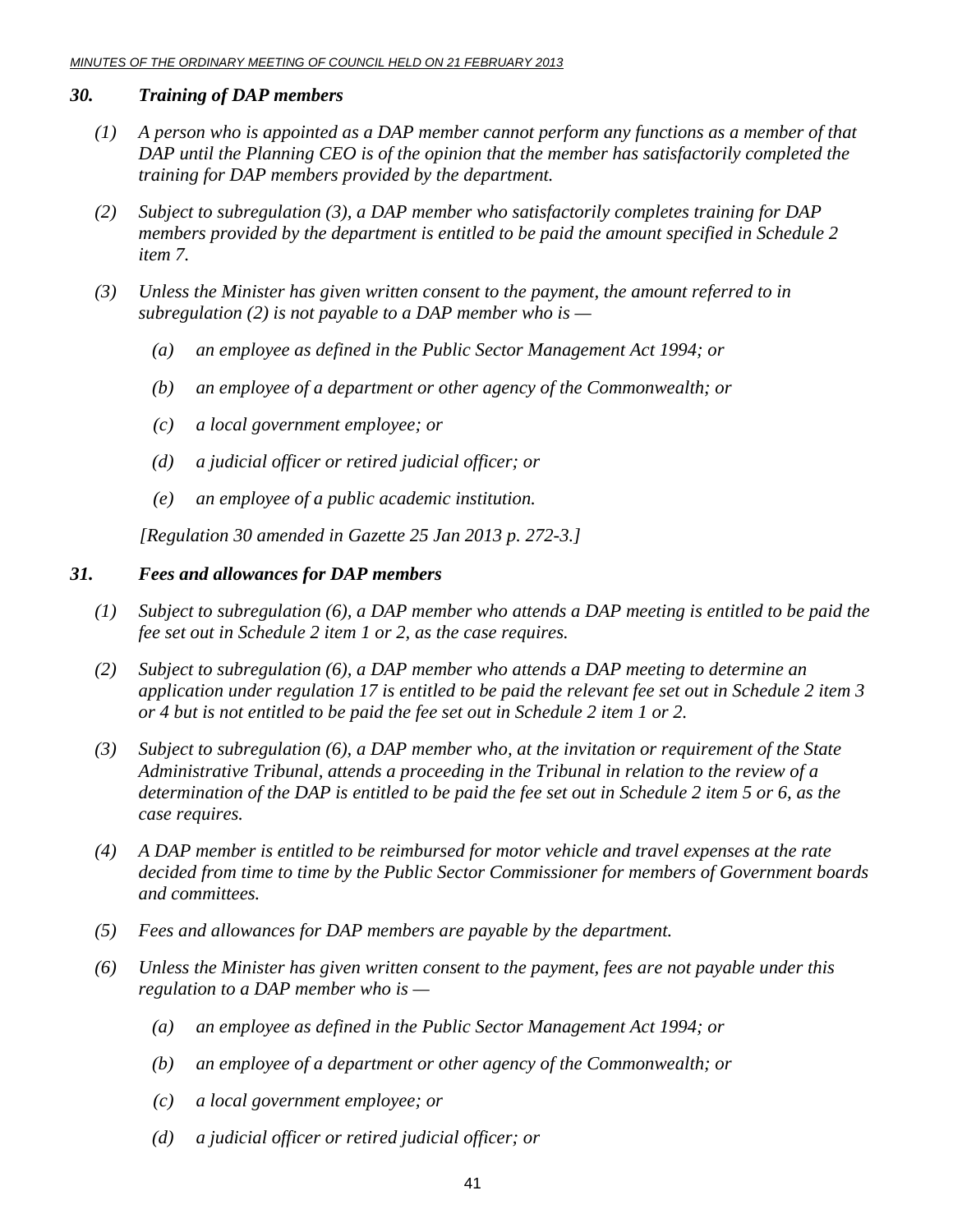*(e) an employee of a public academic institution.* 

Division 3 — Meetings

#### *39. Notice of meetings*

- *(1) The time, date and location of each DAP meeting, and the agenda for the meeting, must be published at least 5 days before the meeting —* 
	- *(a) on the DAP website; and*
	- *(b) by each local government of a district in which development under a development application will be considered at the meeting —* 
		- *(i) on its website; or*
		- *(ii) if the local government does not have an operating website, by means approved by the Planning CEO.*
- *(2) The administrative officer of the DAP must notify local governments of the details necessary to enable the local governments to comply with subregulation (1)(b).*

 *[Regulation 39 amended in Gazette 25 Jan 2013 p. 272-3.]* 

## *40. General procedure concerning meetings*

- *(1) At a meeting of a DAP, the DAP may determine* 
	- *(a) one or more development applications; or*
	- *(b) one or more applications under regulation 17.*
- *(2) Any DAP meeting to determine a development application is to be open to the public.*
- *(3) The presiding member of a DAP may invite a person to advise or inform, or make a submission to, the DAP in respect of a development application.*
- *(4) Unless the presiding member otherwise directs, a DAP meeting to determine an application under regulation 17 —* 
	- *(a) is to be held by each other person at the meeting being simultaneously in contact by telephone, or other means of instantaneous communication; and*
	- *(b) is not open to the public.*
- *(5) The Planning CEO may issue practice notes about the practice and procedure of DAPs and each DAP must comply with those practice notes.*

 *[Regulation 40 amended in Gazette 25 Jan 2013 p. 272-3.]* 

# *41. Quorum*

- *(1) At a meeting of a LDAP, 3 members of the LDAP including* 
	- *(a) the presiding member; and*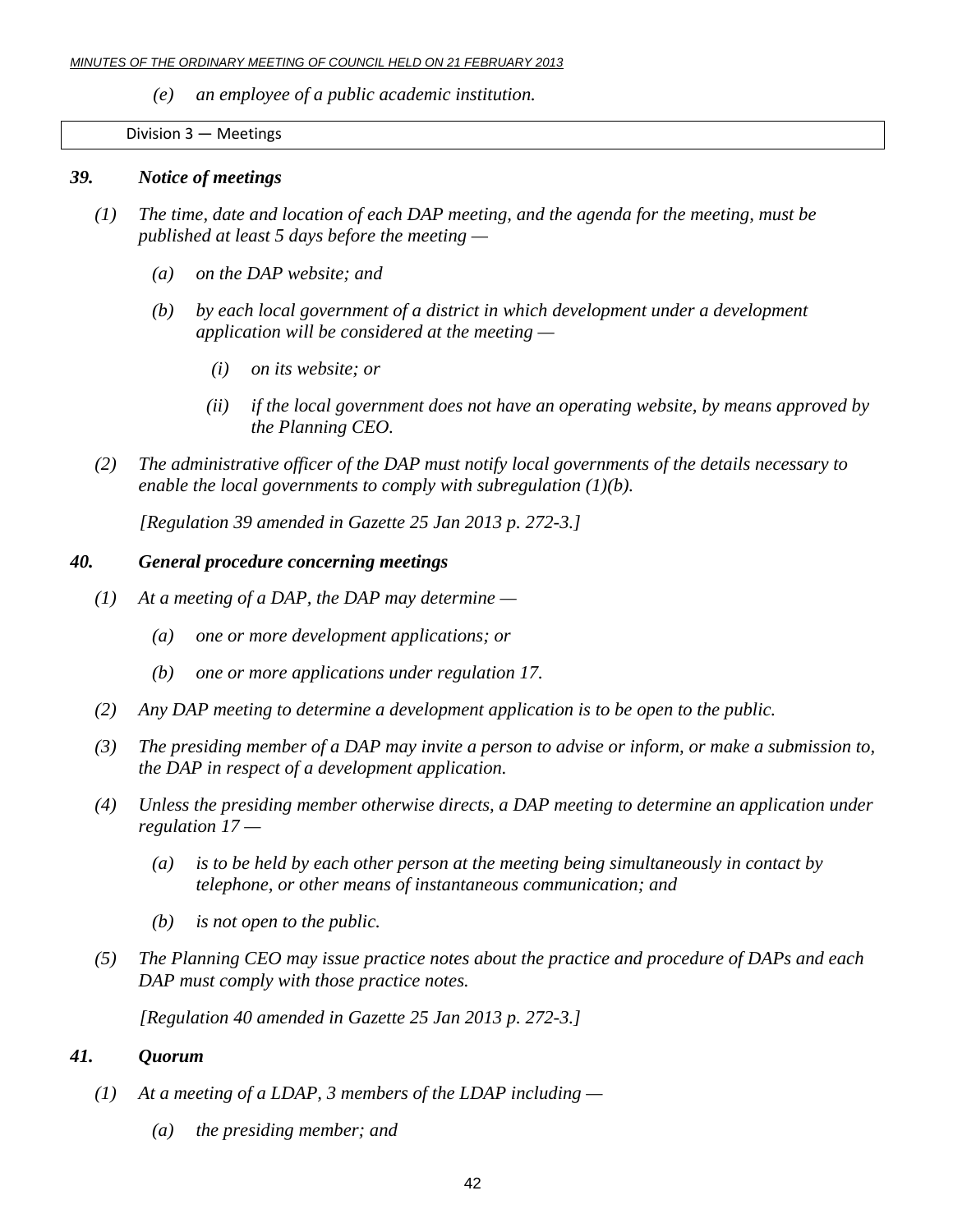- *(b) another specialist member; and*
- *(c) a local government member,*

 *constitute a quorum.* 

- *(2) At a meeting of a JDAP, 3 members of the JDAP including* 
	- *(a) the presiding member; and*
	- *(b) another specialist member; and*
	- *(c) one of the local government members referred to in regulation 25(1)(a),*

 *constitute a quorum.* 

# *42. Voting*

- *(1) A DAP member at a DAP meeting, including the presiding member, has a single vote on a decision to be made by the DAP and, in the case of an equality of votes, the presiding member also has a casting vote.*
- *(2) A matter that is to be decided by a DAP at a meeting of a DAP must be decided by a majority of votes of the members present.*

# *43. Attending meeting remotely*

 *If the presiding member of a DAP consents, the presence of a person at a meeting of the DAP need not be by attendance in person but may be by that person and each other person at the meeting being simultaneously in contact by telephone, or other means of instantaneous communication.* 

# *44. Minutes*

- *(1) Accurate minutes of a meeting of a DAP must be kept, in a form approved by the Planning CEO,*   $by -$ 
	- *(a) an officer of the local government at whose offices the DAP meeting is held; or*
	- *(b) another person approved by the Planning CEO.*
- *(2) The local government at whose offices a meeting of a DAP is held, or the person who takes the minutes, must give the administrative officer of the DAP a copy of the minutes of the meeting within 5 days after the date of the meeting.*
- *(3) The minutes of a meeting given under subregulation (2) must be confirmed and signed by the person who was the presiding member at the meeting.*
- *(4) The minutes that are confirmed and signed under subregulation (3) must be published on the DAP website within 10 days after the date of the meeting.*
- $(5)$  *If* 
	- *(a) the presiding member is not available to confirm and sign the minutes of a meeting; and*
	- *(b) the deputy presiding member was present at that meeting,*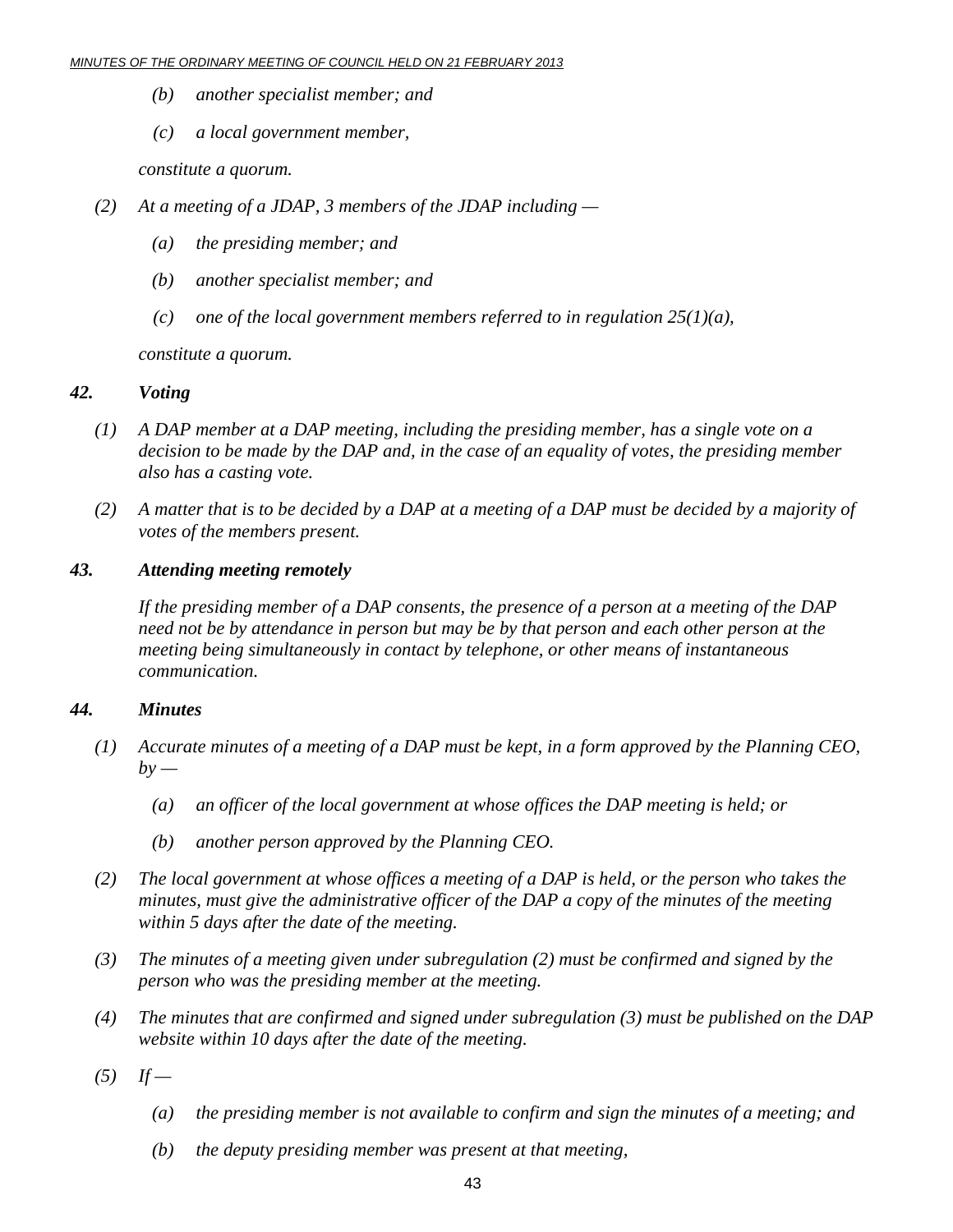*the deputy presiding member may confirm and sign the minutes.* 

- *(6) The administrative officer of the DAP must give the local government a copy of the signed minutes.*
- *(7) The local government must publish a copy of the signed minutes* 
	- *(a) on its website; or*
	- *(b) if the local government does not have an operating website, by means approved by the Planning CEO.*

 *[Regulation 44 amended in Gazette 25 Jan 2013 p. 272-3.]* 

#### *Division 4 — Conduct of DAP members*

#### *45. Code of conduct*

- *(1) The Planning CEO must make and maintain a written code of conduct in respect of DAPs.*
- *(2) Each person performing functions as a DAP member must comply with the code of conduct.*
- *(3) The Planning CEO may amend the code of conduct from time to time. [Regulation 45 amended in Gazette 25 Jan 2013 p. 272-3.]*

#### *46. Gifts*

 *(1) In this regulation —* 

*gift has the meaning given in the Local Government Act 1995 section 5.82(4) except that it does not include a gift from a relative as defined in section 5.74(1) of that Act;* 

*notifiable gift, in relation to a DAP member, means —* 

- *(a) a gift worth more than \$50 and less than \$300; or*
- *(b) a gift that is one of 2 or more gifts given to the member by the same person within a period of 6 months that are in total worth more than \$50 and less than \$300;*

*prohibited gift, in relation to a DAP member, means —* 

- *(a) a gift worth \$300 or more; or*
- *(b) a gift that is one of 2 or more gifts given to the member by the same person within a period of 6 months that are in total worth \$300 or more.*
- *(2) A person who is a DAP member must not accept a prohibited gift from a person who* 
	- *(a) is undertaking development approved by the DAP; or*
	- *(b) is seeking to undertake development requiring approval by the DAP; or*
	- *(c) it is reasonable to believe is intending to undertake development requiring approval by the DAP.*
- *(3) A person who is a DAP member and who accepts a notifiable gift from a person who*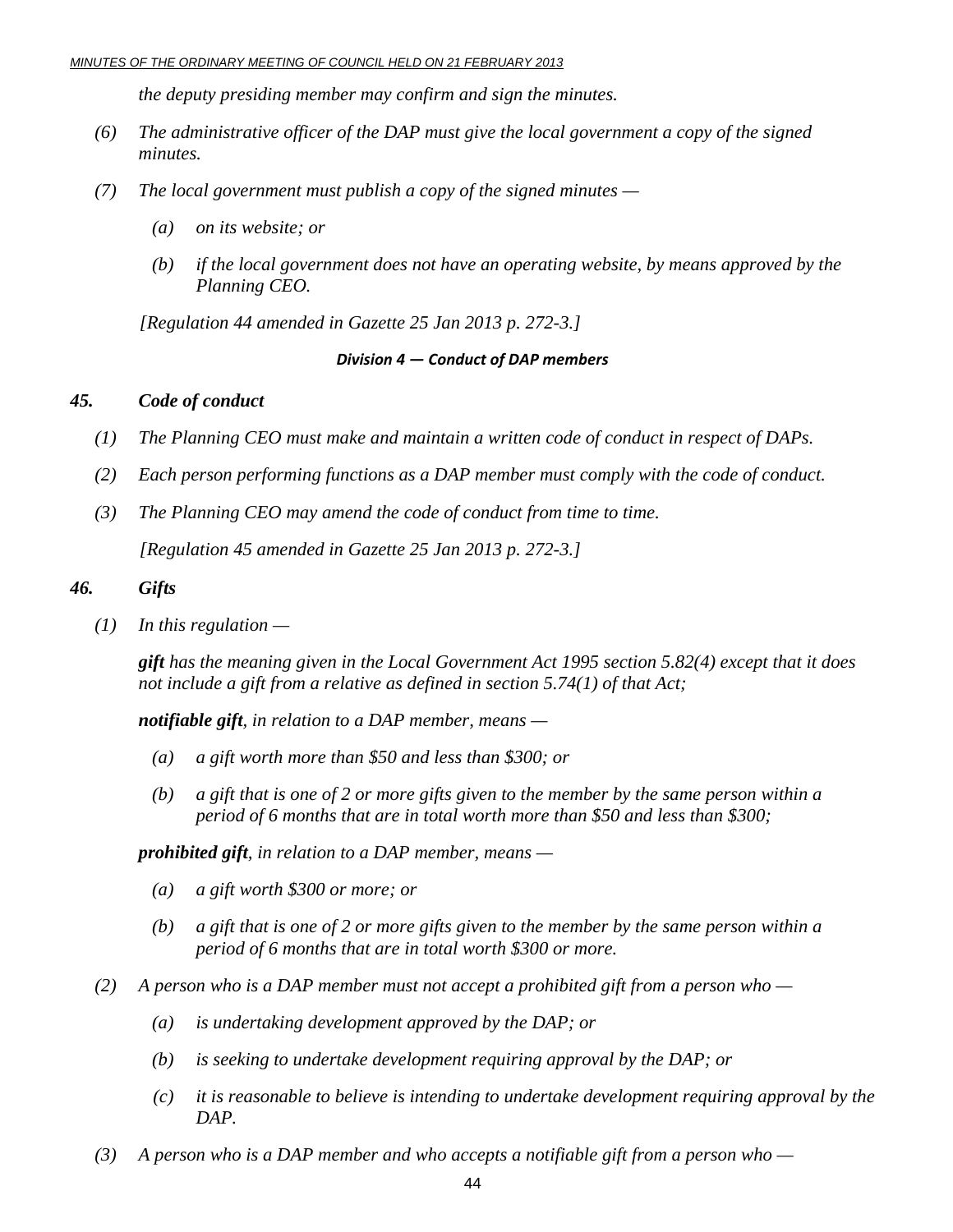- *(a) is undertaking development approved by the DAP; or*
- *(b) is seeking to undertake development requiring approval by the DAP; or*
- *(c) it is reasonable to believe is intending to undertake development requiring approval by the DAP,*

 *must notify the Planning CEO of the acceptance in accordance with subregulation (4) as soon as practicable after the member becomes aware that the person has made or is intending to make the application for approval.* 

- *(4) Notification of the acceptance of a notifiable gift must be in writing and must include the following —* 
	- *(a) the name of the person who gave the gift;*
	- *(b) the date on which the gift was accepted;*
	- *(c) a description, and the estimated value, of the gift;*
	- *(d) the nature of the relationship between the DAP member and the person who gave the gift;*
	- *(e)* if the gift is a notifiable gift under paragraph (b) of the definition of **notifiable gift** in *subregulation (1) (whether or not it is also a notifiable gift under paragraph (a) of that definition) —* 
		- *(i) a description; and*
		- *(ii) the estimated value; and*
		- *(iii) the date of acceptance,*

 *of each other gift accepted within the 6 month period.* 

 *(5) The Planning CEO must maintain a register of gifts in which details of notices received under subregulation (4) are recorded.* 

 *[Regulation 46 amended in Gazette 25 Jan 2013 p. 272-3.]* 

## *47. Relations with local government and public sector employees*

 *A DAP member attending a DAP meeting must not, either orally, in writing or by any other means —* 

- *(a) make a statement that a local government or public sector employee is incompetent or dishonest; or*
- *(b) use offensive or objectionable expressions in reference to a local government or public sector employee.*

#### *48. Public comment*

- *(1) A DAP member, other than the presiding member, must not publicly comment, either orally or in writing, on any action or determination of a DAP.*
- *(2) Subregulation (1) does not apply to comments made at a meeting of a DAP.*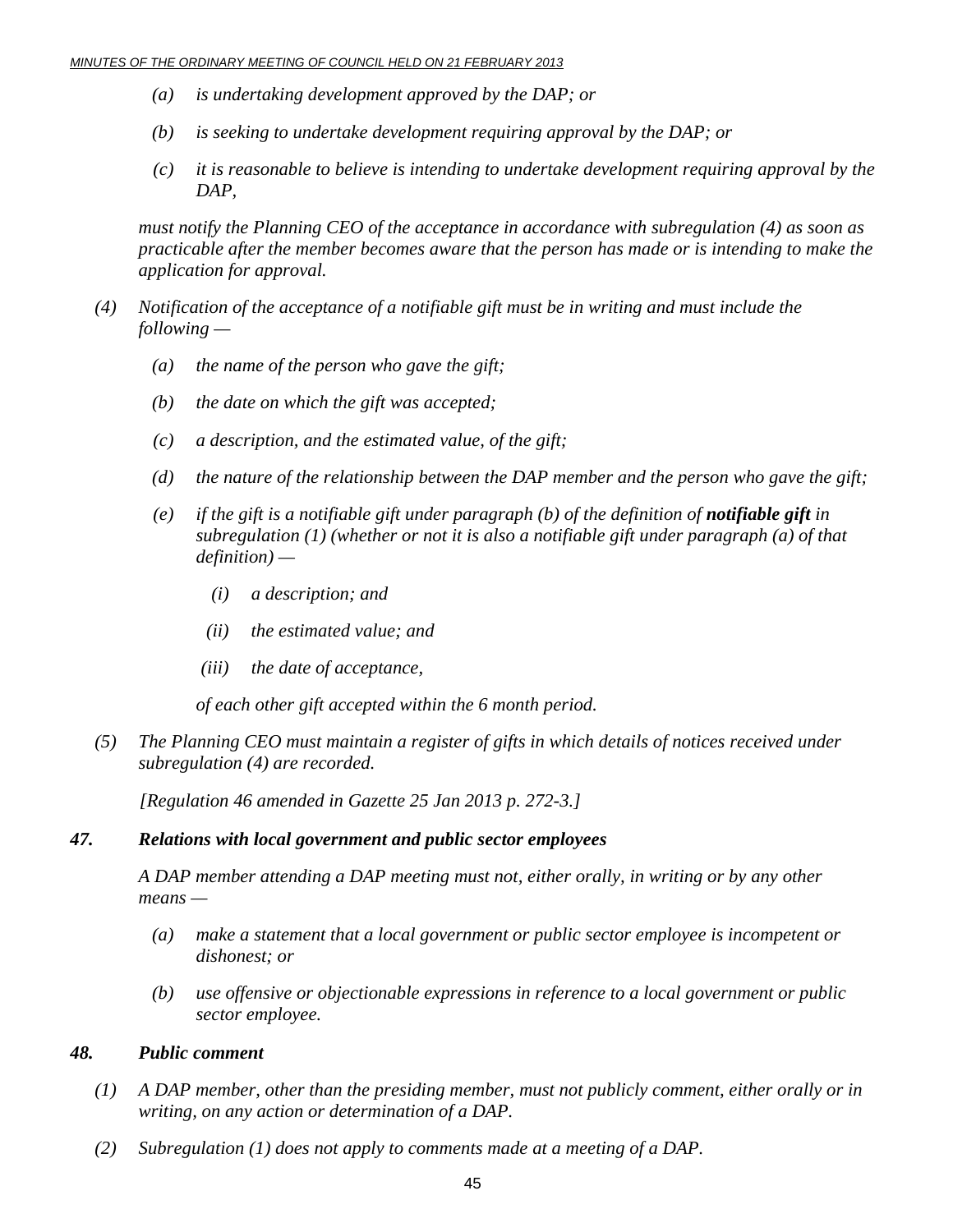#### *Schedule 2 — Fees for DAP members*

#### *[r. 30, 31]*

| 1. | Fee for presiding member per meeting to determine<br>development applications                      | \$500        |
|----|----------------------------------------------------------------------------------------------------|--------------|
| 2. | Fee for any other member per meeting to determine<br>development applications                      | <i>\$400</i> |
| 3. | Fee per meeting for presiding member to determine<br>applications to amend or cancel determination | \$100        |
| 4. | Fee per meeting for any other member to determine<br>applications to amend or cancel determination | \$50         |
| 5. | Fee for presiding member attending proceeding in<br>State Administrative Tribunal                  | \$500        |
| 6. | Fee for any other member attending proceeding in<br>State Administrative Tribunal                  | S400         |
| 7. | Fee for training                                                                                   | <i>8400</i>  |

## **POLICY IMPLICATIONS**

Nil

#### **BUDGET/FINANCIAL IMPLICATIONS**

Nil known

#### **STRATEGIC IMPLICATIONS**

Nil

#### **SUSTAINABILITY IMPLICATIONS**

- ¾ **Environmental**  There are no known significant environmental issues. ¾ **Economic**  There are no known significant economic issues.
- ¾ **Socia**l

There are no known significant social issues.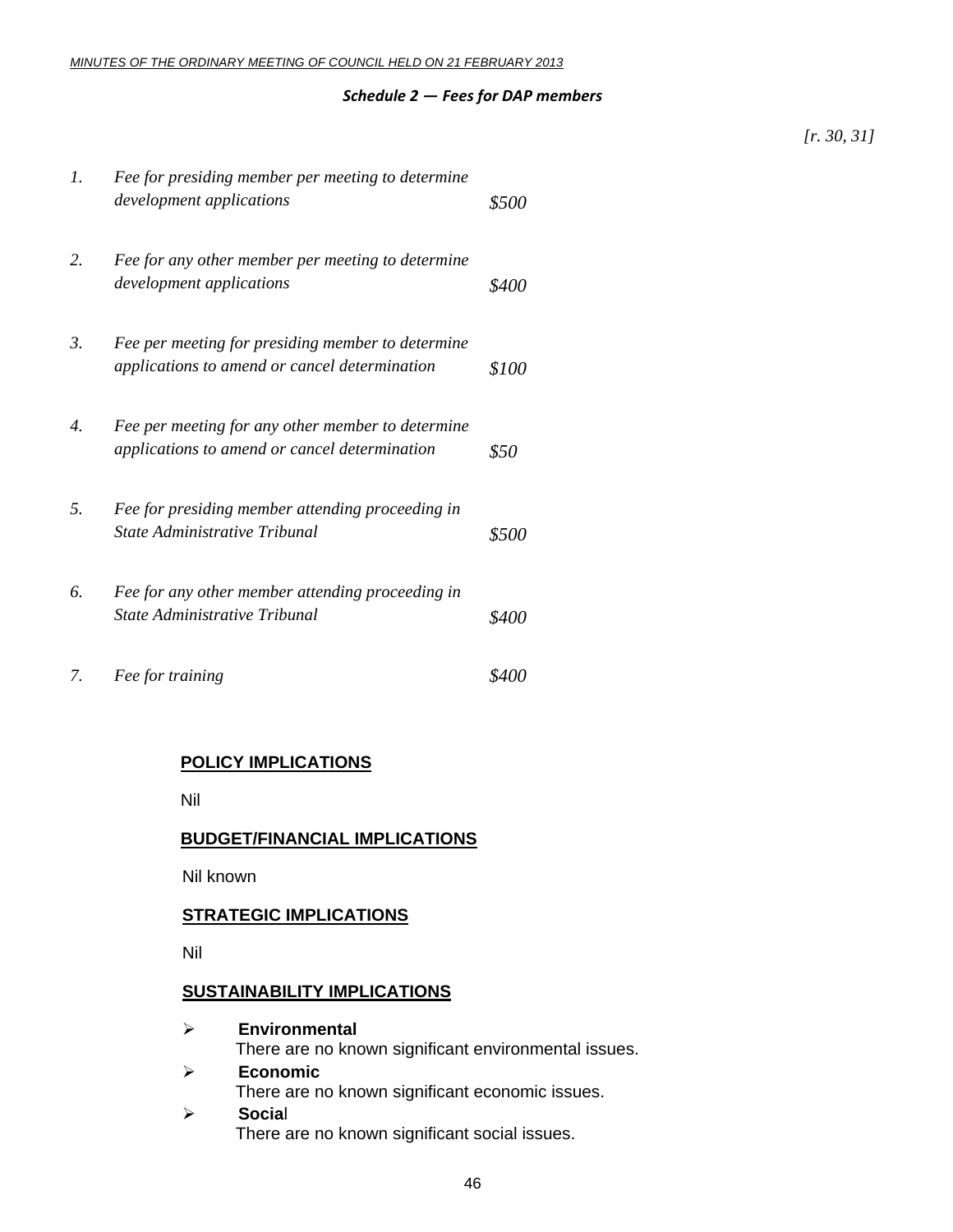# **VOTING REQUIREMENTS**

Simple majority

#### **COUNCIL DECISION & OFFICER RECOMMENDATION**

**MOVED: Cr Moir** SECONDED: Cr Biddle

**That Council Nominate Cr 'Hare and Cr Kaltenrieder as members of the local Development Assessment Panel and Cr Moir and Cr Walker as alternate members.** 

**CARRIED 8/0 Res 08/13**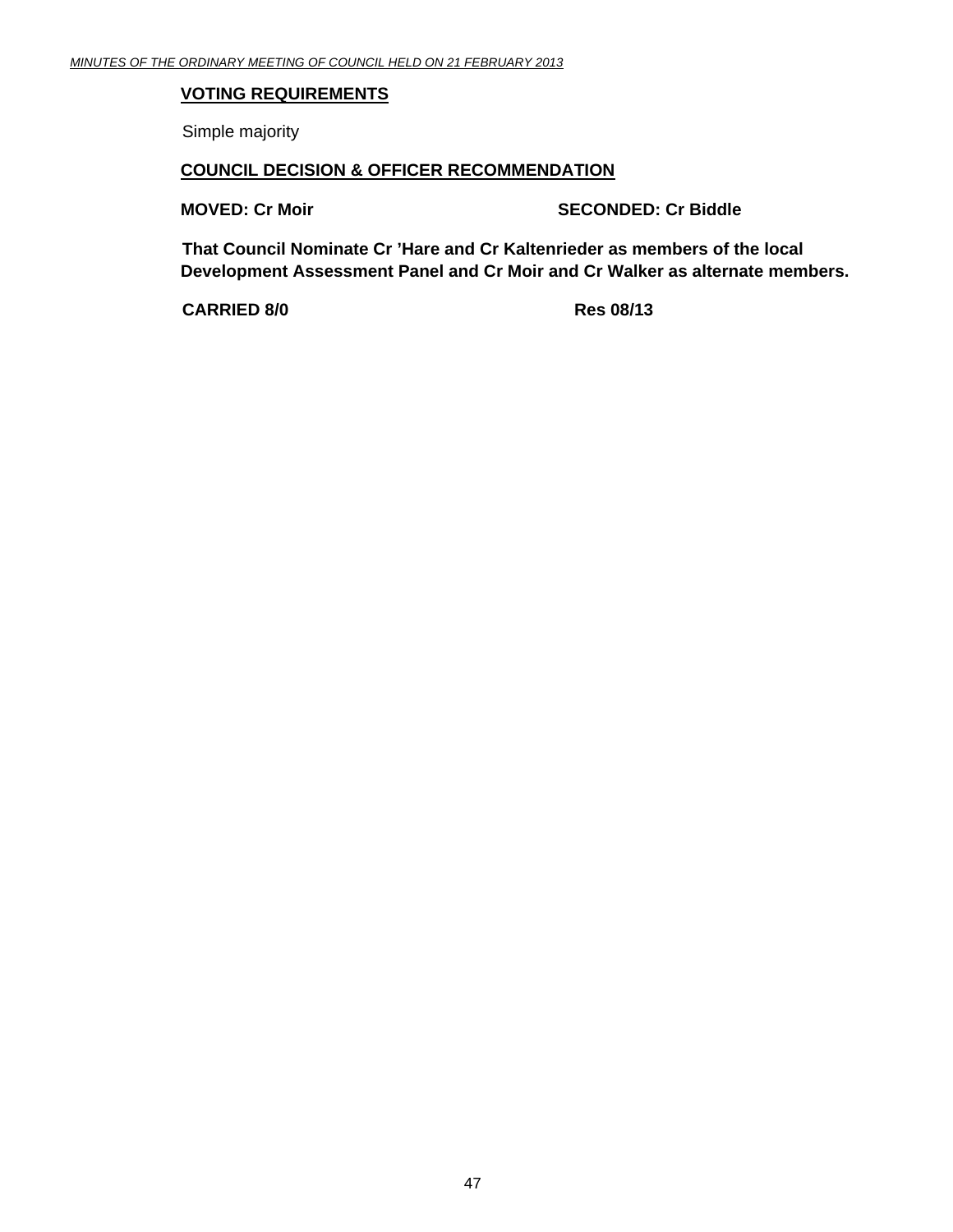# **8.3.6 South West Settlement of Native Title Claims – Lot 329 William Street Boyup Brook**

<span id="page-47-0"></span>

| Location:                              | Lot 329 William Street                       |
|----------------------------------------|----------------------------------------------|
| <b>Applicant:</b>                      | Department of Regional Development and Lands |
| File:                                  |                                              |
| <b>Disclosure of Officer Interest:</b> | <b>None</b>                                  |
| Date:                                  | 15 February 2013                             |
| Author:                                | Alan Lamb                                    |
| <b>Authorizing Officer:</b>            | Not applicable                               |
| Attachments:                           | RDL correspondence                           |
|                                        |                                              |

## **SUMMARY**

The purpose of this report is to put before Council the opportunity to comment on the Department of Regional Development and Lands (RDL) consideration of a transfer of Lot 329 as part of the benefits package to the six claimant groups represented by the South West Aboriginal Land and Sea Council (SWALSC).

#### **BACKGROUND**

 In an effort to resolve the matter of claims in the region the State has been negotiating a settlement with SWALSC. Part of this is the identification of Crown Land that could be considered as part of the benefits package offered to the claimant groups.

## **COMMENT**

 Lot 329 is a Crown Reserve (27148) managed by the Minister for Native Welfare and the purpose is Native Housing. The land is zoned residential in Council's Town Planning Scheme. So any future use would be restricted to uses permissible under that zoning.

RDL requests comments, in relation to this lot, as to:

- Any future proposal for the land and if so in what timeframe
- Any proposed planning scheme amendments and if so in what timeframe
- Any future proposals for either the creation or amendments to reserves and if so in what timeframe
- Any land management issues such as contamination etc

Whilst a request such as this might be best handled administratively because the requested information relates to things already in place and obtainable from Council's records. However, this is the first enquiry of this nature and whilst there may be no future proposals for the land in question, and the like, at this time, Council may wish the opportunity to review this position.

As a comment, the resolution of Native Title Claims will be a significant benefit in terms of development of land. The lot in question was held by the Government for indigenous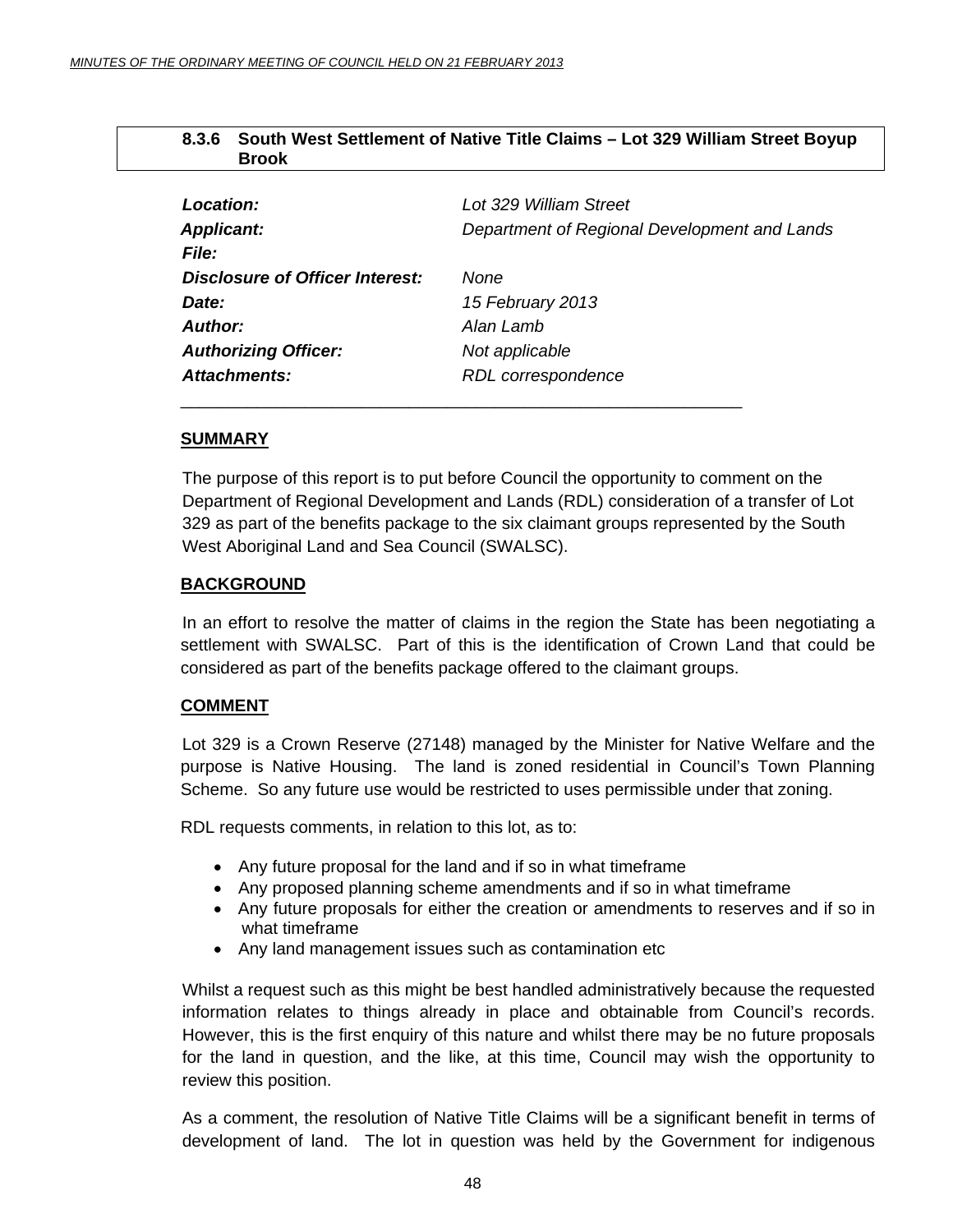housing and, so long as the purpose does not change, noting that Council would retain planning powers, it is probably immaterial who holds the land in the future.

It is recommended that Administration respond the RDL request based on current records.

#### **CONSULTATION**

Nil

## **STATUTORY OBLIGATIONS**

Nil

## **POLICY IMPLICATIONS**

Nil

#### **BUDGET/FINANCIAL IMPLICATIONS**

Nil

#### **STRATEGIC IMPLICATIONS**

Nil

#### **SUSTAINABILITY IMPLICATIONS**

- ¾ **Environmental**  There are no known significant environmental issues.
- ¾ **Economic**  There are no known significant economic issues.
- ¾ **Socia**l There are no known significant social issues.

#### **VOTING REQUIREMENTS**

Simple majority

#### **COUNCIL DECISION & OFFICER RECOMMENDATION**

**MOVED: Cr Moir SECONDED: Cr Biddle** 

**That Council note the Department of Regional Development and Land's proposal and enquiry regarding Lot 329 William Street.** 

**CARRIED 8/0 Res 09/13**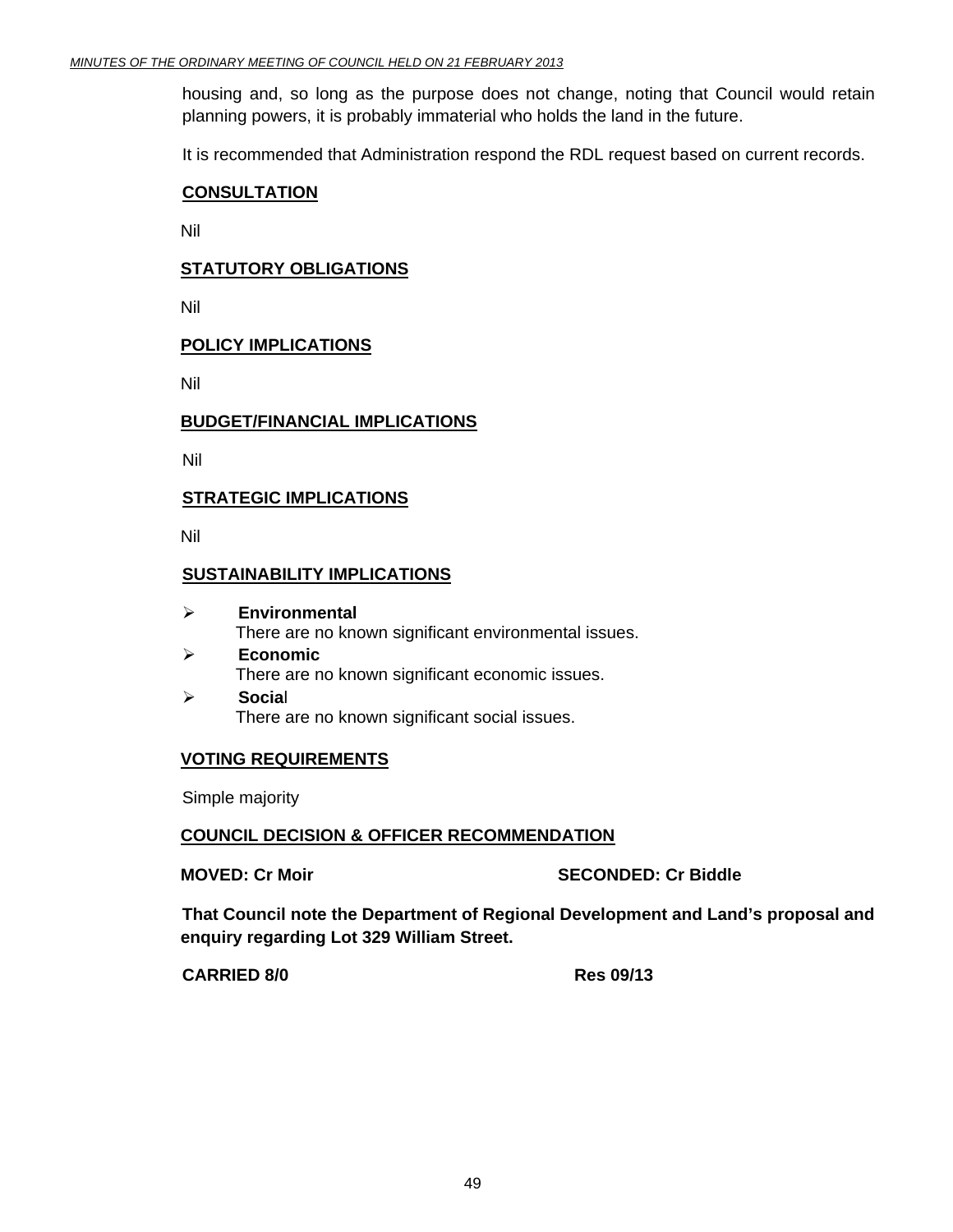<span id="page-49-0"></span> **8.3.7 Strategic Community Plan** 

| $\frac{1}{2}$                   |                                                                             |
|---------------------------------|-----------------------------------------------------------------------------|
|                                 |                                                                             |
| Location:                       | N/a                                                                         |
| <b>Applicant:</b>               | N/a                                                                         |
| <i>File:</i>                    |                                                                             |
| Disclosure of Officer Interest: | None                                                                        |
| Date:                           | 13 <sup>th</sup> February 2013                                              |
| <b>Author:</b>                  | Alan Lamb                                                                   |
| <b>Authorizing Officer:</b>     | Not applicable                                                              |
| <b>Attachments:</b>             | Copy of draft Strategic Community Plan and copy of<br><b>Community Plan</b> |
|                                 |                                                                             |

#### **SUMMARY**

The purpose of this report is to put before Council the draft Strategic Community Plan with the recommendation that it adopts the Plan for advertising.

\_\_\_\_\_\_\_\_\_\_\_\_\_\_\_\_\_\_\_\_\_\_\_\_\_\_\_\_\_\_\_\_\_\_\_\_\_\_\_\_\_\_\_\_\_\_\_\_\_\_\_\_\_\_\_\_\_\_\_

## **BACKGROUND**

 As Council is aware, it has been working with its consultants for some time on meeting the requirements of Integrated Planning. With respect to the Strategic Community Plan, the normal process that the consultant would have followed was to do the community consultation then provide a Community Plan, essentially a summary of the community consultation process with results, for Council to release if it wanted to. Then to prepare a draft Strategic Community Plan (SCP) for Council to consider and then put out for public comment.

Due to factors beyond Council's control, this process was not followed so Council is now dealing with both the preliminary document and the statutory document.

## **COMMENT**

The recommended process is for Council to;

- consider and adopt the draft Strategic Community Plan for advertising
- invite public comment on the Plan
- consider submissions, if any,
- adopts Plan with or without changes
- then compile glossy version for publication.

In more detail, the Plan once adopted for advertising, would be put out for public comment. Advertisements in the Boyup Brook Gazette, another local paper, on the Shire website and on notice boards would be the usual practice. In order to meet the requirement to have the Plan in place for the commencement of the 13/14 year, we would have had to have completed all processes by the end of June 2013.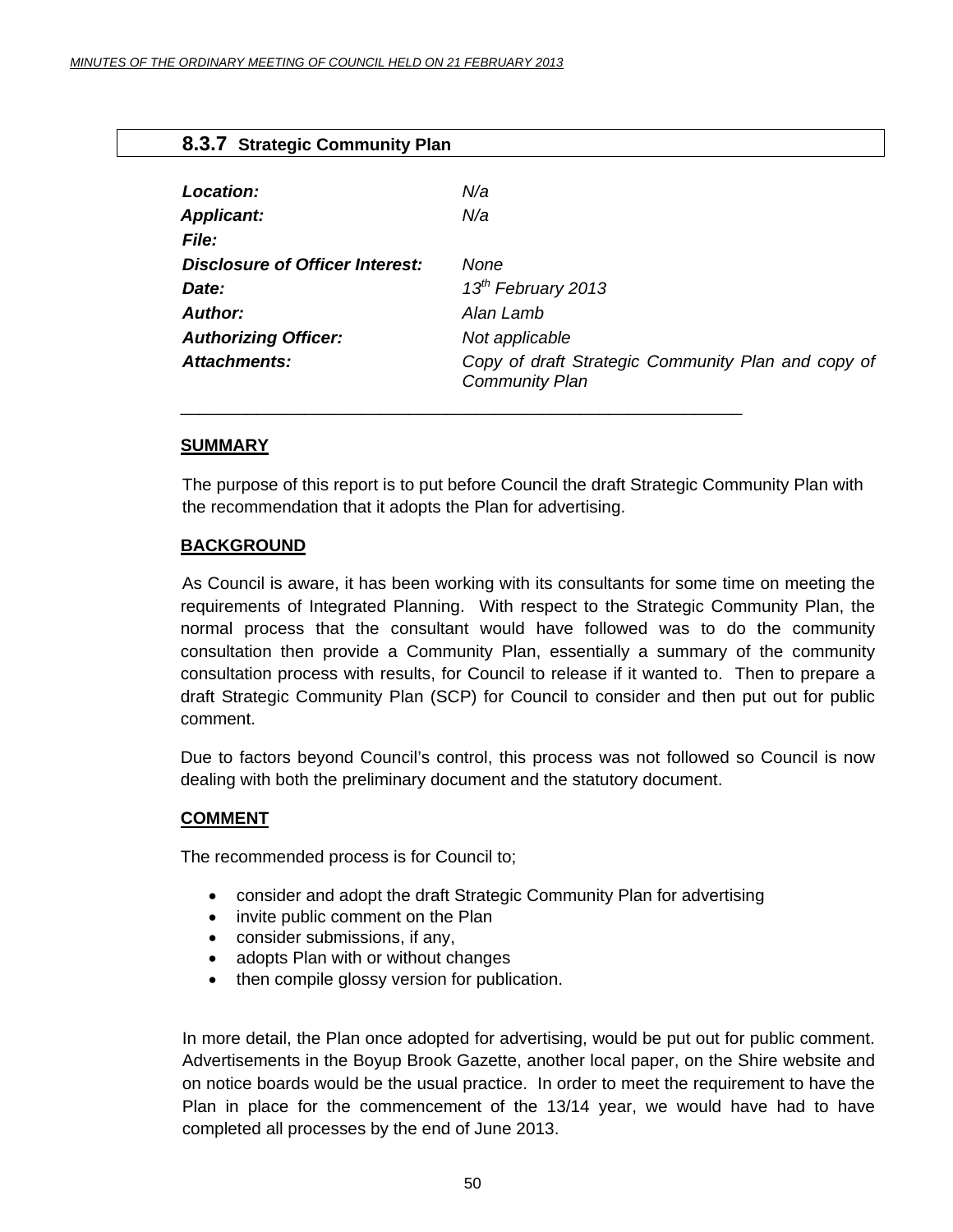With this in mind it is recommended that the submission period close  $4<sup>th</sup>$  April 2013 to allow the consultant time to review any submissions and prepare a report to Council for its April meeting.

The intention is for the draft Plan to be put on the website and for copies to be available, free of charge, at the Shire offices.

In addition, the intention is to put the Community Plan on the website, with a suitable introduction as to what it is, and at the front counter to provide the community with background on how the Plan was developed.

Whilst not a consideration with regard to matter to hand, Council still needs to produce a Corporate Business Plan (CBP) by the end of June 2013 and, at this stage, no funding has been provided for this. It is anticipated though that there will be sufficient of Council's funds budgeted for the Integrated Planning process to have the consultant pull the required 4 year plan together for Council to consider.

One step along the way to preparing the CBP is to complete an action plan that relates to the SCP and sets out specific actions to achieve its aims. It is apparent that the Department for Local Government will want to see an action plan as part of the SCP and so the funding Council received from the Department for the SCP can be used to produce the action plan. The consultant has been asked to commence work on the action plan and whilst this may have to change for any changes to the SCP, it is hoped that this could be presented to the March Council meeting along with the Financial and Asset plans.

# **CONSULTATION**

 The matter has been the subject of community consultation and a number of reports and discussion with Council.

# **STATUTORY OBLIGATIONS**

The following sections of the Local Government (Administration) Regulations have relevance;

# *19BA. Terms used*

 *In this Part —* 

*corporate business plan means a plan made under regulation 19DA that, together with a strategic community plan, forms a plan for the future of a district made in accordance with section 5.56;* 

*strategic community plan means a plan made under regulation 19C that, together with a corporate business plan, forms a plan for the future of a district made in accordance with section 5.56.* 

 *[Regulation 19BA inserted in Gazette 26 Aug 2011 p. 3482-3.]* 

## *Division 3 — Planning for the future*

 *[Heading inserted in Gazette 26 Aug 2011 p. 3483.]*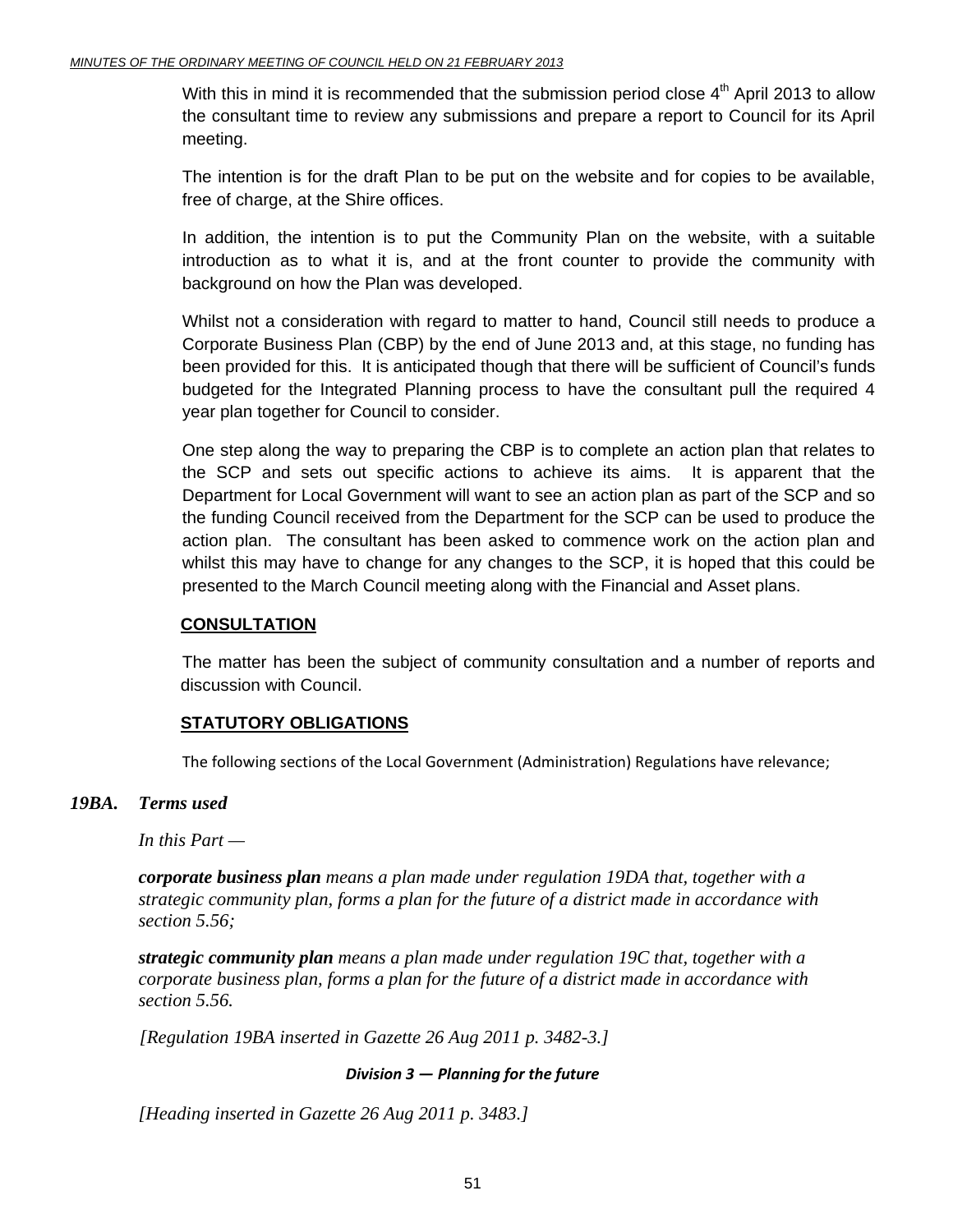#### *19C. Strategic community plans, requirements for (Act s. 5.56)*

- *(1) A local government is to ensure that a strategic community plan is made for its district in accordance with this regulation in respect of each financial year after the financial year ending 30 June 2013.*
- *(2) A strategic community plan for a district is to cover the period specified in the plan, which is to be at least 10 financial years.*
- *(3) A strategic community plan for a district is to set out the vision, aspirations and objectives of the community in the district.*
- *(4) A local government is to review the current strategic community plan for its district at least once every 4 years.*
- *(5) In making or reviewing a strategic community plan, a local government is to have regard to* 
	- *(a) the capacity of its current resources and the anticipated capacity of its future resources; and*
	- *(b) strategic performance indicators and the ways of measuring its strategic performance by the application of those indicators; and*
	- *(c) demographic trends.*
- *(6) Subject to subregulation (9), a local government may modify its strategic community plan, including extending the period the plan is made in respect of.*
- *(7) A council is to consider a strategic community plan, or modifications of such a plan, submitted to it and is to determine\* whether or not to adopt the plan or the modifications.*

*\*Absolute majority required.*

- *(8) If a strategic community plan is, or modifications of a strategic community plan are, adopted by the council, the plan or modified plan applies to the district for the period specified in the plan.*
- *(9) A local government is to ensure that the electors and ratepayers of its district are consulted during the development of a strategic community plan and when preparing modifications of a strategic community plan.*
- *(10) A strategic community plan for a district is to contain a description of the involvement of the electors and ratepayers of the district in the development of the plan or the preparation of modifications of the plan.*

 *[Regulation 19C inserted in Gazette 26 Aug 2011 p. 3483-4.]* 

## *19DA. Corporate business plans, requirements for (Act s. 5.56)*

- *(1) A local government is to ensure that a corporate business plan is made for its district in accordance with this regulation in respect of each financial year after the financial year ending 30 June 2013.*
- *(2) A corporate business plan for a district is to cover the period specified in the plan, which is to be at least 4 financial years.*
- *(3) A corporate business plan for a district is to*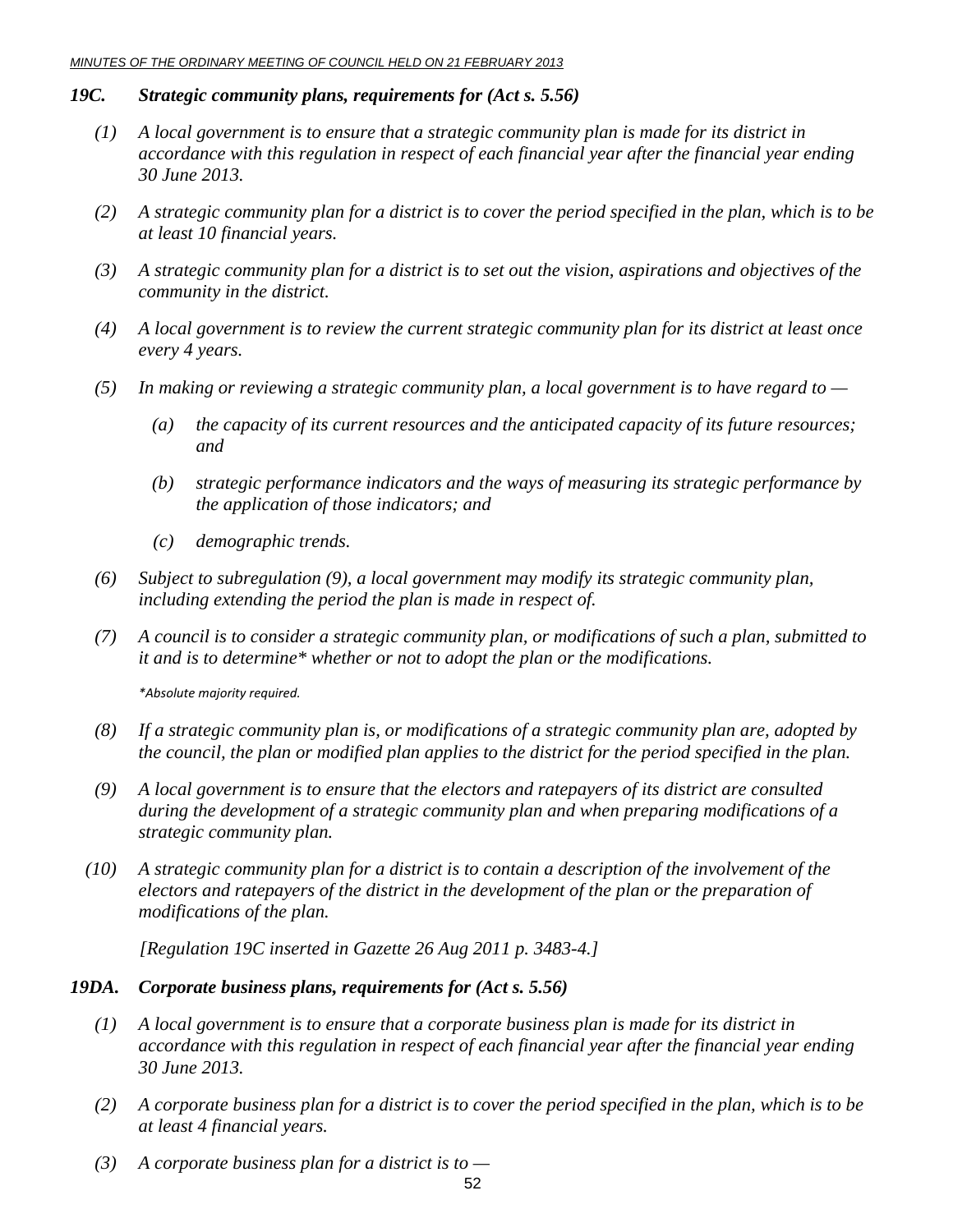- *(a) set out, consistently with any relevant priorities set out in the strategic community plan for the district, a local government's priorities for dealing with the objectives and aspirations of the community in the district; and*
- *(b) govern a local government's internal business planning by expressing a local government's priorities by reference to operations that are within the capacity of the local government's resources; and*
- *(c) develop and integrate matters relating to resources, including asset management, workforce planning and long-term financial planning.*
- *(4) A local government is to review the current corporate business plan for its district every year.*
- *(5) A local government may modify a corporate business plan, including extending the period the plan is made in respect of and modifying the plan if required because of modification of the local government's strategic community plan.*
- *(6) A council is to consider a corporate business plan, or modifications of such a plan, submitted to it and is to determine\* whether or not to adopt the plan or the modifications.*

*\*Absolute majority required.*

 *(7) If a corporate business plan is, or modifications of a corporate business plan are, adopted by the council, the plan or modified plan applies to the district for the period specified in the plan.* 

 *[Regulation 19DA inserted in Gazette 26 Aug 2011 p. 3484-5.]* 

#### *19DB. Transitional provisions for plans for the future until 30 June 2013*

 *(1) In this regulation —* 

*former regulation 19C means regulation 19C as in force immediately before 26 August 2011 and continued under subregulation (2);* 

*former regulation 19D means regulation 19D as in force immediately before 26 August 2011;* 

*plan for the future means a plan for the future of its district made by a local government in accordance with former regulation 19C.* 

- *(2) Except as stated in this regulation, former regulation 19C continues to have effect on and after 26 August 2011 until this regulation expires under subregulation (7).*
- *(3) A local government is to ensure that a plan for the future applies in respect of each financial year before the financial year ending 30 June 2014.*
- *(4) A local government is not required to review a plan for the future under former regulation 19C(4) on or after 26 August 2011.*
- *(5) If, for the purposes of complying with subregulation (3), a local government makes a new plan for the future, local public notice of the adoption of the plan is to be given in accordance with former regulation 19D.*
- *(6) If a local government modifies a plan for the future under former regulation 19C(4), whether for the purposes of complying with subregulation (3) or otherwise —*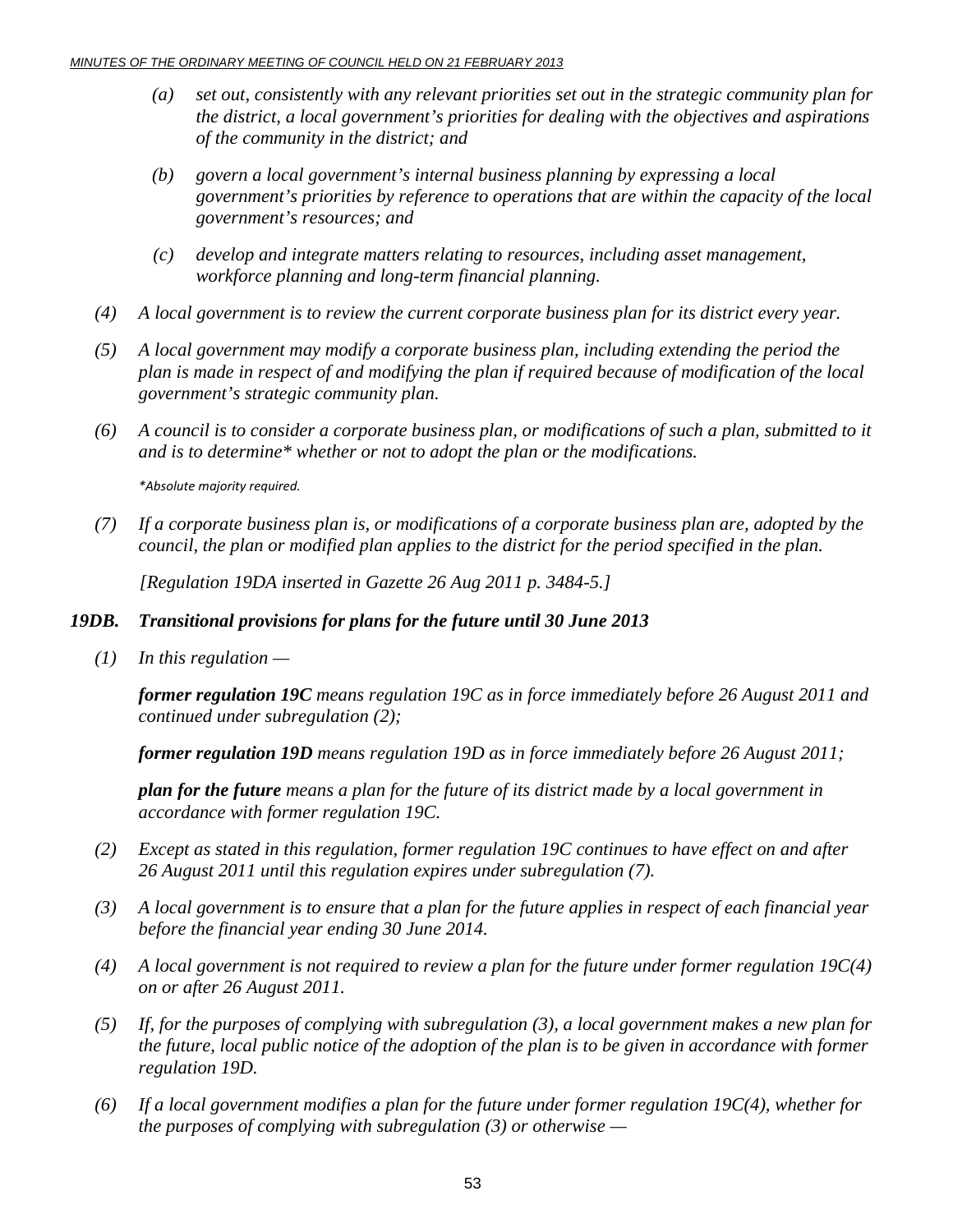- *(a) the local government is not required to comply with former regulation 19C(7) or (8) in relation to the modifications of the plan; and*
- *(b) local public notice of the adoption of the modifications of the plan is to be given in accordance with former regulation 19D.*
- *(7) This regulation expires at the end of 30 June 2013.*

 *[Regulation 19DB inserted in Gazette 26 Aug 2011 p. 3485-6.]* 

#### *19D. Adoption of plan, public notice of to be given*

- *(1) After the adoption of a strategic community plan, or modifications of a strategic community plan, under regulation 19C, the local government is to give local public notice in accordance with subregulation (2).*
- *(2) The local public notice is to contain* 
	- *(a) notification that* 
		- *(i) a strategic community plan for the district has been adopted by the council and is to apply to the district for the period specified in the plan; and*
		- *(ii) details of where and when the plan may be inspected;*

 *or* 

- *(b) where a strategic community plan for the district has been modified* 
	- *(i) notification that the modifications to the plan have been adopted by the council and the plan as modified is to apply to the district for the period specified in the plan; and*
	- *(ii) details of where and when the modified plan may be inspected.*

 *[Regulation 19D inserted in Gazette 31 Mar 2005 p. 1033-4; amended in Gazette 26 Aug 2011 p. 3486.]* 

#### **POLICY IMPLICATIONS**

Nil

#### **BUDGET/FINANCIAL IMPLICATIONS**

Nil

#### **STRATEGIC IMPLICATIONS**

Nil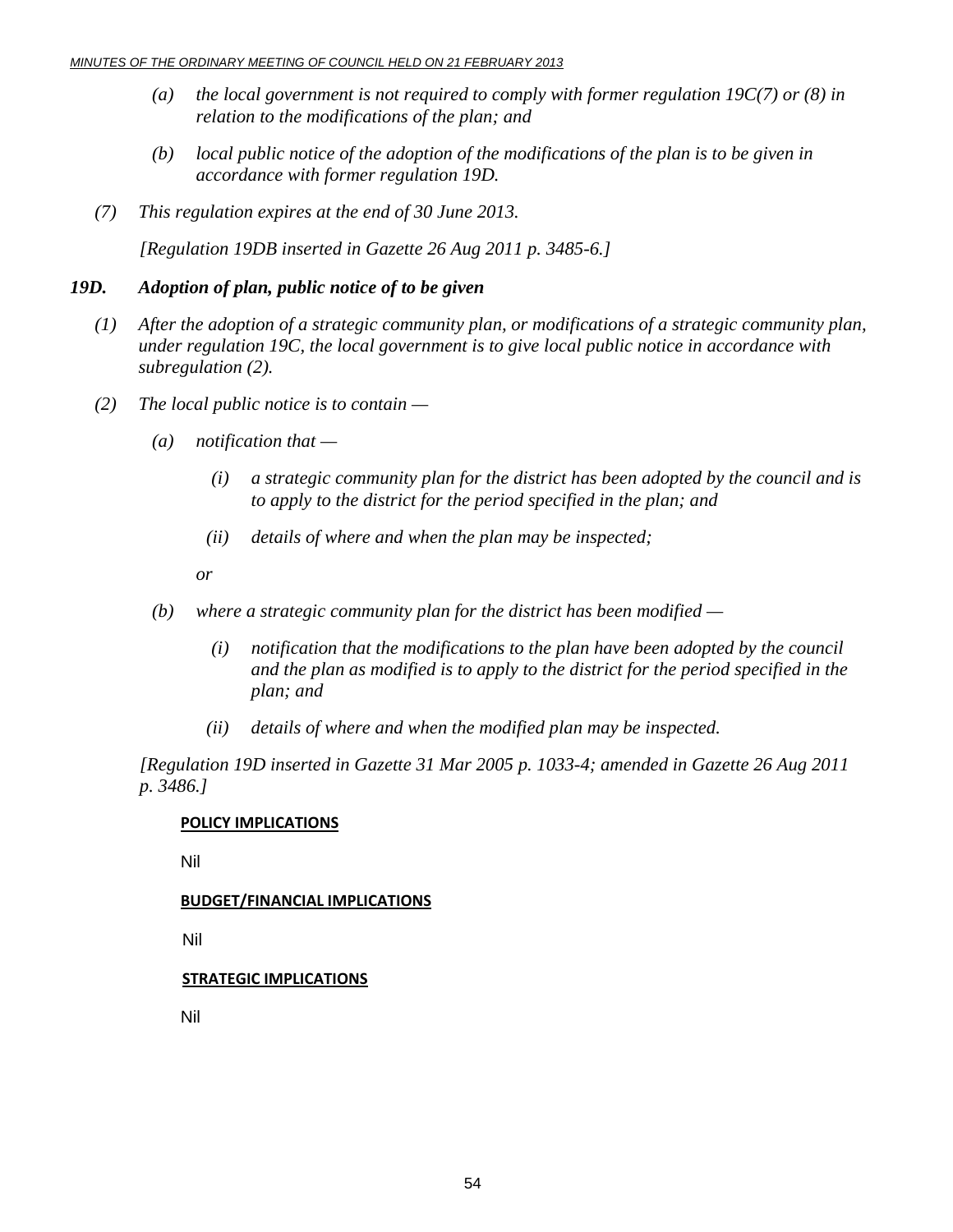#### **SUSTAINABILITY IMPLICATIONS**

# ¾ **Environmental**  There are no known significant environmental issues.

- ¾ **Economic**  There are no known significant economic issues.
- ¾ **Socia**l There are no known significant social issues.

#### **VOTING REQUIREMENTS**

Legislation provides that the SCP is to be adopted by Absolute majority, but in this case the recommendation is to adopt it for the purposes of advertising only so it is not clear what the voting requirements are. To be on the safe side though it is recommended that it be assumed that an Absolute Majority vote is required.

## **OFFICER RECOMMENDATION**

That Council adopt the draft Strategic Community Plan, as presented, for advertising prior to coming back to Council, no later than the April 2013 ordinary meeting, for consideration of any submissions and adoption.

## **COUNCIL DECISION & OFFICER RECOMMENDATION**

**MOVED: Cr Walker SECONDED: Cr Kaltenrieder CONDED: Cr Kaltenrieder** 

**That Council release the survey results and request the consultant to present, at a workshop, the Strategic Community Plan, the Long Term Financial Plan and the Asset Management Plan at their earliest convenience and before the March Council meeting.**

## **CARRIED 8/0 Res 10/13**

Note: The draft strategic community plan was not at a sufficiently complete stage for Council to adopt.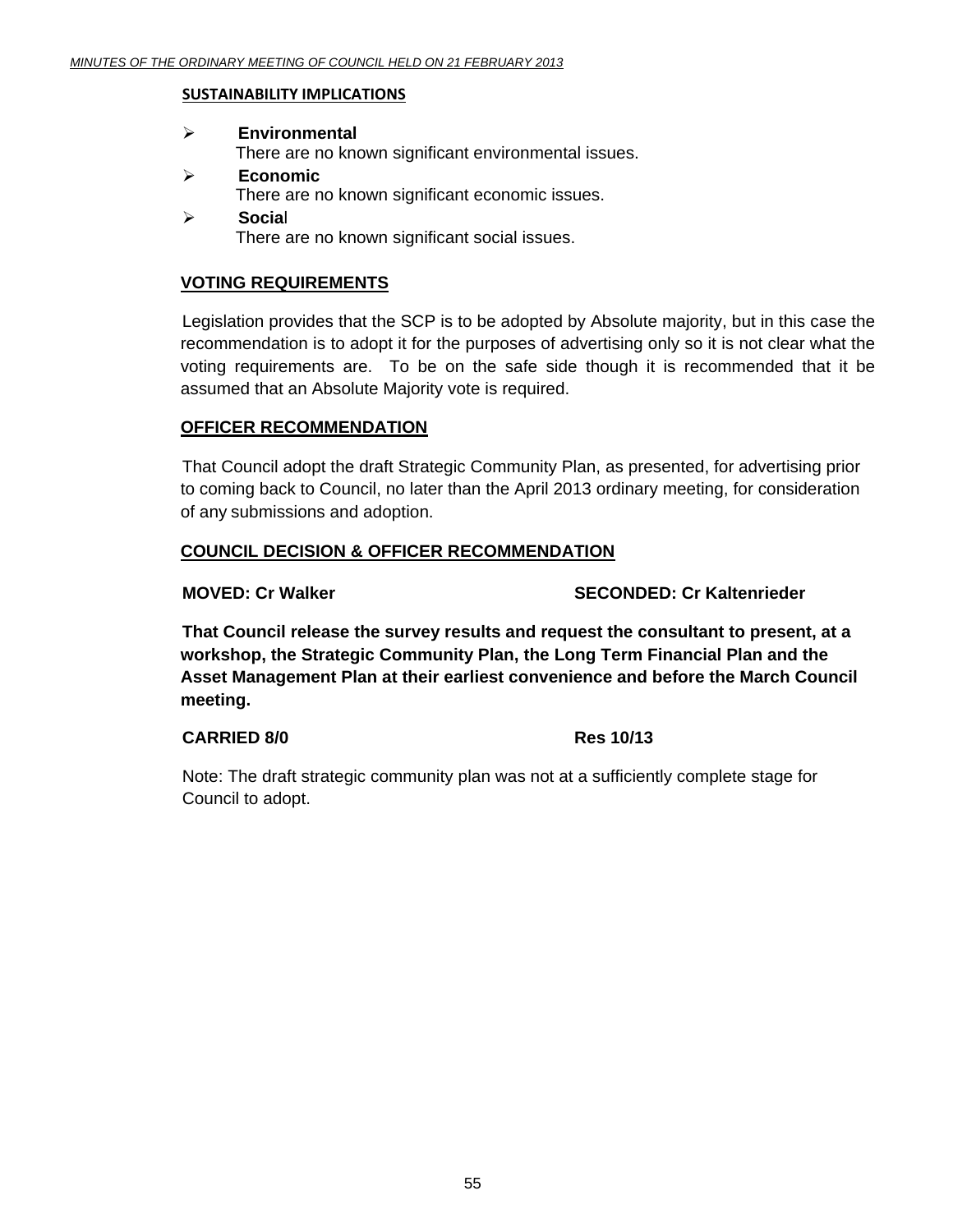<span id="page-55-0"></span>

|  |  |  |  | 8.3.8 WA Grants Commission - Public Hearing - Boyup Brook |
|--|--|--|--|-----------------------------------------------------------|
|--|--|--|--|-----------------------------------------------------------|

| Location:                              | N/a              |
|----------------------------------------|------------------|
| <b>Applicant:</b>                      | N/a              |
| File:                                  |                  |
| <b>Disclosure of Officer Interest:</b> | <b>None</b>      |
| Date:                                  | 14 February 2013 |
| <b>Author:</b>                         | Alan Lamb        |
| <b>Authorizing Officer:</b>            | Not applicable   |
| <b>Attachments:</b>                    | Copy of letter   |
|                                        |                  |

#### **SUMMARY**

The purpose of this report is to alert Council to the WA Grants Commission (WAGC) hearing and to plan for Council Members to attend the hearing.

# **BACKGROUND**

 WAGC distributes the Federal Assistance Grants (FAGS) to Local Governments in WA. These untied grants come in two parts, one is in respect of roads and the other general operations other than roads.

93% of the total roads grant pool is distributed based on an asset preservation model and 7% is distributed for special projects (2/3 of this is allocated for bridges – Boyup Brook has regularly benefited from this component - and 1/3 for roads servicing remote Indigenous communities). The asset preservation model is the WAGC's assessment of average annual cost of maintaining each Local Government's road network. It takes into account the annual and recurrent maintenance costs and the cost of reconstruction at the end of the road's useful life. The model assessed the annual expenditure need for Boyup Brook for 2012/13 as \$4.394m. There are not sufficient funds in the pool each year to meet 100% of the expenditure needs and so the model was scaled down to 13.9% this year. Boyup Brook received \$597,106. The total pool allocated to WA appears to be in the order of 15% of the total (in 2010/11 it was 15.29%)

The general purpose grant is calculated using a "balanced budget" where the WAGC calculates what income it assesses the Council could raise, then calculates the standard expenditure, modifies this with disability factors and comes up with an assessed expenditure. The difference between income and expenditure is then used as a basis for distributing the grant. The total pool of funds to distribute is never the same as the total demonstrated needs. Legislation requires that the FAGS are distributed on a horizontal equalisation basis, which is every Local Government in the State should have the ability to function, by reasonable effort, at a standard not lower than the standard of other Local Governments in the State. In short then every Local Government should receive some general purpose grant funding regardless of whether the balanced budget calculation results in a nil shortfall.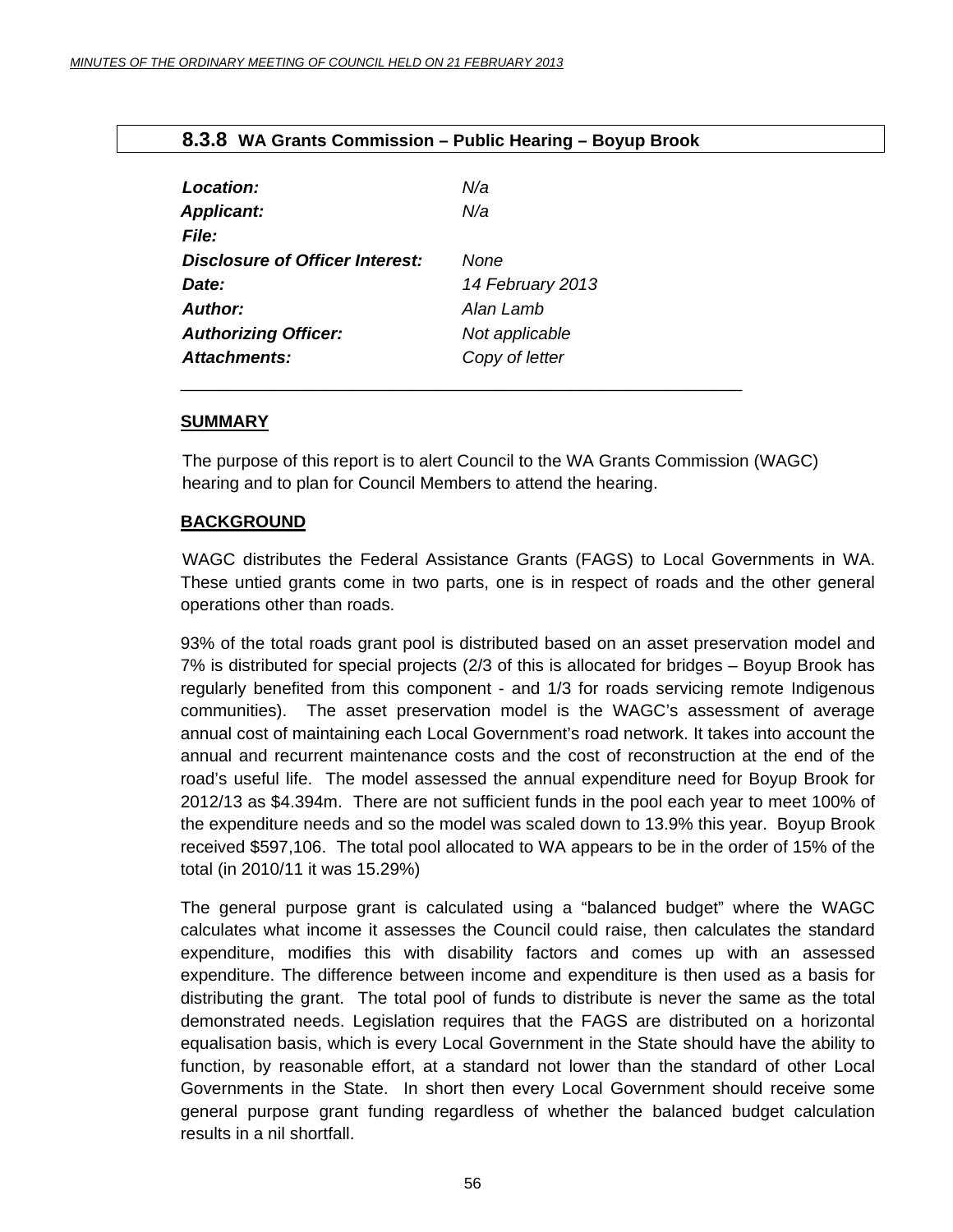To achieve this, the grant provided to each Local Government cannot be less than what they would have received if 30% of the total grant was calculated on a per capita basis. Many of the larger Local Governments receive funding on a per capita basis (in 2012/13 the minimum grant was \$20.40 per head of population). The national pool is adjusted annually by CPI and population growth then distributed to each State on a population basis.

# **COMMENT**

 Looking at the general purpose grant and without going into too much more detail, the calculation of the balanced budget and the disability factors changed from this year resulting in an assessed general purposes grant for Boyup Book of \$668,146. This compared to last year's grant of \$310,942 represents a 114.88% increase. Naturally where some receive an increase others have to suffer a decrease and in order to modify the impact of the changes in grant funding the WAGC has capped increases at 11.87% and capped decreases at 9.31% (Boyup Brook's actual grant for 2012/13 increased by 11.87%)

It is suggested that Council could look at mounting a submission that the rate of change of the grant should be greater however it is unlikely that there would be any changes made.

Last time the Commission visited Boyup Brook, it held its hearing in the Chambers and Members of Council that were available attended.

# **CONSULTATION**

The Author has spoken with Commission staff

# **STATUTORY OBLIGATIONS**

Nil

# **POLICY IMPLICATIONS**

Nil

# **BUDGET/FINANCIAL IMPLICATIONS**

Nil in the current year

# **STRATEGIC IMPLICATIONS**

Nil

# **SUSTAINABILITY IMPLICATIONS**

- ¾ **Environmental**  There are no known significant environmental issues. ¾ **Economic**  There are no known significant economic issues.
- ¾ **Socia**l There are no known significant social issues.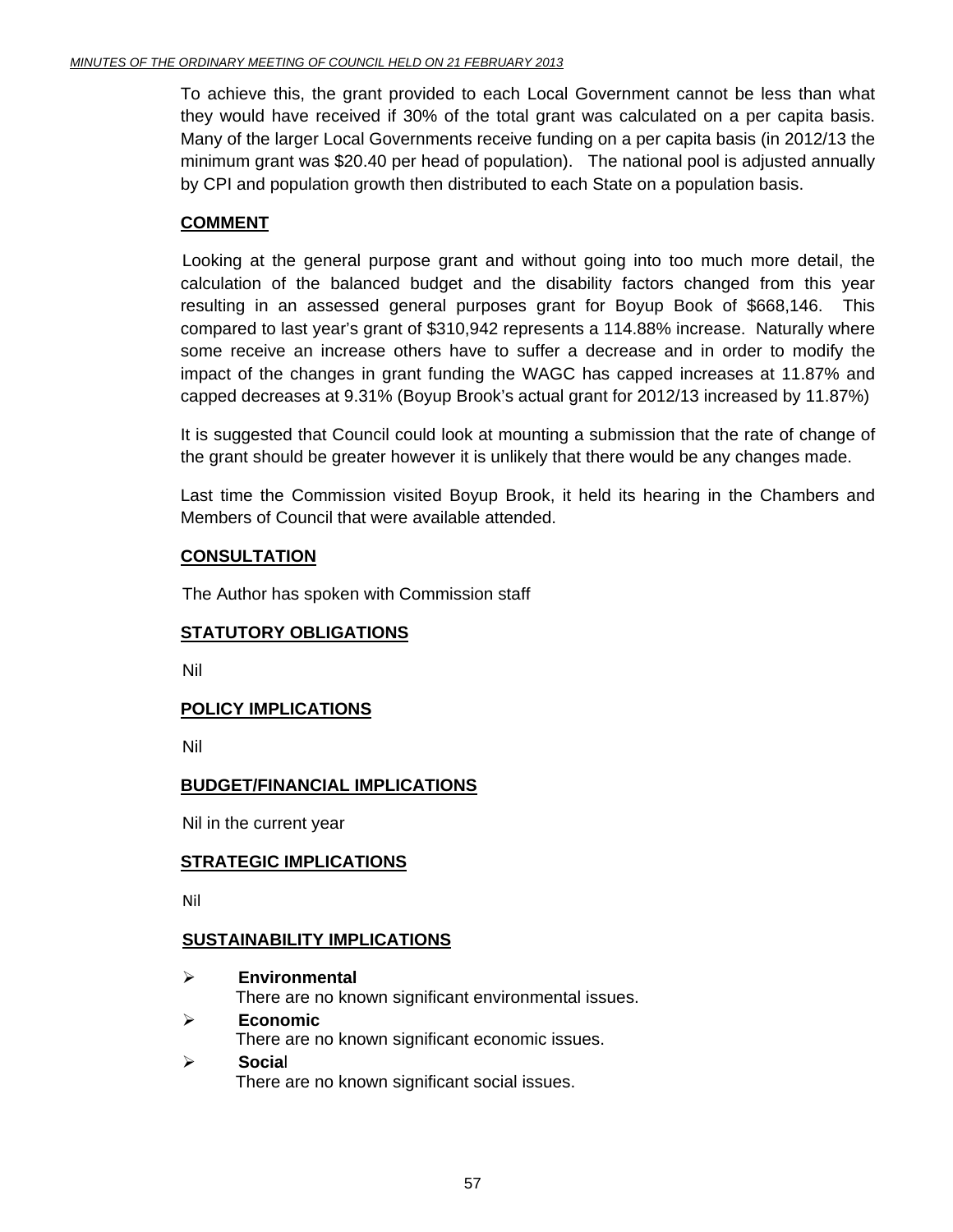# **VOTING REQUIREMENTS**

Simple majority

#### **COUNCIL DECISION & OFFICER RECOMMENDATION**

**MOVED: Cr O'Hare SECONDED: Cr Kaltenrieder CONDED:** Cr Kaltenrieder

**That Council note that the Western Australian Grants Commission will be holding a public hearing in the Council Chambers, Thursday 14 March 2013 commencing at 9.30am.** 

**CARRIED 8/0 Res 11/13**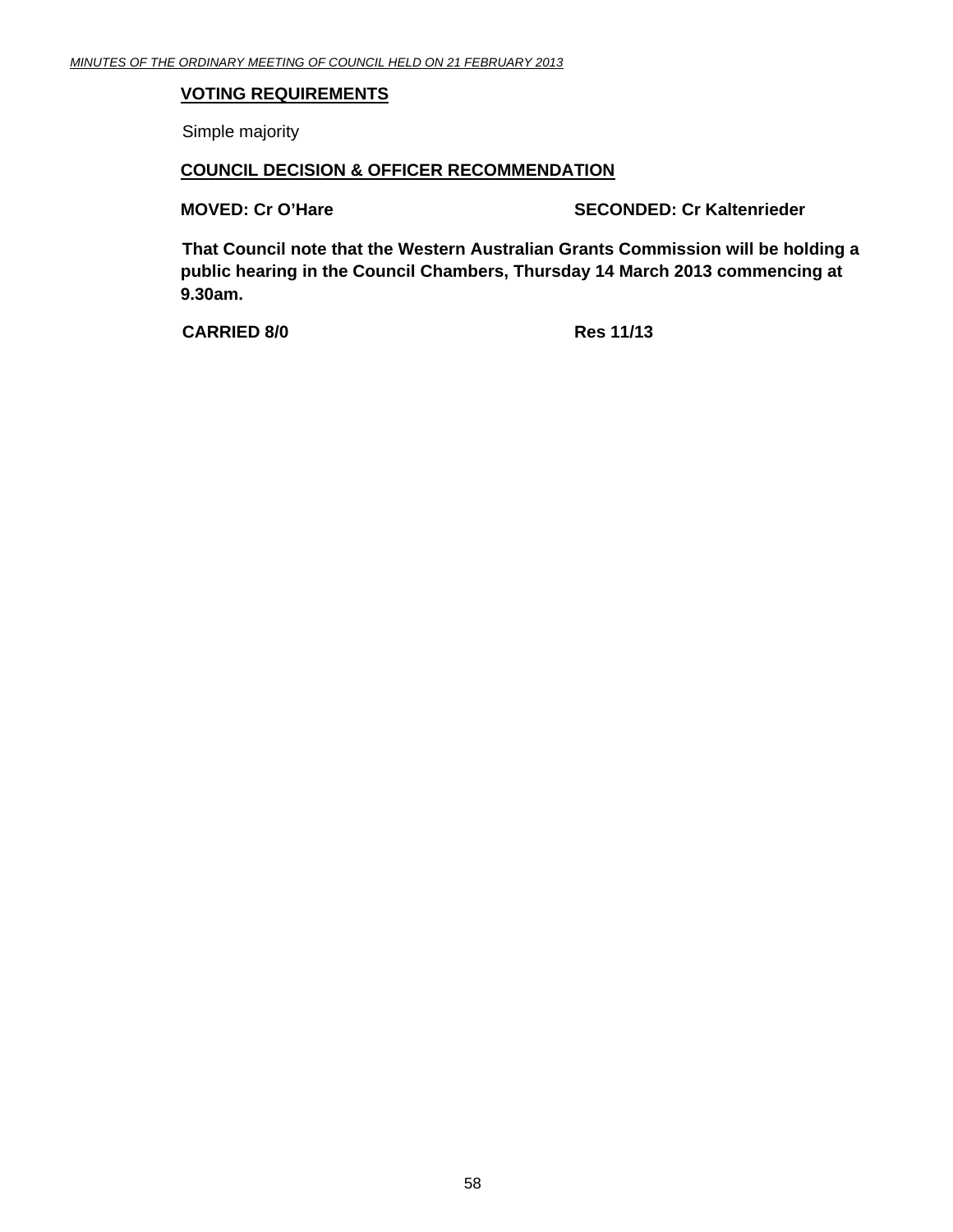<span id="page-58-0"></span>

|  | 8.3.9 Workforce Planning Grant |  |  |
|--|--------------------------------|--|--|
|--|--------------------------------|--|--|

| Location:<br><b>Applicant:</b><br><i>File:</i> | N/a<br>N/a                 |
|------------------------------------------------|----------------------------|
| Disclosure of Officer Interest:                | None                       |
| Date:                                          | 14 February 2013           |
| Author:                                        | Alan lamb                  |
| <b>Authorizing Officer:</b>                    | Not applicable             |
| Attachments:                                   | copy of DLG correspondence |

\_\_\_\_\_\_\_\_\_\_\_\_\_\_\_\_\_\_\_\_\_\_\_\_\_\_\_\_\_\_\_\_\_\_\_\_\_\_\_\_\_\_\_\_\_\_\_\_\_\_\_\_\_\_\_\_\_\_\_

## **SUMMARY**

The purpose of this report is to determine how Council would like to proceed with the appointment of a consultant to assist with the preparation of a Workforce Plan.

## **BACKGROUND**

 Council has been fortunate enough to receive grant funding from the Department of Local Government (DLG) to assist it with its integrated planning requirements. At the time that the first lot of funding was announced Council opted to appoint the consultant of its choice. The process followed was that the CEO obtained submission from a group of consultants from a panel that DLG had complied for the purpose.

In January the DLG made an offer of \$25,000 grant funding for the purpose of meeting Council's obligation to prepare a Workforce Plan. The offer had to be accepted before the end of the month and so this was done without reference to Council. The grant is for the employment of a consultant for the project, temporary staff appointments for the project, temporary staff appointments to replace staff working on the project, intrastate travel relevant to the project, and audit of grant funds.

Where a consultant is to be used the Local Government is restricted to a DLG approved panel.

## **COMMENT**

 In the normal course of operation Administration does all of the purchasing including the engagement of consultants. Council controls this via its policies and the budget. The process is also controlled by legislation which requires that a formal and advertised process be employed for purchases over \$100,000.

The Workforce Plan has to be completed by the end of this Financial Year, but other aspects of the project can continue after that date and the funding condition is that the whole project is to be completed by 31 December 2013.

To meet the need to have the plan in place for 1/7/2013 we would need to appoint a consultant as soon as possible.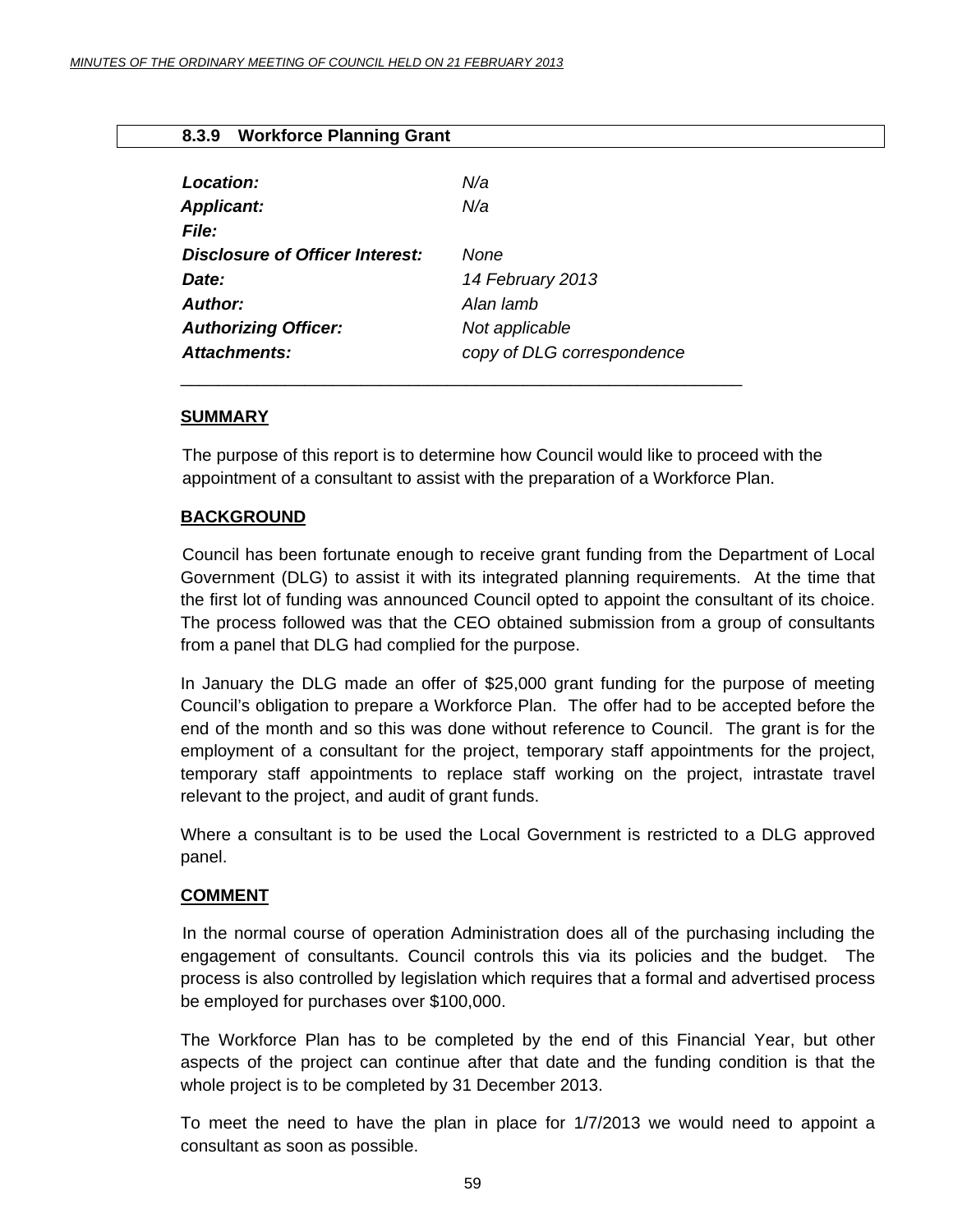It is suggested that the appointment by Administration is a less protracted process and so should be employed. Nothing has been done in relation to the appointment as yet in order to give Council the opportunity to make the choice but it is noted that the panel list contains eleven firms and many councils will have already progressed their engagement processes.

# **CONSULTATION**

Nil

# **STATUTORY OBLIGATIONS**

Nil

# **POLICY IMPLICATIONS**

Nil

## **BUDGET/FINANCIAL IMPLICATIONS**

The grant funding should be more than sufficient to cover the cost of employing a consultant to assist with the project but there will be staff time component that the grant will not cover. The staff time will be met from current budget provisions.

# **STRATEGIC IMPLICATIONS**

Nil

## **SUSTAINABILITY IMPLICATIONS**

- ¾ **Environmental**  There are no known significant environmental issues. ¾ **Economic**  There are no known significant economic issues.
- ¾ **Socia**l There are no known significant social issues.

# **VOTING REQUIREMENTS**

Simple majority

## **COUNCIL DECISION & OFFICER RECOMMENDATION**

**MOVED: Cr Biddle SECONDED: Cr Giles** 

**That Council endorse the actions of the Chief Executive Officer in accepting the offer from the Department of Local Government of a grant of \$25,000 to assist with the preparation of a Workforce Plan, and note that the Chief Executive Officer will, in accordance with Council's Purchasing Policy, appoint a consultant from the Department of Local Government's panel of approved consultants as soon as practicable, with the aim of having the Plan before Council for adoption before 30 June 2013.** 

#### **CARRIED 8/0 Res 12/13**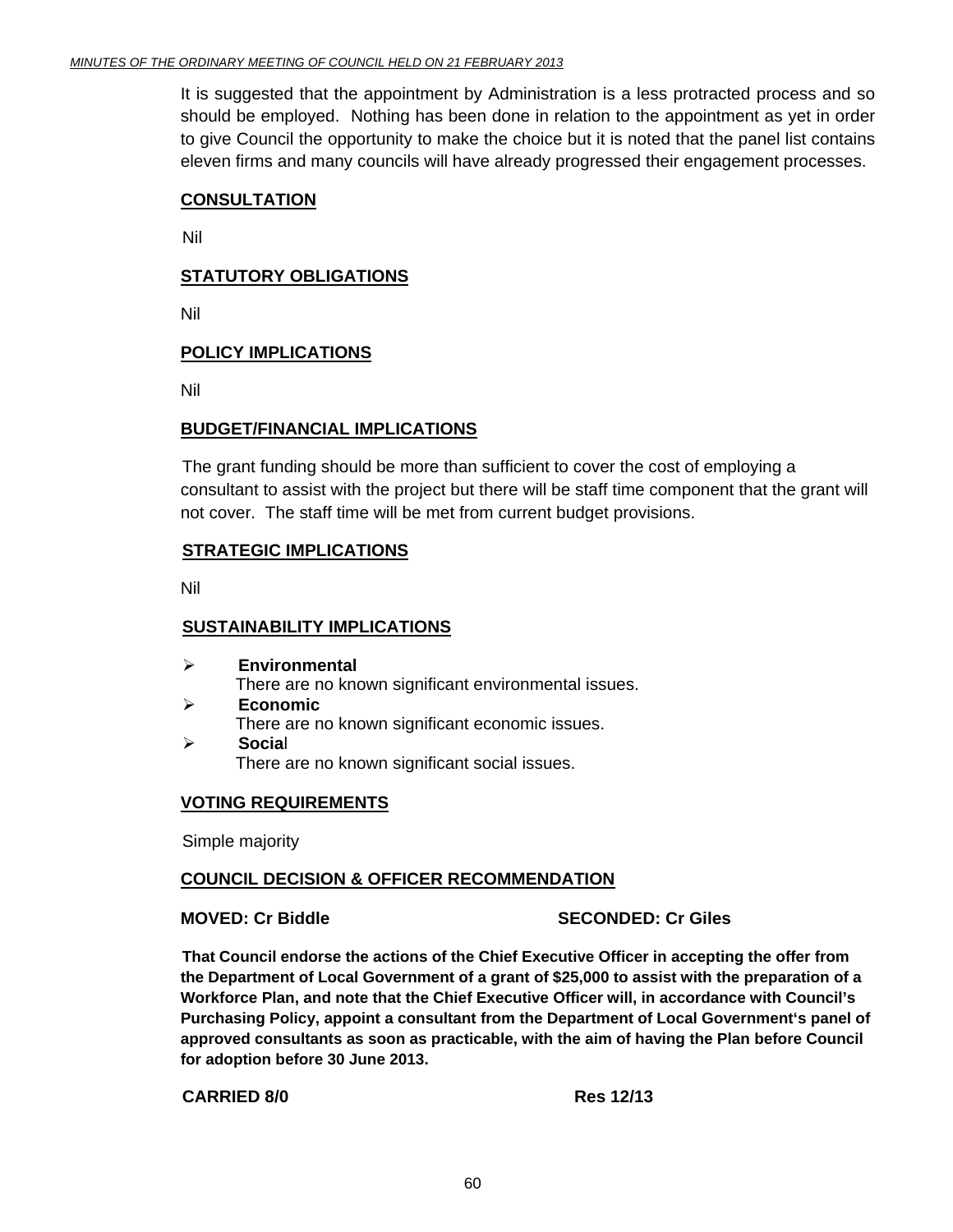# **8.3.10 Bunbury Wellington Group of Councils – CLGF Regional portion 5 year plan**

<span id="page-60-0"></span>

| Location:                       | N/a                                 |
|---------------------------------|-------------------------------------|
| <b>Applicant:</b>               | N/a                                 |
| <i>File:</i>                    |                                     |
| Disclosure of Officer Interest: | None                                |
| Date:                           | 14 February 2013                    |
| <b>Author:</b>                  | Alan lamb                           |
| <b>Authorizing Officer:</b>     | Not applicable                      |
| Attachments:                    | Copy of previous submission to BWGC |
|                                 |                                     |

#### **SUMMARY**

The purpose of this report is to put before Council a listing of projects it considers to be regional and so should be included in the Bunbury Wellington Group of Council's (BWGC) Country Local Government Fund (CLGF) five year plan.

## **BACKGROUND**

 Council has been part of the BWGC for some time now and each year the group meets to deal with the matter of the regional portion of the CLGF. Each year there is a protracted debate and so in order to streamline the process, the BWGC decided to look at a five year plan rather than just the 2013/14 grant funding.

It should be noted that 2013/14 is the last year of the current CLGF arrangement and that, it is understood, that in future years, if the Royalties for Regions program continues, and if it includes a CLGF, all of the funds will be contestable and that there will be no direct allocation.

The BWGC will meet in March 2013 to set the five year plan and each member Council has been asked to lodge a listing of no more than four projects by 28 February 2013.

## **COMMENT**

In broad terms, Council's notional contribution to the BWGC has been in the order of \$320,000 each year for the past two years. By 2013/14 then this Council will have "contributed" just under \$1m to the group funding. Council was not successful with a bit for a project it put forward to the group for 2011/12. For the 2012/13 round, Council supported the plan to use the regional portion of the CLGF to purchase a regional tip facility with the idea of moving toward using that facility as a long term solution to waste disposal, including recycling and other initiatives, and the establishment of a Regional Animal Pound.

The pool of funding was \$4.3M and the allocation was \$4.1M to the waste site and \$200K to the pound.

The guidelines for the regional portion of the CLGF very clearly set out that the allocation made to each Local Government to, notionally, put into the pool is not to be used as a determining factor when considering regional projects for funding. So when looking at what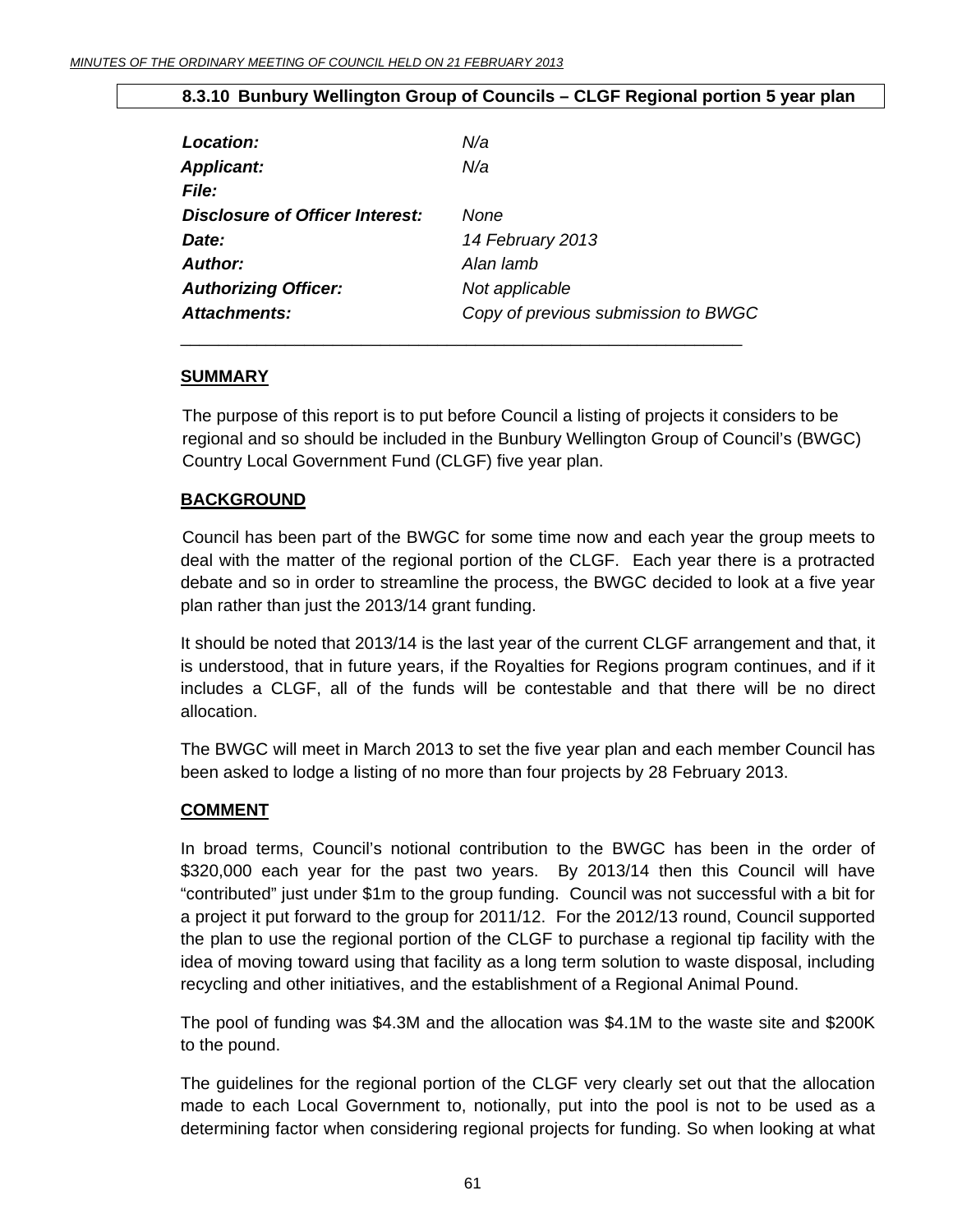projects Council might want to have funded in 2013/14 and beyond there should be no consideration given to the notional contribution and the contribution received for its projects.

Attached is a listing of projects that was previously put to the BWGC. At the meeting of that group, held toward the end of last year, it was clear that the group supported the sewerage scheme project and the aged accommodation projects and considered them to be regional. There was little support for the medical Centre project though and so it is recommended that Council support the following projects to be put to the BWGC for CLGF funding over the next five years;

| Project                                                  | of<br>Year | Year of     |
|----------------------------------------------------------|------------|-------------|
|                                                          | works      | <b>BWGC</b> |
|                                                          |            | funding     |
| Brook Town Sewerage Scheme/Waste Water<br>Boyup          | 2013/14    | 2013/14     |
| Reuse – Stage 1                                          |            |             |
| Accommodation - Independent Living - $6X2$<br>Aged       | 2013/14    | 2013/14     |
| bedroom units on land already owned by Council.          | to         | or          |
|                                                          | 2014/15    | 2014/15     |
| Aged Accommodation – Independent Living – Park home      | 2014/15    | 2014/15     |
| style of development on land to be purchased by Council. |            |             |
| Accommodation - Residential Care Facility -<br>Aged      | 2015/16    | 2015/16     |
| Refurbish/upgrade exiting 14 room facilities and extend  | to         | or          |
| to a 22 room facility.                                   | 2016/17    | 2016/17     |

It has recently been advised that Council's Regional Development Australia (RDA) grant application for the sewerage project has been accepted to go into the next phase. This will require that detailed planning be done. The CEO is working with SWDC, Water Corp and a consultant and it is planned that more information be provided as soon as it is available which may not be until the meeting day. It is possible that the recommendation will change based on new information that becomes available.

# **CONSULTATION**

The matter of the regional portion of the CLGF has been before Council previously.

# **STATUTORY OBLIGATIONS**

Nil

# **POLICY IMPLICATIONS**

Nil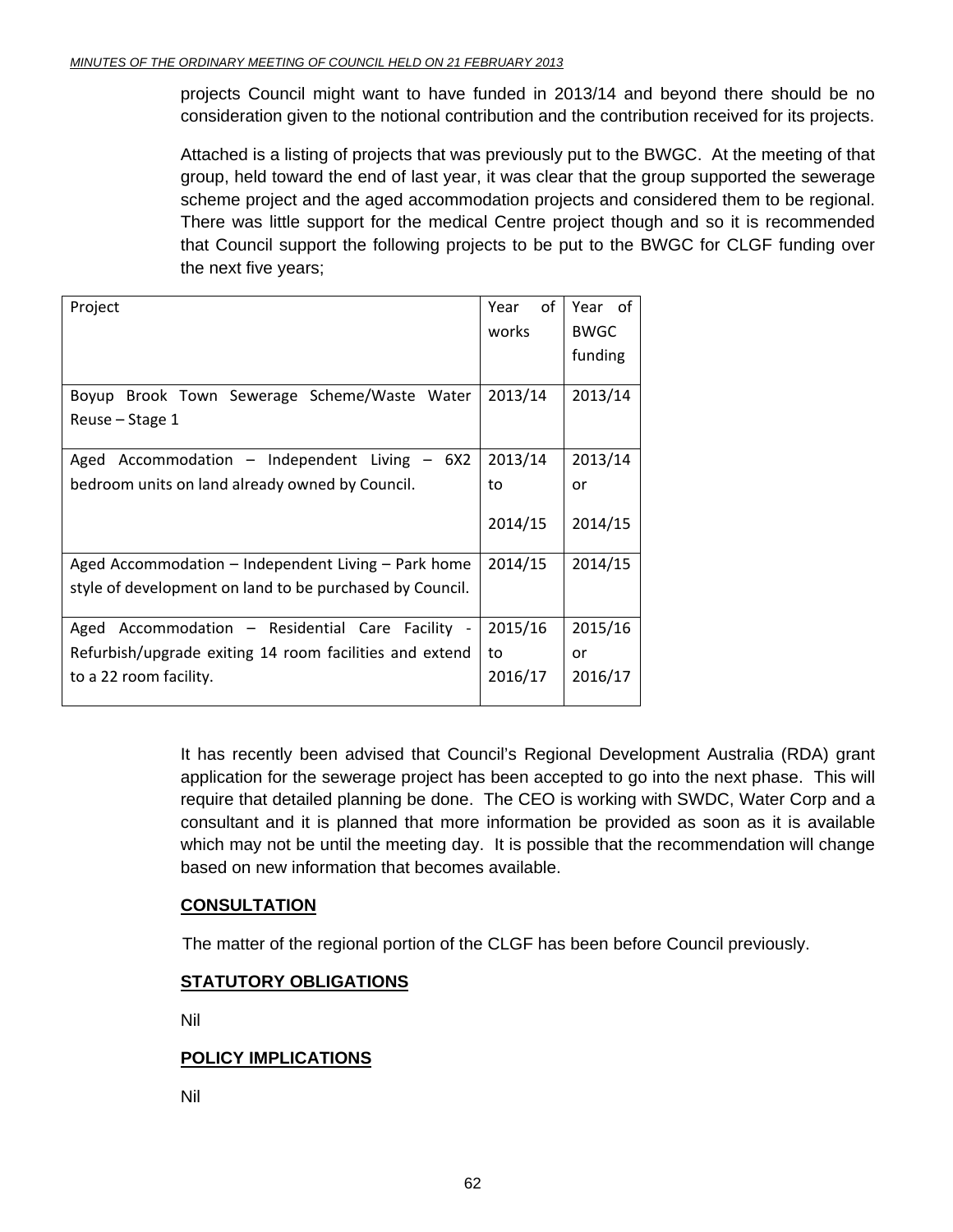# **BUDGET/FINANCIAL IMPLICATIONS**

Nil at this time however the planning may result in significant funding over the five year period of the BWGC's plan.

# **STRATEGIC IMPLICATIONS**

Nil

# **SUSTAINABILITY IMPLICATIONS**

- ¾ **Environmental**  There are no known significant environmental issues.
- ¾ **Economic**  There are no known significant economic issues.
- ¾ **Socia**l There are no known significant social issues.

# **VOTING REQUIREMENTS**

Simple majority

# **COUNCIL DECISION & OFFICER RECOMMENDATION**

**MOVED: Cr Biddle SECONDED: Cr Walker SECONDED: Cr Walker** 

**That Council endorse the following projects to be put to the Bunbury Wellington Group of Councils for consideration for inclusion in its five year plan for funding under the Country Local Government Fund:**

- **Boyup Brook Town Sewerage Scheme/Waste Water Reuse Stage 1.**
- **Aged Accommodation Independent Living 6x2 bedroom units on land already owned by Council.**
- **Aged Accommodation Independent Living Park home style of development on land to be purchased by Council.**
- **Aged Accommodation Residential Care Facility Refurbish/upgrade existing 14 room facility and extend to a 22 room facility.**

**CARRIED 8/0 Res 13/13**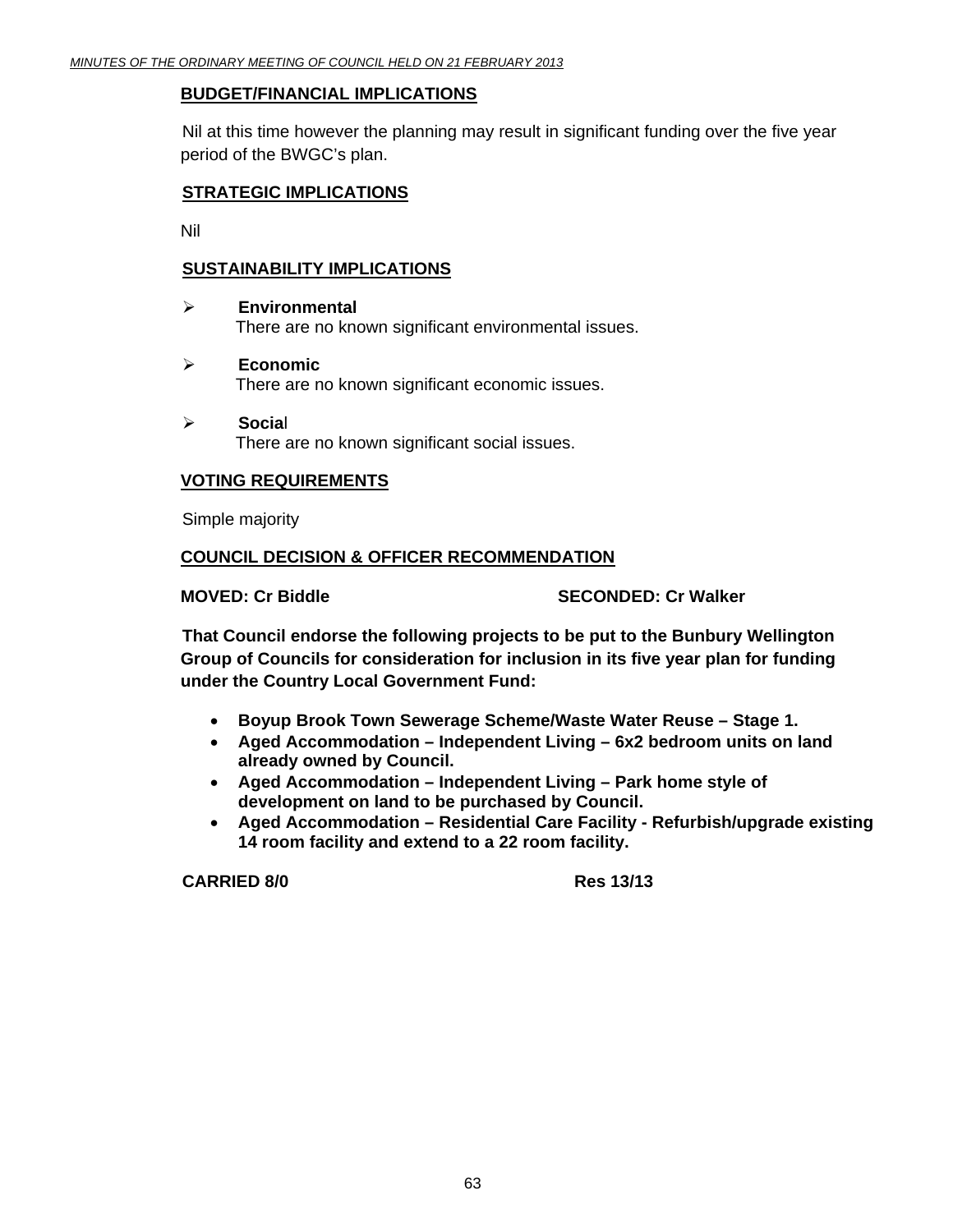<span id="page-63-0"></span>**MOVED: Cr Biddle SECONDED: Cr Aird 3DECONDED: Cr Aird 3DECONDED: Cr Aird 3DECONDED: Cr Aird 3DECONDED: C** 

**That the Council adopts en bloc items 9.1.1, 9.1.2, 9.1.3 and 9.1.4.** 

**CARRIED 8/0 Res 14/13** 

# **9 COMMITTEE REPORTS**

# **9.1.1 Minutes of the Bunbury Wellington Group of Councils**

| Location:                       | Shire of Capel   |
|---------------------------------|------------------|
| <b>Applicant:</b>               | N/A              |
| <i>File:</i>                    |                  |
| Disclosure of Officer Interest: | Nil              |
| Date:                           | 14 February 2013 |
| Author:                         | Alan Lamb - CEO  |
| Attachments:                    | Yes – Minutes    |
|                                 |                  |

#### **BACKGROUND**

A Bunbury Wellington Group of Councils meeting was held on 26 November 2012 Minutes of the meeting are laid on the table and circulated.

# **COUNCIL DECISION & OFFICER RECOMMENDATION**

That the minutes of Bunbury Wellington Group of Councils meeting held on 26 November 2012 be received.

**\_\_\_\_\_\_\_\_\_\_\_\_\_\_\_\_\_\_\_\_\_\_\_\_\_\_\_\_\_\_\_\_\_\_\_\_\_\_\_\_\_\_\_\_\_\_\_\_\_\_\_\_\_\_\_\_\_\_\_\_\_\_\_\_\_\_\_\_\_\_\_\_**

## **CARRIED BY ENBLOC RESOLUTION**

## **9.1.2 Minutes of the Blackwood River Valley Marketing Association**

| Location:                       | <b>Bridgetown Shire</b> |
|---------------------------------|-------------------------|
| <b>Applicant:</b>               | N/A                     |
| <b>File:</b>                    |                         |
| Disclosure of Officer Interest: | Nil                     |
| Date:                           | 14 February 2013        |
| Author:                         | Alan Lamb - CEO         |
| <b>Attachments:</b>             | Yes – Minutes           |

#### **BACKGROUND**

A Blackwood River Valley Marketing Association meeting was held on 20 November 2012 Minutes of the meeting are laid on the table and circulated.

*\_\_\_\_\_\_\_\_\_\_\_\_\_\_\_\_\_\_\_\_\_\_\_\_\_\_\_\_\_\_\_\_\_\_\_\_\_\_\_\_\_\_\_\_\_\_\_\_\_\_\_\_\_\_\_\_\_\_\_\_\_\_\_\_\_\_\_\_\_\_\_\_*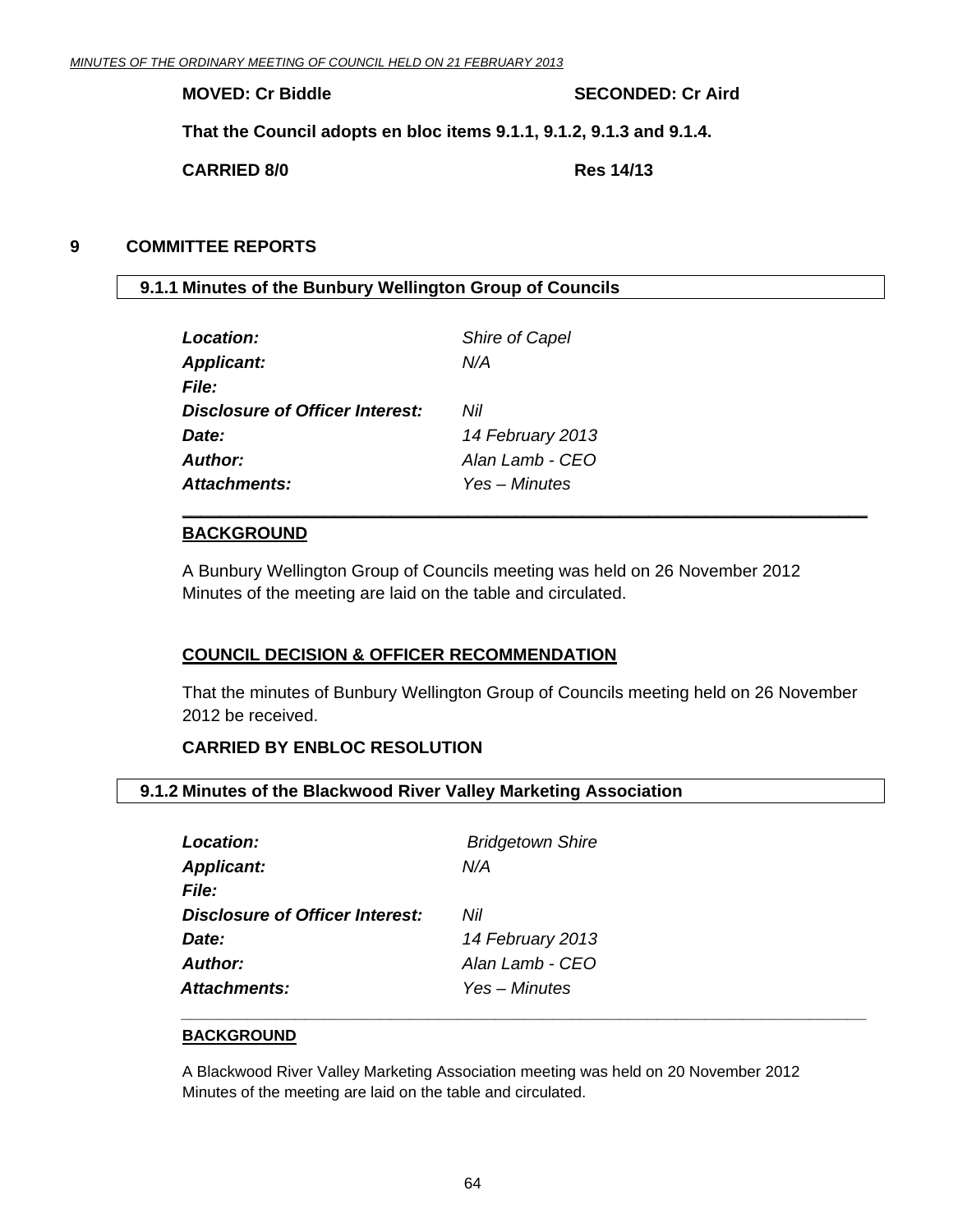#### <span id="page-64-0"></span>**COUNCIL DECISION & OFFICER RECOMMENDATION**

That the minutes of the Blackwood River Valley Marketing Association meeting held on 20 November 2012 be received.

#### **CARRIED BY ENBLOC RESOLUTION**

| Location:                       | <b>Bridgetown Shire</b> |
|---------------------------------|-------------------------|
| <b>Applicant:</b>               | N/A                     |
| <b>File:</b>                    |                         |
| Disclosure of Officer Interest: | Nil                     |
| Date:                           | 14 February 2013        |
| <b>Author:</b>                  | Alan Lamb - CEO         |
| Attachments:                    | Yes – Minutes           |

## **BACKGROUND**

Minutes of the Audit & Finance Committee meeting was held on 13 December 2013 Minutes of the meeting are laid on the table and circulated.

## **COUNCIL DECISION & OFFICER RECOMMENDATION**

That the minutes of the Audit & Finance Committee meeting held on 13 December 2013 be received.

No recommendations were made to Council.

## **CARRIED BY ENBLOC RESOLUTION**

#### **9.1.4 Minutes of the Audit & Finance Committee**

| <b>Location:</b>                       | <b>Bridgetown Shire</b> |  |
|----------------------------------------|-------------------------|--|
| <b>Applicant:</b>                      | N/A                     |  |
| <i>File:</i>                           |                         |  |
| <b>Disclosure of Officer Interest:</b> | Nil                     |  |
| Date:                                  | 14 February 2013        |  |
| <b>Author:</b>                         | Alan Lamb - CEO         |  |
| <b>Attachments:</b>                    | Yes – Minutes           |  |
|                                        |                         |  |

**\_\_\_\_\_\_\_\_\_\_\_\_\_\_\_\_\_\_\_\_\_\_\_\_\_\_\_\_\_\_\_\_\_\_\_\_\_\_\_\_\_\_\_\_\_\_\_\_\_\_\_\_\_\_\_\_\_\_\_\_\_\_\_\_\_\_\_\_\_\_\_\_**

## **BACKGROUND**

Minutes of the Audit & Finance Committee meeting was held on 13 December 2013 Minutes of the meeting are laid on the table and circulated.

## **COUNCIL DECISION & OFFICER RECOMMENDATION**

That the minutes of the Audit & Finance Committee meeting held on 13 December 2013 be received.

## **CARRIED BY ENBLOC RESOLUTION**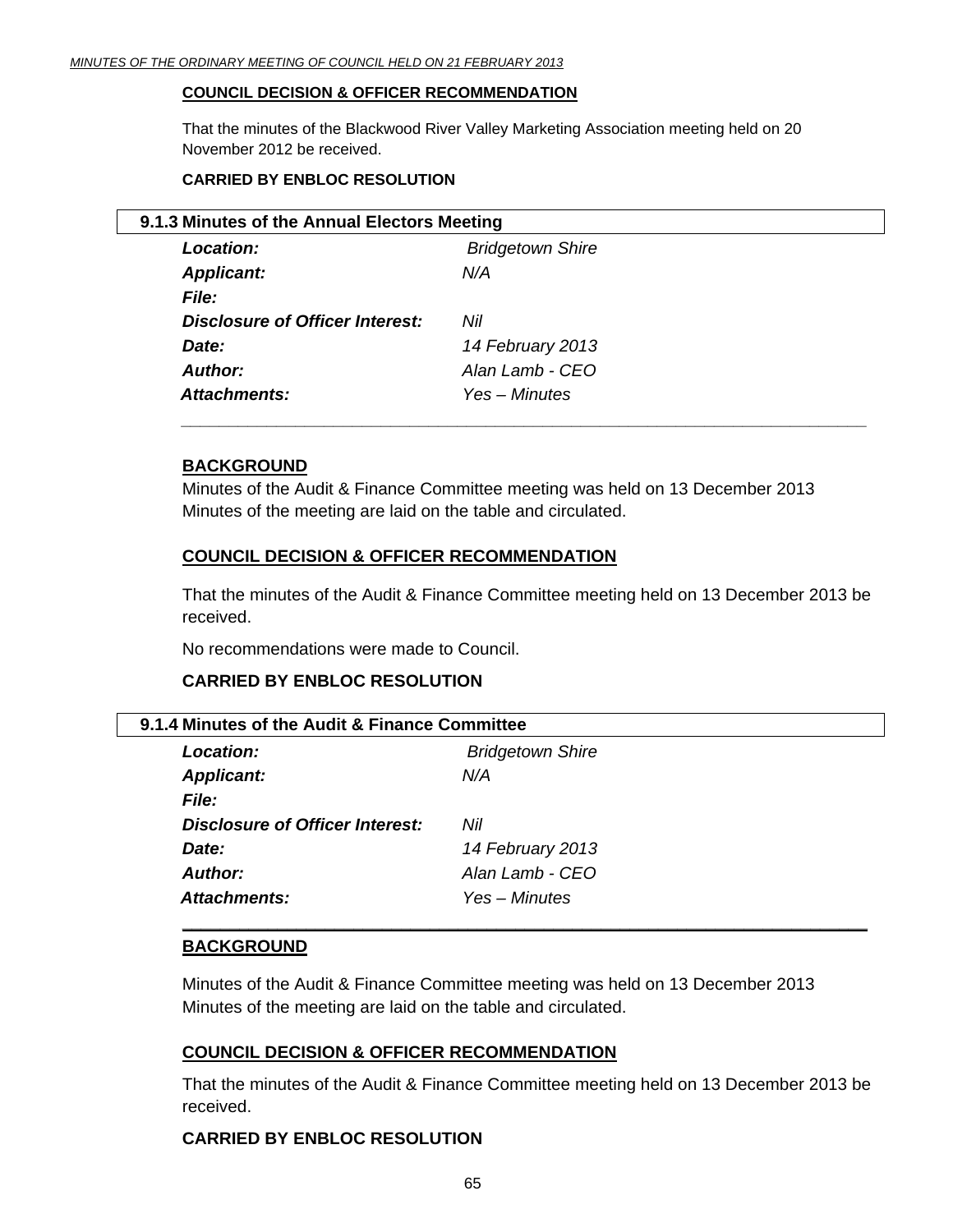# <span id="page-65-0"></span>**10 MOTIONS OF WHICH PREVIOUS NOTICE HAS BEEN GIVEN**

# **10.1 NOTICE OF MOTIONS FROM CR BIDDLE**

#### **NOTICE of MOTIONS**

**THAT:**

- **Residents are informed of any changes to staff whose employment depends on funds to which their rates contribute**
- Councillors be provided with a suitably-labelled ring file for storage of reference documents such as the **Code of Conduct, Standing Orders, and Policies, and that, if necessary, fresh copies of each (checked for accuracy and currency) are made available to Councillors before June 30, 2013 to ensure that all Councillors have common references**
- **every effort be made to ensure that Council Meeting agendas, Minutes, Gazette articles and other** documents available to the public have a spell-check conducted on them before publication, and have **all proper nouns spelled correctly**
- **Rule 11.4 of Standing Orders, with specific reference to use of "offensive and objectionable expressions", be enforced**
- **A costing be obtained for purchase and installation of solar power panels on all Shire‐owned and maintained buildings**

# **10.1.1 Notification of staff changes MOTION 01/13**

Residents are informed of any changes to staff who are employed on a permanent basis whose employment depends on funds to which their rates contribute.

# **Chief Executive Officer's Comment**

It appears that in 2010/11, 7 staff members were employed and 11 terminated, in 2011/12, 11 were employed and 7 terminated and in 2012/13 to date 14 have been employed and 8 have left. Staff members are employed on either a permanent full time, permanent part time or casual basis and in a variety of areas of the Shire's operation. If Council were to make a decision to inform residents of staff changes then it should specify if it is to be all staff or just a class of staff. Council should also specify how residents are to be informed. It is noted that the Boyup Brook Gazette is a very good vehicle but we do receive complaints that not everyone gets the Gazette and so its use alone may not be sufficient. Another vehicle is the website.

If the purpose of notifying residents is so that they will know who to contact regarding matters, then Council should note that we employ a reasonable customer request system now that relies on requests, complaints and the like coming through the Customer Services Officer. This request/complaint is recorded with some detail and passed on to the relevant officer. This system results in a record of the customer approach and the action taken. The new computer system being installed this year will have a much better electronic system that will also rely on most representations being made to the CSO. Direct contact with staff tends to take them away from main duties, is disruptive and is not always effective.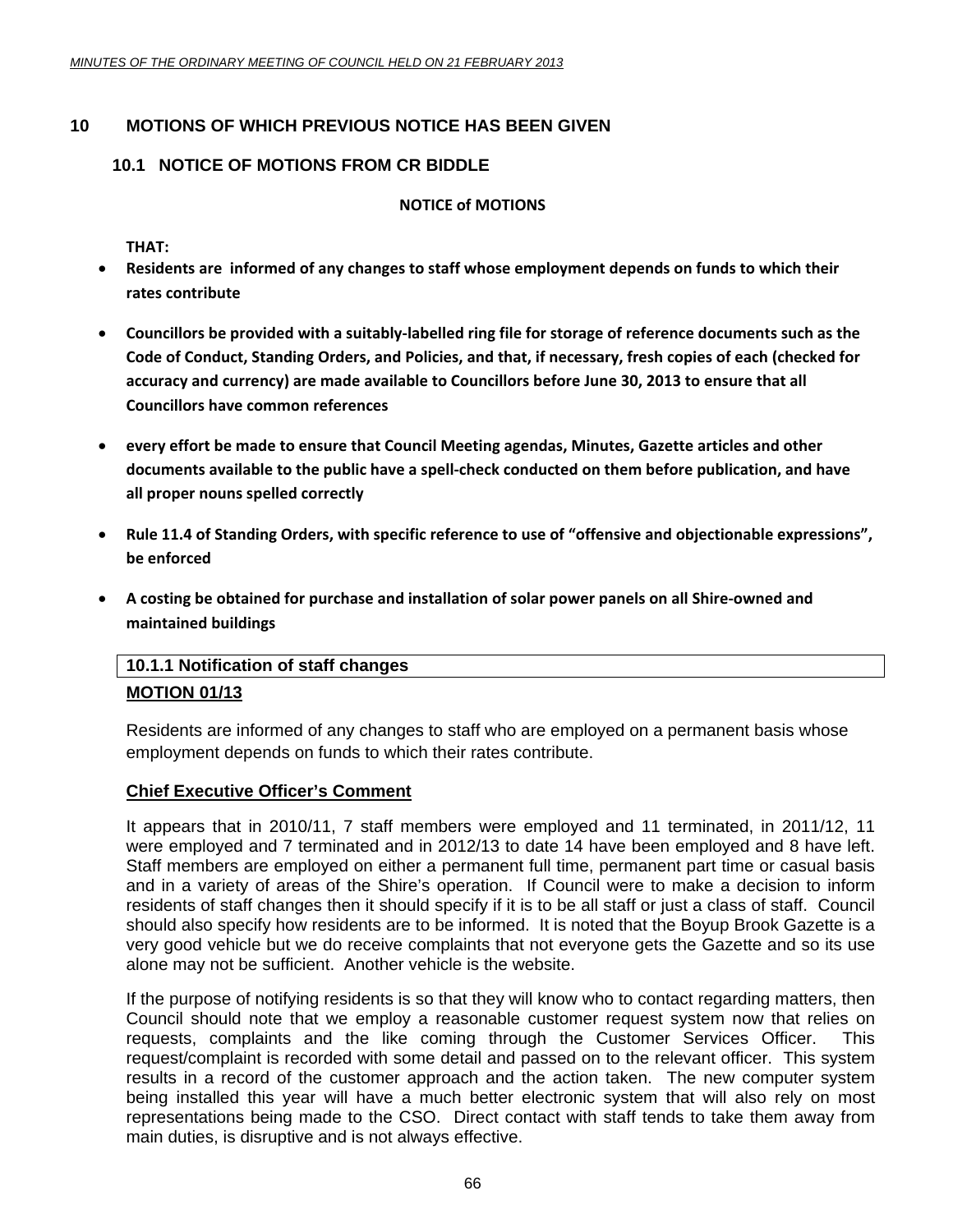#### **MOTION**

# **MOVED: Cr Biddle SECONDED: Cr Moir**

Residents are informed of any changes to staff who are employed on a permanent basis whose employment depends on funds to which their rates contribute.

#### **AMENDMENT**

# **MOVED: Cr Moir MOVED: Cr Walker**

That residents be informed of any changes to permanent staff via the Boyup Brook Gazette.

**CARRIED 8/0 Res 15/13** 

### **COUNCIL DECISION**

That residents be informed of any changes to permanent staff via the Boyup Brook Gazette.

#### **CARRIED 8/0 Res 16/13**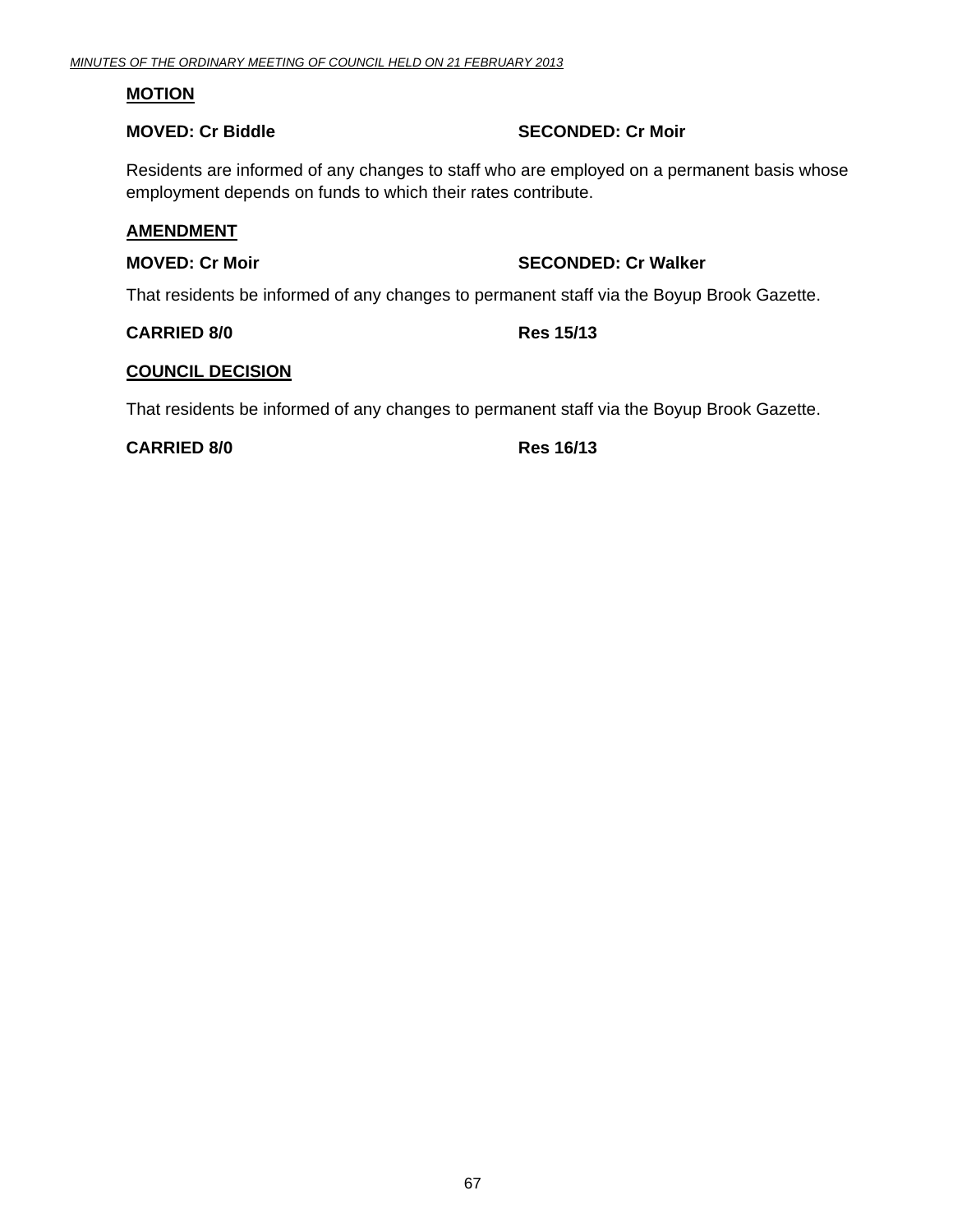# <span id="page-67-0"></span>**10.1.2 Provision of information for Councillors**

## **MOTION – 02/13**

**That Councillors be provided with a suitably-labelled ring file for storage of reference documents such as the Code of Conduct, Standing Orders, and Policies, and that, if necessary, fresh copies of each (checked for accuracy and currency) are made available to Councillors before June 30, 2013 to ensure that all Councillors have common references** 

#### **Chief Executive Officer's Comment**

The importance of providing Councillors with accurate and up to date information is well appreciated. In the past Councillors were provided with hard copies of a variety of material and in more recent times, with the introduction of the portable computers, there has been a move to providing this electronically. The information was loaded onto computers as they were supplied and the intention was that the information be up dated periodically via the use of thumb drives (some were also supplied with the computers for this purpose). But just as the hard copy system fell down in terms of up dated versions being distributed the electronic system appears to have similarly failed. Ultimately this is the CEO's responsibility and I am naturally concerned that Councillors may not be using the latest version of relevant documents.

Many people like to use electronic versions of material because it is easy to search for things, flick through and does not take up the space that hard copy does. Equally, many prefer hard copies because it is easier to look at more than one document at the same time, making margin notes is easy etc.

In dealing with this matter Council may wish to consider using the website as the reference source. That is all public documents would be on the site so that they and the public could access them.

It is recommended that Council support the idea behind this motion as it is important that Councillors have good information to hand. Also that updates are provided every time there is a change or at least once per year. It is also recommended that the mode of how this to be achieved be considered to ensure that the most preferred option is adopted. Looking at costs, the cost of the website option would probably be cheapest and, it is suggested, should be done anyway. Storing and updating the documents on the computer should be relatively cheap and the hard copy system will be the most expensive, but it is important to ensure that Councillors have correct and up to date information and that it is in a format that suits their needs and so, it is suggested that, cost not be a determining factor.

#### **COUNCIL DECISION**

## **MOVED: Cr Biddle SECONDED: Cr Moir**

**That Councillors be provided with a suitably-labelled ring file for storage of reference documents such as the Code of Conduct, Standing Orders, and Policies, and that, if necessary, fresh copies of each (checked for accuracy and currency) are made available to Councillors before June 30, 2013 to ensure that all Councillors have common references** 

**3/5 LOST Res 17/13**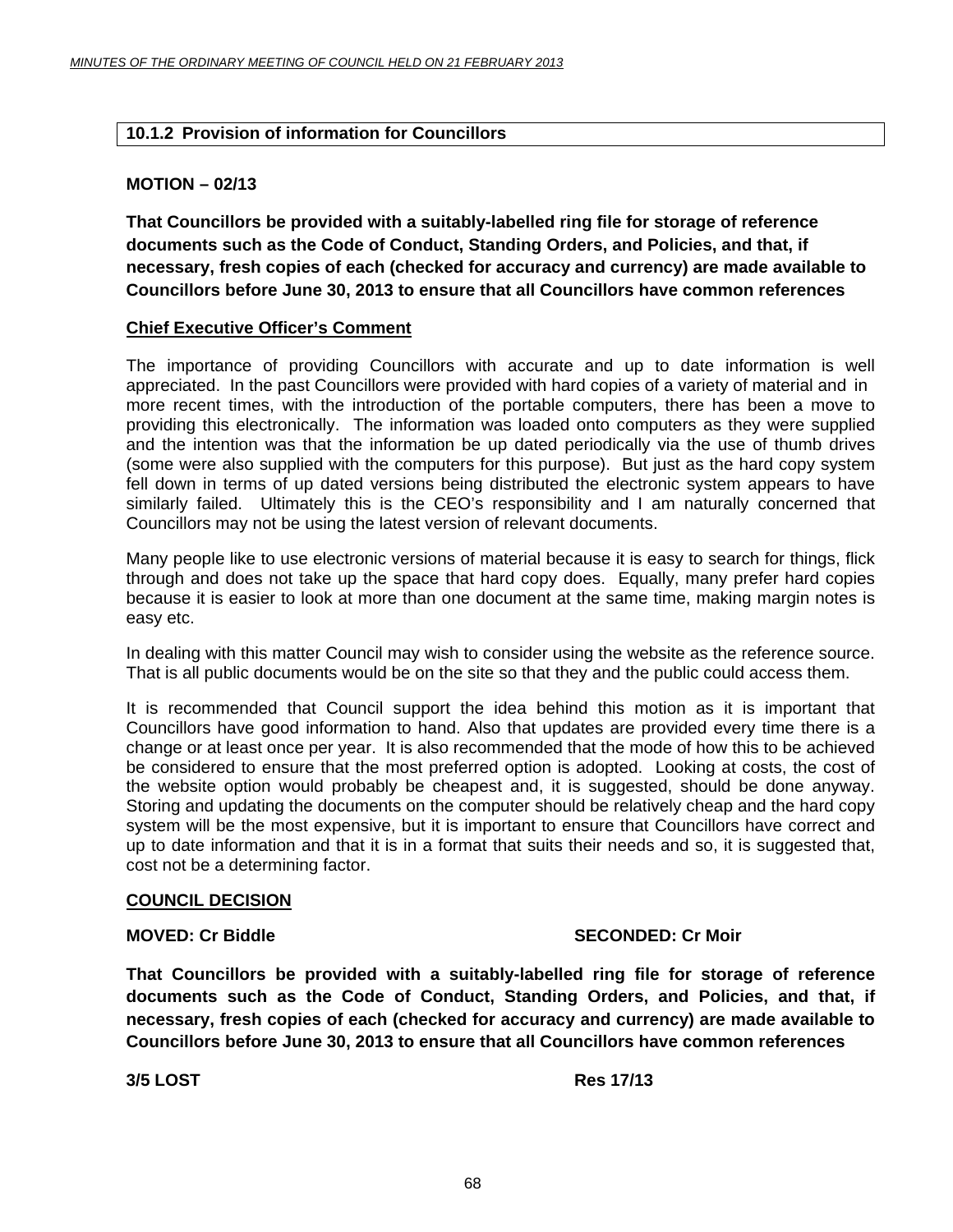#### <span id="page-68-0"></span>**10.1.3 Proofing of public documents**

#### **MOTION – 03/13**

**That every effort be made to ensure that Council Meeting agendas, Minutes, Gazette articles and other documents available to the public have a spell-check conducted on them before publication, and have all proper nouns spelled correctly.** 

#### **Chief Executive Officer's Comment**

The importance of ensuring that all documents are checked is fully appreciated and efforts are made in an attempt to ensure spelling, punctuation, grammar, presentation and the like are up to the standard expected of public documents. It is noted however that our efforts in this area have not met the standard expected and so more attention will be given.

#### **COUNCIL DECISION**

#### **MOVED: Cr Biddle SECONDED: Cr Moir and SECONDED: Cr Moir**

**That every effort be made to ensure that Council Meeting agendas, Minutes, Gazette articles and other documents available to the public have a spell-check conducted on them before publication, and have all proper nouns spelled correctly.** 

#### **CARRIED 8/0 Res 18/13**

#### **10.1.4 Enforcement of Standing Order 11.4**

#### **MOTION – 04/13**

That Rule 11.4 of Standing Orders, with specific reference to use of "offensive and objectionable expressions", be enforced

#### **Chief Executive Officer's Comment**

Standing Orders are a Local Law made by Council under the Local Government Act. Standing Order 11.4 is as follows:

#### *11.4 Debate - Maintenance of Order - Imputations - Offensive Expressions*

*No member of Council may impute motives or use offensive or objectionable expressions in reference to any member, officer of the Council, or any other person.* 

The following Standing Orders also have application:

#### *1.1 Proceedings Conducted According to Standing Orders*

*The proceedings and business of the Council shall be conducted in accordance with the Act, and where not specifically prescribed, according to this local law, the clauses of which shall be referred to as "the Standing Orders".* 

#### *1.2 All Meetings Governed by Standing Orders*

*The proceedings of all Council meetings, committee meetings and other meetings of the Council as described in the Act shall be governed by these standing orders except where specific exceptions apply either in the Act, its regulations or in the standing orders.*